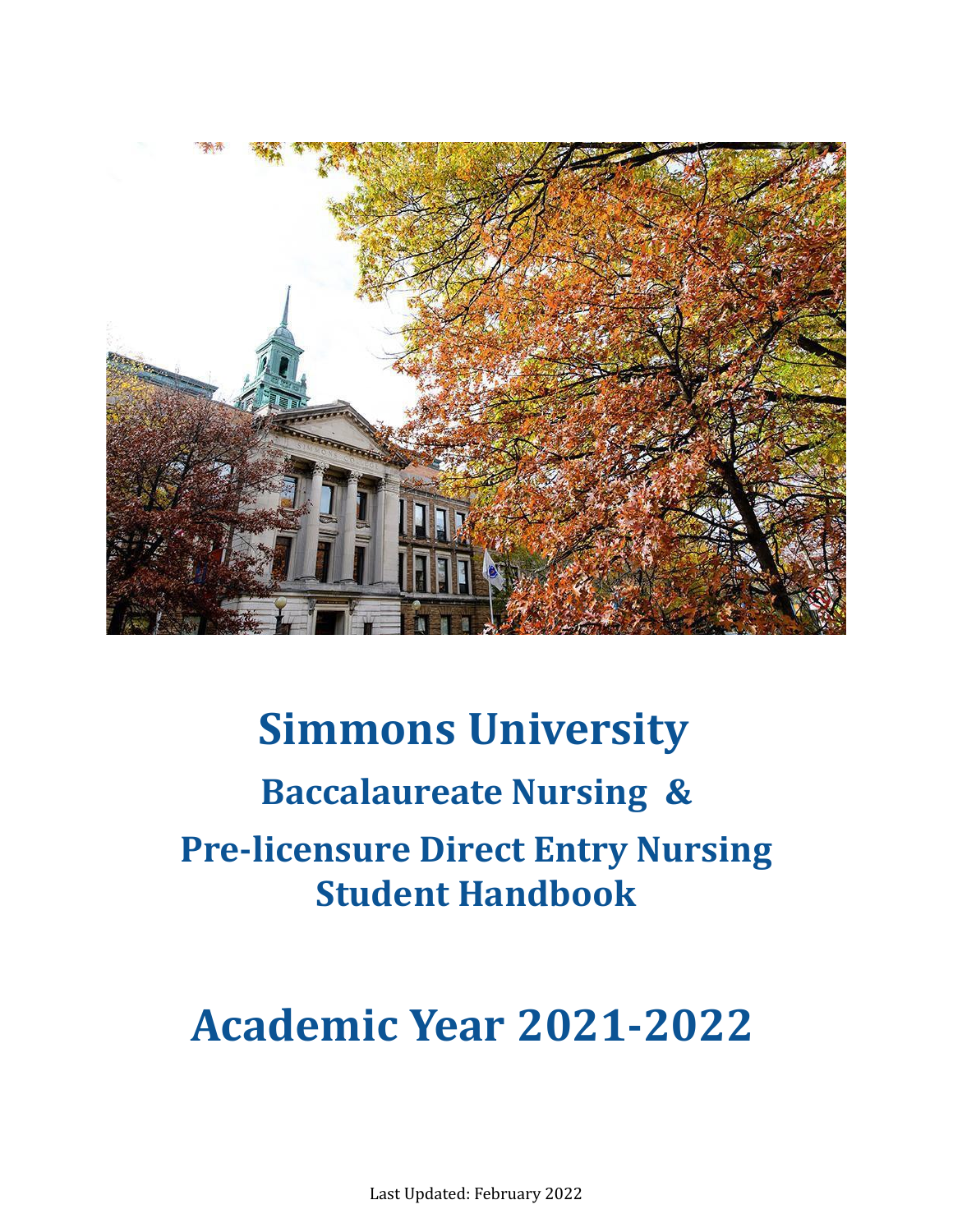## **Table of Contents**

| <b>About This Handbook</b>                                              | 5  |
|-------------------------------------------------------------------------|----|
| <b>Overview</b>                                                         | 6  |
| Vision                                                                  | 6  |
| Mission                                                                 | 6  |
| Philosophy                                                              | 6  |
| Accreditation                                                           | 7  |
| Baccalaureate & Pre-Licensure Program Tracks                            | 7  |
| Professional Standards that Guide the Baccalaureate Program Include     | 7  |
| Objectives for Simmons Baccalaureate & Pre-Licensure DE Nursing Program | 8  |
| <b>Important Notices</b>                                                | 8  |
| <b>Non-Discrimination and Title IX Policies</b>                         | 8  |
| <b>CNBHS Statement of Solidarity for Racial Justice</b>                 | 8  |
| <b>Bias Response Protocol</b>                                           | 8  |
| Religious Observances                                                   | 9  |
| Academic & Educational Records                                          | 9  |
| <b>Contact Information</b>                                              | 9  |
| <b>Student Work</b>                                                     | 10 |
| Definition                                                              | 10 |
| Ownership and Use                                                       | 10 |
| Copyright                                                               | 11 |
| Honor Code & Academic Integrity                                         | 11 |
| Honor System                                                            | 11 |
| <b>Student Principles</b>                                               | 11 |
| Honor Code of Responsibility                                            | 12 |
| Academic Integrity                                                      | 12 |
| <b>Student Legal Name and Name Changes</b>                              | 12 |
| <b>Equal Access Policy</b>                                              | 12 |
| The Simmons Commitment to Diversity, Equity and Inclusion               | 13 |
| Our Diversity & Inclusion Mission                                       | 13 |
| Notice of Non-Discrimination                                            | 14 |
| <b>Reporting Sexual Misconduct</b>                                      | 14 |
| <b>Students Reporting Discrimination or Retaliation</b>                 | 14 |
| Advice on Whom to Contact about a Concern or Incident                   | 14 |
| Information for Students with Disabilities                              | 15 |
| <b>Campus Security</b>                                                  | 15 |
| Human Subjects                                                          | 15 |
| <b>Key Policies</b>                                                     | 15 |
| <b>Admissions Policy</b>                                                | 15 |
| <b>Undergraduate Nursing (BSN)</b>                                      | 15 |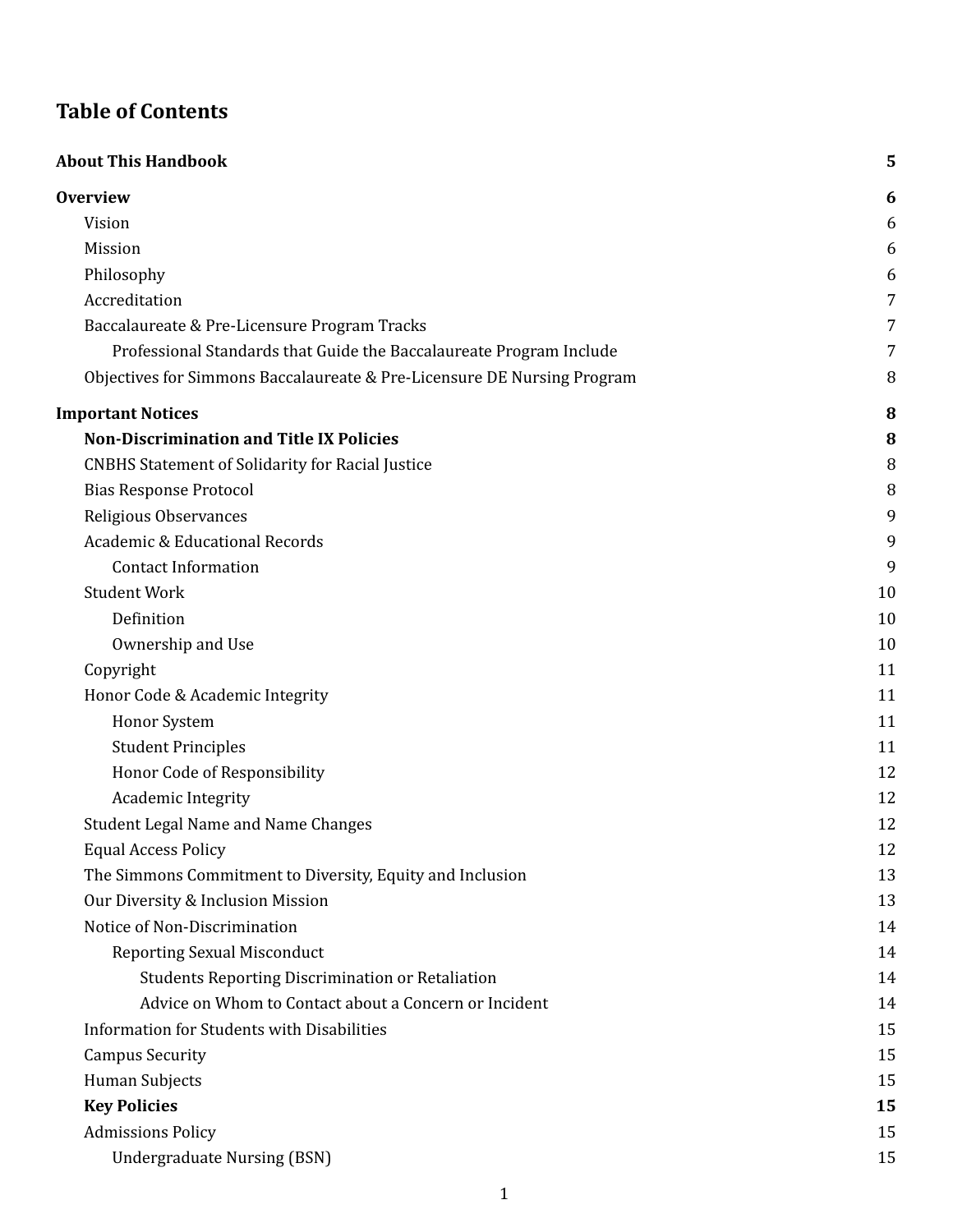| Applying to the 4+1 BS-MS Nursing Program                  | 16 |
|------------------------------------------------------------|----|
| Direct Entry MSN FNP Nursing Program                       | 16 |
| Progression                                                | 16 |
| <b>Retaking of Science Courses</b>                         | 16 |
| <b>Grading Values</b>                                      | 16 |
| <b>Clinical Courses</b>                                    | 17 |
| <b>Grading Policies</b>                                    | 17 |
| <b>Interruption in Progress</b>                            | 18 |
| Progression Policies Specific to the Direct Entry Program  | 18 |
| Attendance                                                 | 18 |
| <b>Excused Absences and Attendance</b>                     | 18 |
| <b>Course Exemption</b>                                    | 18 |
| <b>Advanced Placement</b>                                  | 19 |
| Transfer                                                   | 19 |
| <b>Educational Mobility</b>                                | 19 |
| Withdrawal                                                 | 19 |
| Course Withdrawal                                          | 19 |
| University Withdrawal                                      | 19 |
| <b>University Leave of Absence</b>                         | 20 |
| Return Following a Leave of Absence (LOA)                  | 20 |
| Program Dismissal & Readmission                            | 20 |
| Academic warnings                                          | 20 |
| Departmental Probation                                     | 20 |
| Nursing Course Failure and Program Dismissal               | 21 |
| Readmission                                                | 21 |
| Graduation                                                 | 21 |
| Student's Rights and Grievances                            | 21 |
| <b>Contact Information for Student Complaint Processes</b> | 21 |
| <b>Community Standards</b>                                 | 22 |
| The Community Standards Mission                            | 22 |
| Code of Conduct                                            | 22 |
| Report a Concern                                           | 22 |
| <b>Academic Integrity Concern</b>                          | 22 |
| <b>Student Accountability Process</b>                      | 22 |
| Equal opportunity Grievances Policies & Procedures         | 22 |
| <b>General Nursing Policies</b>                            | 23 |
| Code of Conduct and Discipline                             | 23 |
| <b>Professional Behaviors</b>                              | 23 |
| Professional Communication                                 | 23 |
| <b>Summary of Expected Behaviors</b>                       | 24 |
| Social Media Use                                           | 24 |
| <b>Technical Standards</b>                                 | 25 |
| Professionalism and Integrity Issues                       | 25 |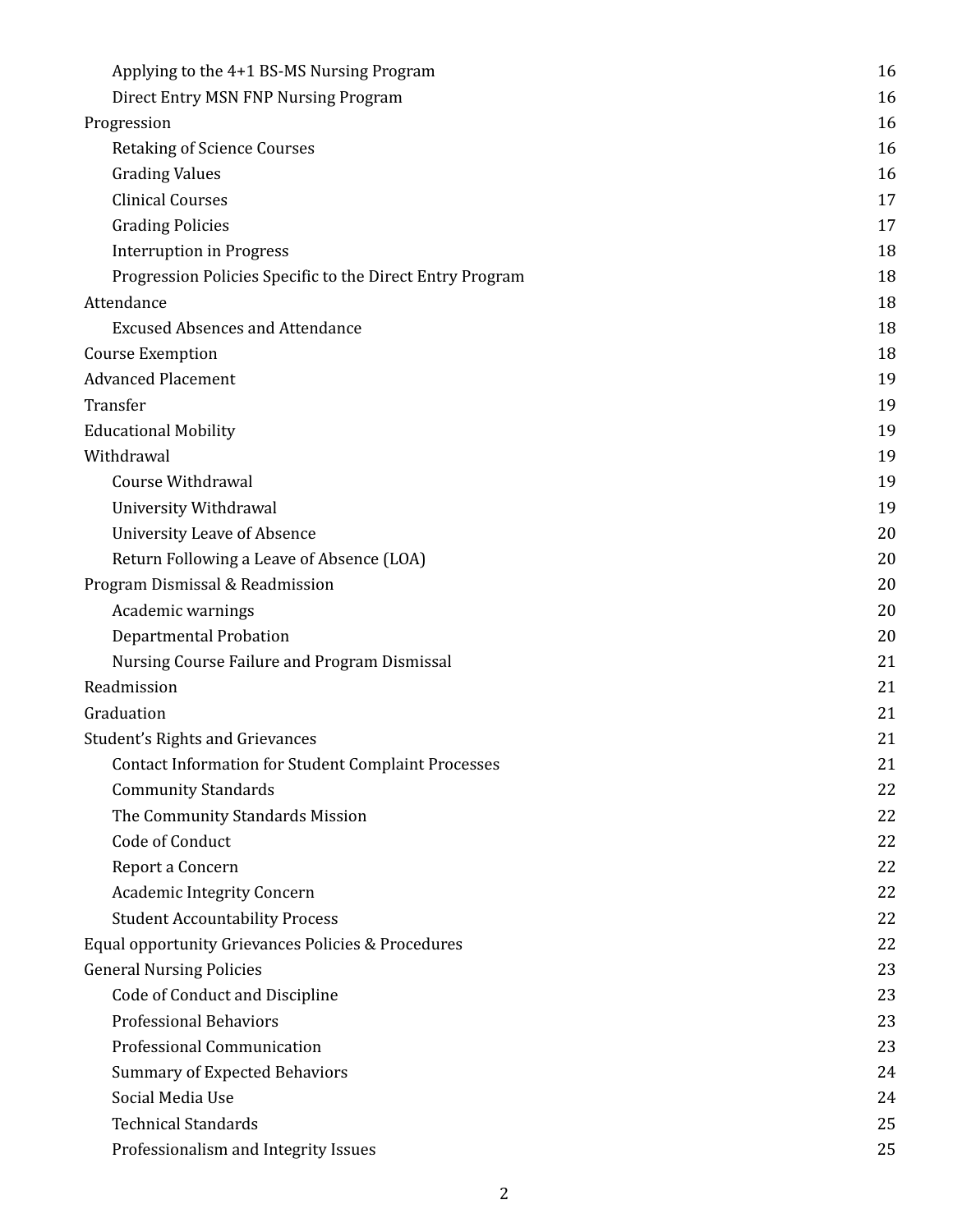| <b>Accessibility and Special Health Needs</b>                                   | 25 |
|---------------------------------------------------------------------------------|----|
| <b>Students with Accessibility Needs</b>                                        | 25 |
| Pregnancy                                                                       | 26 |
| Illness/Injury/Hospitalization/Medical Leave                                    | 26 |
| Board of Registration Policy on Good Moral Character and Licensure Requirements | 26 |
| <b>Student Complaints</b>                                                       | 26 |
| Director of Undergraduate Nursing                                               | 26 |
| College of Natural, Behavioral, and Health Sciences                             | 26 |
| <b>Academic Policies</b>                                                        | 26 |
| <b>Student Advisement</b>                                                       | 26 |
| <b>Classroom Policies</b>                                                       | 27 |
| <b>Exam Policies</b>                                                            | 27 |
| Missed Exam Policy for Undergraduate and Pre-Licensure Direct Entry Students    | 28 |
| <b>Grade Appeal Process</b>                                                     | 28 |
| <b>Exam Review Policy</b>                                                       | 28 |
| Academic Review Board (ARB)                                                     | 28 |
| <b>Health Sciences Appeals Committee</b>                                        | 29 |
| <b>CNBHS Health Appeals Committee Process</b>                                   | 29 |
| The University Administrative Board                                             | 30 |
| Required Materials for All Petitions                                            | 30 |
| <b>Optional Materials</b>                                                       | 30 |
| <b>Clinical Education Policies</b>                                              | 30 |
| <b>Registration for Clinical Nursing Courses</b>                                | 30 |
| <b>Clinical Placements</b>                                                      | 30 |
| Clinical Attendance Policy                                                      | 31 |
| Definitions                                                                     | 31 |
| Rationale                                                                       | 31 |
| <b>Expectation for Attendance and Punctuality</b>                               | 31 |
| Clinical, Laboratory or Simulation Absence                                      | 31 |
| <b>Unavoidable Absences</b>                                                     | 31 |
| Notification                                                                    | 32 |
| Failure to Notify of Lateness and Absence                                       | 32 |
| <b>Consequences of Clinical Absence</b>                                         | 32 |
| <b>Repeated Tardiness</b>                                                       | 32 |
| Clinical Absence Make-Up                                                        | 32 |
| <b>Special Circumstances</b>                                                    | 33 |
| Clinical Safety and Performance                                                 | 33 |
| <b>Reportable Event Policy</b>                                                  | 33 |
| <b>Student Health Insurance</b>                                                 | 34 |
| Injury On Site/Exposure to Infectious Disease                                   | 34 |
| Professional Liability Insurance                                                | 34 |
| Dress Code                                                                      | 34 |
| Transportation                                                                  | 35 |
|                                                                                 |    |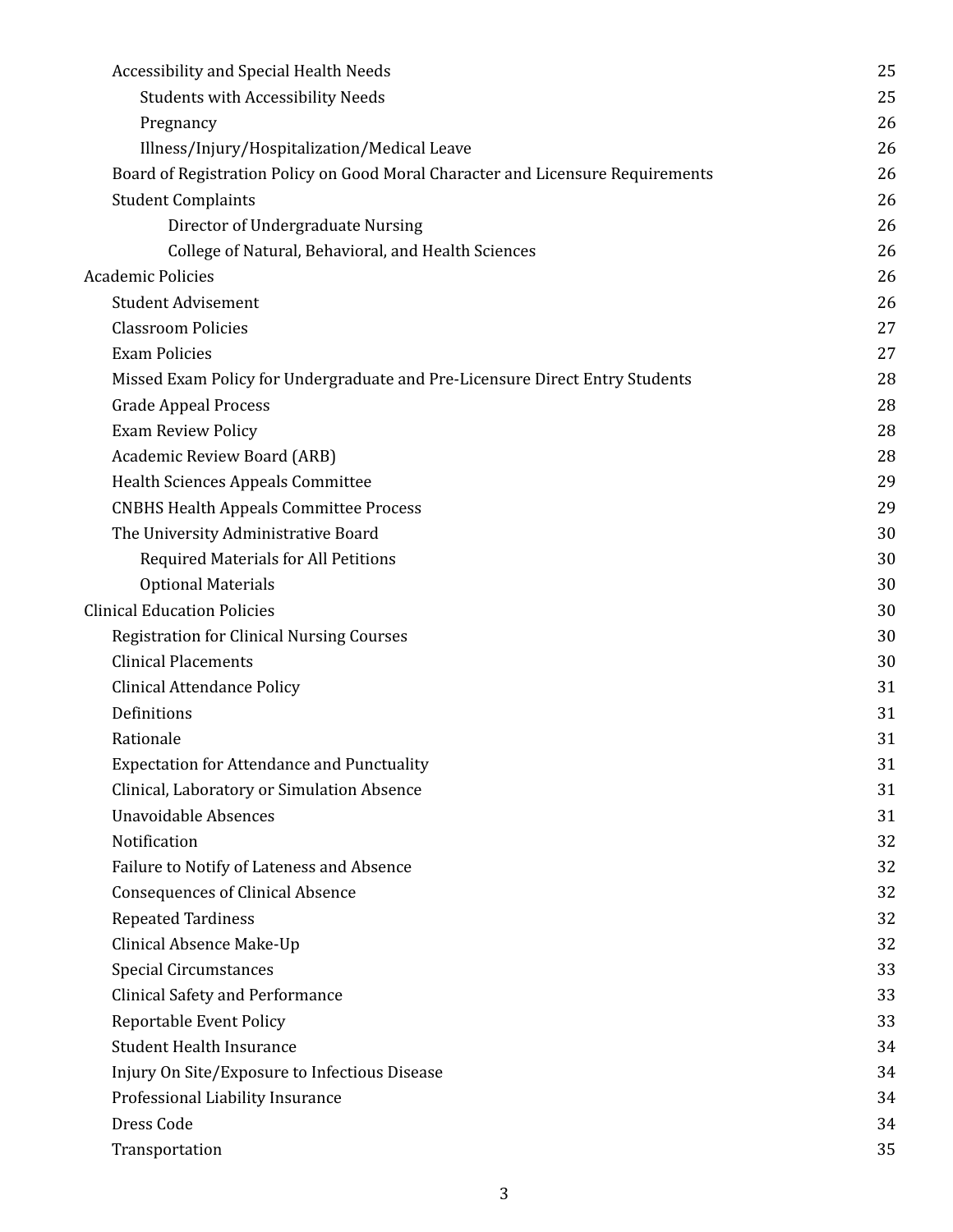| Use of Handheld Devices in Clinical                                                                   | 35 |
|-------------------------------------------------------------------------------------------------------|----|
| <b>Clinical Requirements</b>                                                                          | 35 |
| Demonstration of Medication Calculation and Administration Safety Competency                          | 35 |
| <b>Health Clearance</b>                                                                               | 35 |
| Cardiopulmonary Resuscitation Certification (CPR)                                                     | 36 |
| Criminal Offender Record Inquiry (CORI) Policy                                                        | 36 |
| <b>Nursing Lab Policies</b>                                                                           | 37 |
| <b>Study Abroad</b>                                                                                   | 38 |
| Addendum 1: Congruence between Values & Learner Outcomes of the University and the SoN                | 38 |
| <b>Addendum 2: Vaccinations/Immunizations Required for Clinical</b>                                   | 39 |
| <b>COVID Vaccine</b>                                                                                  | 40 |
| Tuberculosis and the PPD (Purified Protein Derivative) Test                                           | 40 |
| Tetanus, Diphtheria, and Pertussis (Tdap)                                                             | 40 |
| Measles                                                                                               | 40 |
| Mumps                                                                                                 | 40 |
| Rubella                                                                                               | 40 |
| Hepatitis B                                                                                           | 40 |
| Varicella                                                                                             | 41 |
| Seasonal Flu Vaccine                                                                                  | 41 |
| Addendum 3: Technical Standards of Professional Nursing Practice for Simmons University Pre-Licensure |    |
| <b>Nursing Students</b>                                                                               | 41 |
| <b>Technical Standards Definition</b>                                                                 | 42 |
| <b>Technical Standards Summary</b>                                                                    | 42 |
| Reasonable Accommodations for Qualified Individuals with Accessibility Needs                          | 42 |
| The First Core Competency: Cognitive Abilities                                                        | 43 |
| The Second Core Competency: Communication Skills                                                      | 43 |
| The Third Core Competency: Observational Abilities                                                    | 43 |
| The Fourth Core Competency: Physical, Motor, and Perceptual Requirements                              | 44 |
| The Fifth Core Competency: Behavioral, Interpersonal, and Ethical Comportment Skills                  | 44 |
| <b>Additional Considerations</b>                                                                      | 44 |
| <b>Addendum 4: Preceptor Voucher Policies</b>                                                         | 44 |
| Professional Development Vouchers (Campus-Based Programs)                                             | 45 |
| Procedure for redeeming voucher(s)                                                                    | 45 |
| Clinical Preceptor Scholarship Program (Nursing@Simmons)                                              | 45 |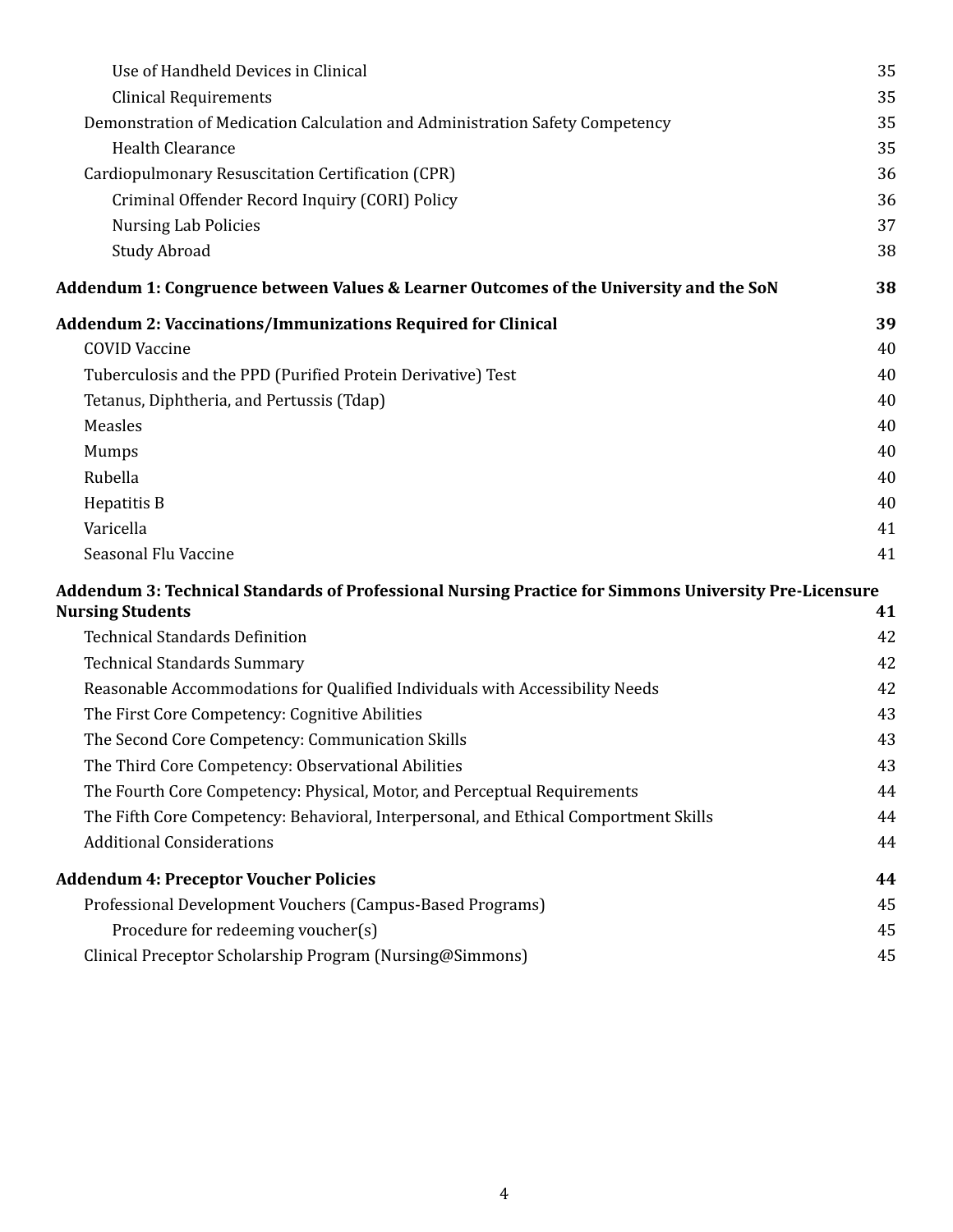# <span id="page-5-0"></span> **About This Handbook**

 The Simmons University Baccalaureate Nursing & Pre-licensure Direct Entry Student Handbook contains University policies, guidelines, and procedures relating to Simmons Nursing Programs and is meant to supplement the <u>Simmons [University](http://www2.simmons.edu/documents/students/Simmons-University-Code-of-Conduct.pdf) Student Code of Conduct</u> described below. Students are responsible for knowing the information contained in the Handbook and are bound to the policies, guidelines, and procedures as soon as they become a nursing student. The Handbook is reviewed annually.

 The policies, guidelines, procedures, and other information contained in the Handbook are not intended to, nor do they create any contractual rights for students. The Simmons School of Nursing (SoN) reserves the right to change any of the policies, guidelines, procedures, and other information contained in the Handbook at any time. If you have questions regarding any of these policies, guidelines, procedures, or other information, please contact the Associate Dean of Health Sciences.

The Simmons University Code of Conduct provides important information on university-wide policies including:

- ● Student Rights and Responsibilities
	- Honor System
	- Valuing Diversity
	- Non-Discrimination
	- Bias Response Protocol
	- Gender-Based Misconduct
	- Conduct System
	- Hazing Policy
	- Alcohol & Illegal Drugs
	- Technology Policies
	- Protest and Demonstration
	- Student Records
	- Missing Student Policy
- Academic Policies
	- General Policies
	- Undergraduate Policies
- **Student Resources**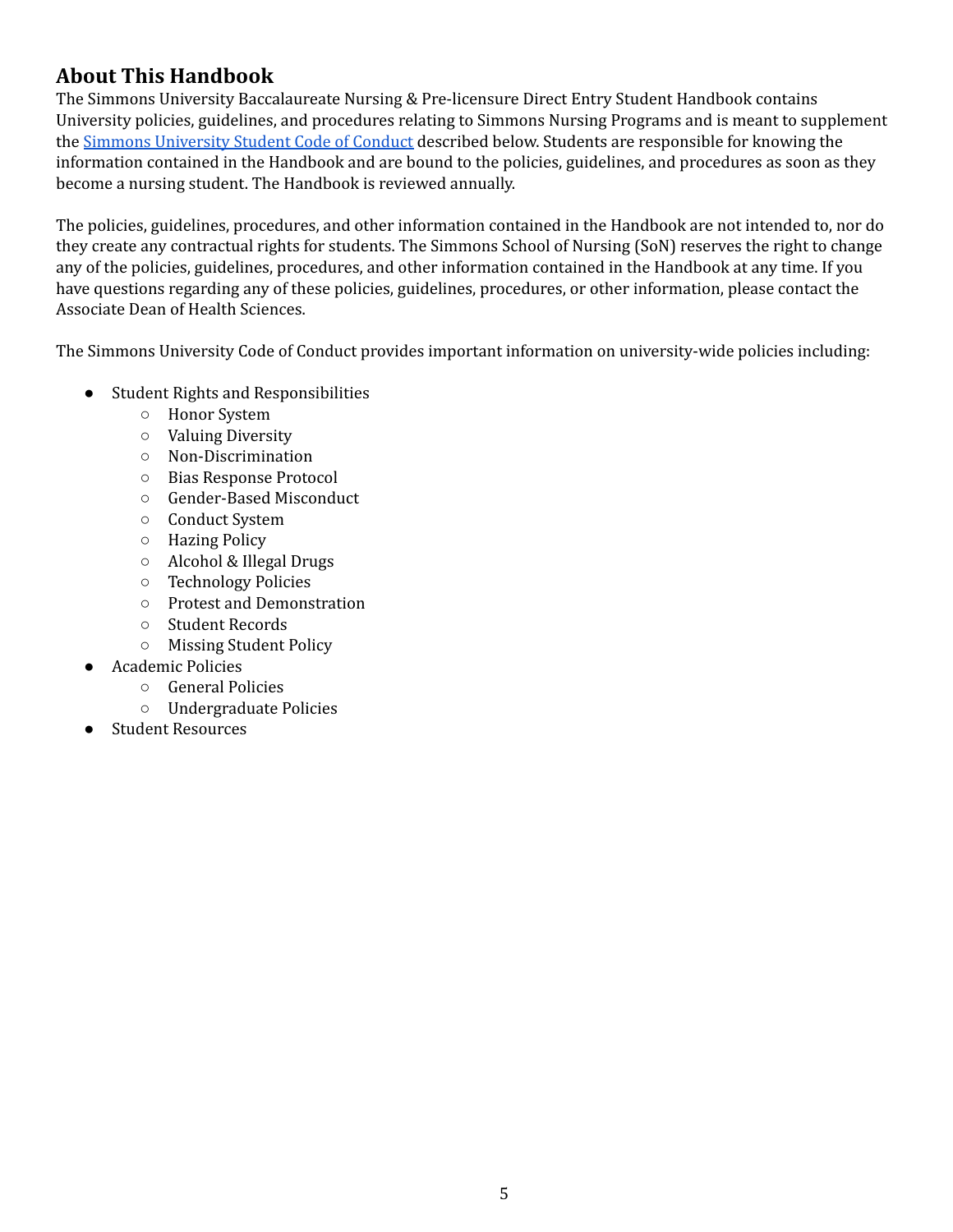# <span id="page-6-0"></span>**Overview**

 Simmons University is a private, non-profit, non-sectarian university providing an undergraduate program for women and graduate programs for all individuals.

 The University makes all reasonable efforts to deliver the programs of study, other services, and facilities in the way described in its materials and on its website. However, the University shall be entitled, if it reasonably considers it to be necessary (including in order to manage its resources and pursue its policy of continuous improvement appropriately):

- ● To alter the timetable, location, number of classes and method of delivery of programs of study, provided such alterations are reasonable.
- To make reasonable variations to the content and syllabus of programs of study (including in relation to placements).
- ● To suspend or discontinue programs of study. To make changes to its policies and procedures which the University reasonably considers necessary. Such changes if significant will normally come into force at the beginning of the following academic year, and if fundamental to the program will normally come into force with effect from the next cohort of students.
- ● Not to provide programs of study or to combine them with others if the University reasonably considers this to be necessary (for example, because too few students apply to join the program for it to be viable).

# <span id="page-6-1"></span>**Vision**

 The Simmons School of Nursing is a welcoming and diverse community that is preeminently known for preparing innovative clinicians and knowledgeable scholars who lead the re-design of health care to address the changing needs of humankind worldwide. The education of future nursing professionals is designed to improve the health and common good of the world embracing the following values:

- Respect: We have the utmost regard for one's individual humanness and inherent dignity.
- ● Social Justice and Inclusion: We appreciate the differences of all people, cultures, identities, and perspectives.
- ● Integrity and Accountability: We accept responsibility for establishing and maintaining the trust of patients and families during the provision of safe, quality care.
- ● Collaboration and Teamwork: We provide holistic care with a unique disciplinary focus as part of an interprofessional team.
- Caring and Compassion: We offer care and compassion to those in need with intention and purpose.
- Professional Development We are committed to life-long learning and the advancement of nursing science.
- ● Excellence: We provide specialized expertise and wisdom to optimize health outcomes for patients, families, and communities.

# <span id="page-6-2"></span>**Mission**

 The School of Nursing is preeminently known for its transformative, learner-centered education preparing students to become compassionate, patient and family-centered clinicians who care for diverse populations. Our program of study is designed to prepare nurses in various spheres of health care to be future leaders who are clinically expert, socially and scientifically grounded, inquisitive and curious. Our graduates engage in nursing practice that is exemplified by caring, scholarship, leadership, and advocacy commensurate with their level of preparation in order to advance nursing science and address the significant health concerns within our global society.

# <span id="page-6-3"></span>**Philosophy**

 The Nursing Program offers a liberal arts and professional education which is fundamental to an appreciation of individuals as citizens in a global society and the development of communication, critical thinking, and clinical judgment skills to address the health care needs of a diverse world.

 Professional nursing is focused on the unique relationship with patients and families and the diagnosis and treatment of their human responses to actual or potential health problems within and across various care settings.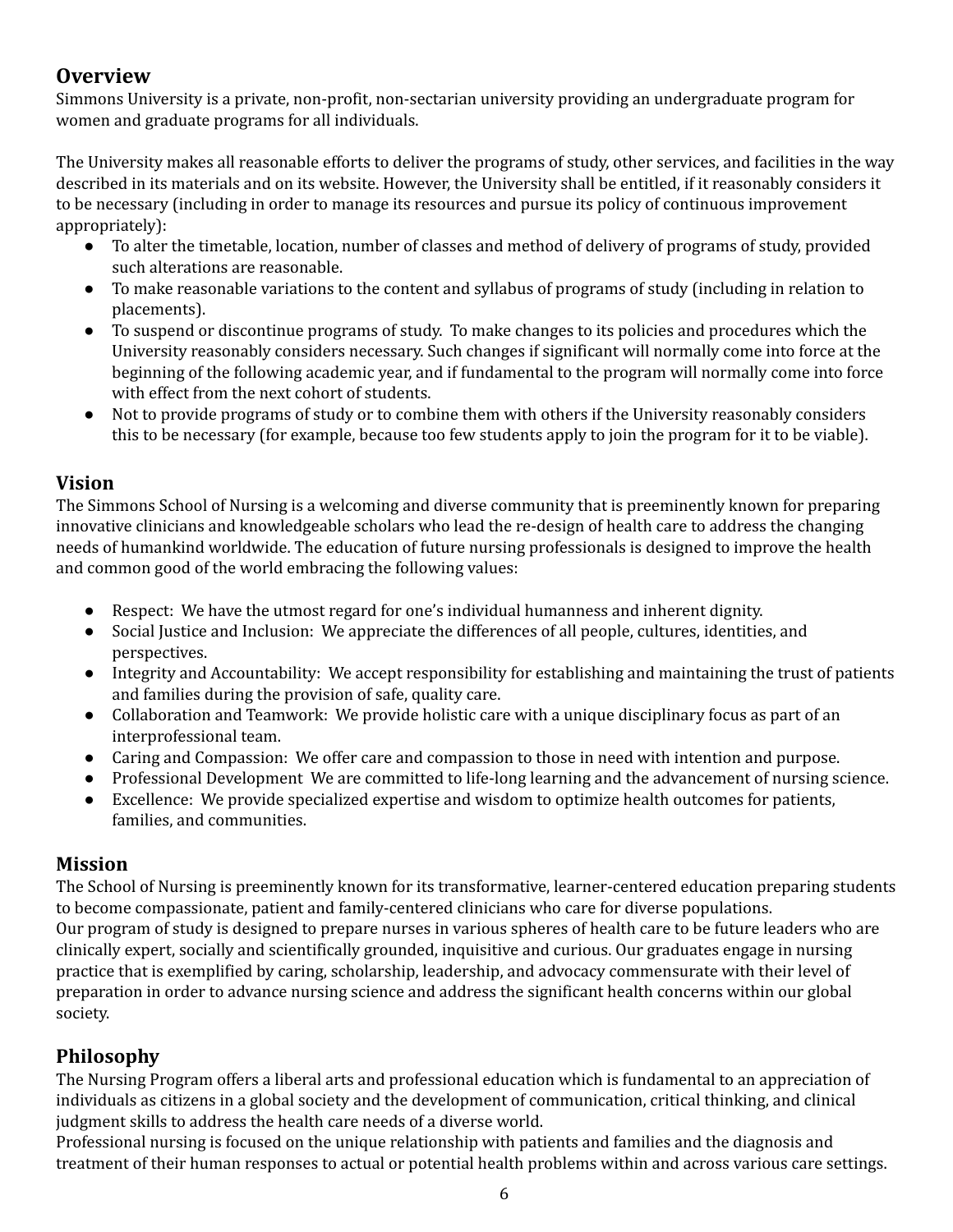As a member of the interprofessional health care team, the nurse is committed to promoting, restoring, and maintaining health, or supporting a peaceful death using knowledge from the natural sciences, behavioral sciences, and aesthetics.

 Professional nurses are ethically and legally accountable for their actions within and across various care settings. The nurse independently utilizes the nursing process as a basis for the practice of professional nursing in accordance with the Standards of Nursing Practice and the ANA Code of Ethics. As an advocate, the nurse applies principles of caring and empathy to guide moral choices on behalf of the patients and families being cared for and serves as an active participant in the social and political processes that influence the health care delivery system.

# <span id="page-7-0"></span>**Accreditation**

 The [baccalaureate](https://www.simmons.edu/academics/colleges-schools-departments/schools-departments/nursing-programs) degree program in nursing, master's degree [program](https://www.simmons.edu/academics/colleges-schools-departments/schools-departments/nursing-programs) in nursing and Doctor of Nursing [Practice](https://www.simmons.edu/academics/colleges-schools-departments/schools-departments/nursing-programs) program at Simmons University are accredited by the Commission on Collegiate Nursing Education, 655 K Street, NW, Suite 750, Washington, DC 20001, 202-887-6791 ([http://www.ccneaccreditation.org\)](http://www.ccneaccreditation.org/). The Simmons University Nursing Program is fully approved by the Massachusetts Board of Registration in Nursing.

 Simmons University is accredited by the **New England [Commission](https://www.neche.org/) of Higher Education** (formerly the Commission on Institutions of Higher Education).

# <span id="page-7-1"></span> **Baccalaureate & Pre-Licensure Program Tracks**

The School of Nursing offers a number of programs for different types of students. Specifically, we offer:

- ● Traditional 4-year BS in Nursing
	- 8-Semester nursing course sequence
	- 10-semester nursing course sequence
- ● The Dorothea Lynde Dix Scholars Program, designed for students who are 24 years or older, provides adults with the opportunity to benefit from the unique combination of liberal arts and sciences, as well as professional study that Simmons undergraduate programs offer. Our Nursing Dix Scholars Programs:
	- 16-month program for individuals with a previous BA/BS who wish to accelerate
	- 2-year option for those without a baccalaureate degree or those desiring a part-time program
- ● In our innovative 4+1 year BS/MS in nursing program, students complete an accelerated BS in Nursing curriculum prepared for the registered nurse licensure (NCLEX) exam. Upon passing, students move into the graduate portion of the program, which consists of three components – foundational courses, primary care, and research. We prepare students to deliver primary health care to diverse populations across the lifespan.
- RN-BSN program
- Direct Entry FNP Nursing Program

 Course sequences for each of these programs as well as course descriptions can be found in the Simmons University Undergraduate Course Catalog for the BSN program and in the Graduate Course Catalog for the Direct Entry Program.

#### <span id="page-7-2"></span>**Professional Standards that Guide the Baccalaureate Program Include**

- The American Nurses Association Standards of Clinical Practice
- The American Nurses Association Nursing Code Ethics
- The American Nurses Association Social Policy Statement
- ● The American Association of Colleges of Nursing Essentials of Baccalaureate Education for Professional Nursing Practice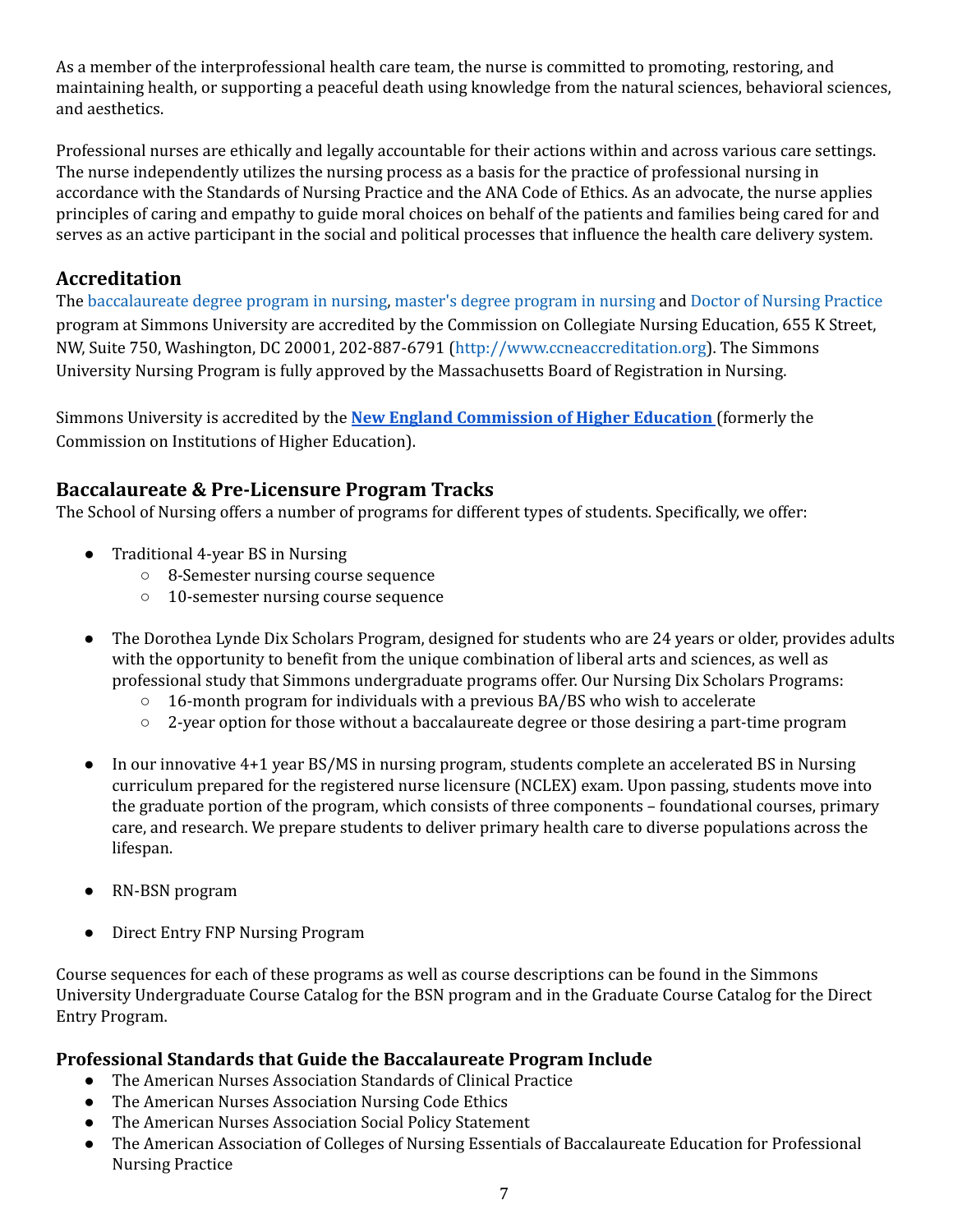- The Nurse of the Future Core Competencies
- Institute of Medicine's Core Competencies for all Healthcare Professionals
- Quality and Safety Education for Nurses

## <span id="page-8-0"></span> **Objectives for Simmons Baccalaureate & Pre-Licensure DE Nursing Program**

 Utilize current evidence, clinical judgment, and patient preference to systematically assess, analyze, implement, and evaluate healthcare interventions, in order to promote safe, quality care throughout the lifespan, beginning with health promotion, through end of life.

 Deliver compassionate and respectful, patient and family centered care, and education that reflects an understanding of human growth, development, nutrition, genomics, spirituality, culture, symptom management, and health literacy across the health illness continuum, through all transitions of care, in all healthcare settings.

 Communicate/collaborate effectively with all members of the healthcare team, patient and family. Demonstrate leadership competency, both interprofessionally, and when delegating and supervising, or coordinating teams to achieve shared goals and improve patient outcomes.

 Synthesize knowledge of healthcare delivery systems, social justice, global health, healthcare policy, informatics, and principles of entrepreneurship, in addressing the healthcare needs of individuals and populations. Accept accountability for continued development as a strategic, ethical, and reflective scholar and practitioner, to engage as a lifelong learner, with the goal of advancing the profession of nursing.

 Please see Addendum 1: Congruence between Values and Learner Outcomes of the University and the School of Nursing (SoN) on Page 37.

# <span id="page-8-1"></span>**Important Notices**

 The principles and policies outlined in this section apply to admissions, progression, attendance, course exemption, advanced placement, transfer, education mobility, withdrawal, re-admission, graduation, student rights and grievances.

## <span id="page-8-2"></span> **Non-Discrimination and Title IX Policies**

 Simmons University does not discriminate on the basis of race, color, religion, national origin or ancestry, sex, sexual orientation, gender identity or expression, physical or mental disability, marital status, veteran's status, or age, in its programs and activities.

 Please read the information contained in the below links to learn more about Simmons University Non-Discrimination and Title IX policies: Admissions Notice of [Non-Discrimination](https://www.simmons.edu/admission-financial-aid/notice-non-discrimination) Notice of [Non-Discrimination](https://internal.simmons.edu/faculty-staff/support/general-counsel/discrimination-and-harassment) Grievance Procedures Title IX and Freedom from [Discrimination](http://internal.simmons.edu/students/general-information/title-ix) and Harassment [Gender-based](https://www.simmons.edu/your-simmons/commitment-inclusivity/title-ix/gender-based-misconduct-policy) Misconduct Policy

## <span id="page-8-3"></span> **CNBHS Statement of Solidarity for Racial Justice**

The College of Natural, Behavioral, and Health Sciences is <u>[committed](https://www.simmons.edu/academics/colleges-schools-departments/cnbhs/statement-solidarity-racial-justice) to racial justice</u>. We believe that scientists and health professionals must have the benefit of diverse perspectives in and outside the classroom. We recognize the need to instill students with knowledge about racial/ethnic inequities and health disparities. CNBHS aims to educate students on social determinants of health that foster disparities. We are dedicated to equipping students with the leadership skills necessary to confront, challenge, and create viable solutions for disparities in their disciplines. Through realization of these objectives our students can lead the way toward equity and improved science and health care.

# <span id="page-8-4"></span> **Bias Response Protocol**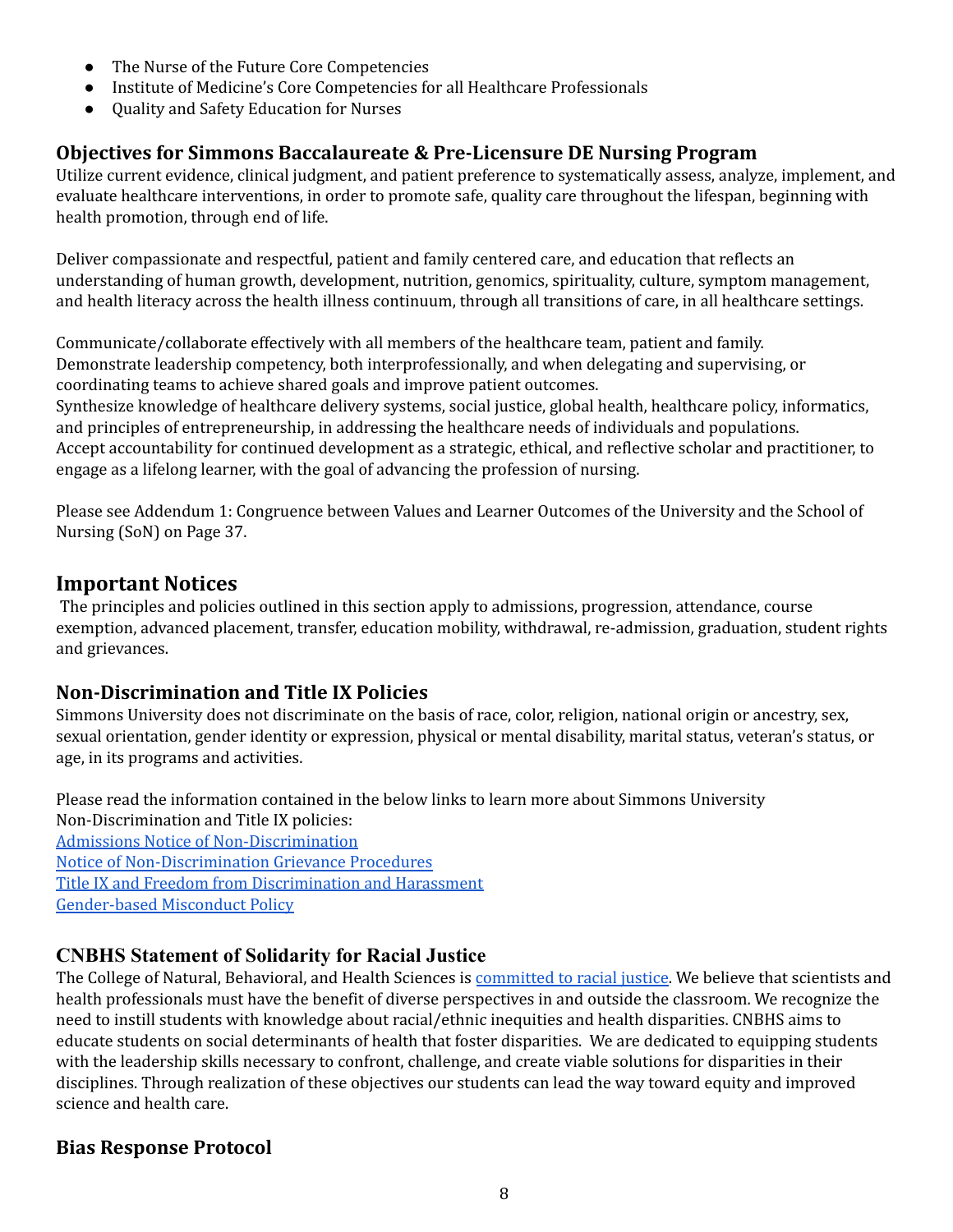Simmons is committed to inclusive excellence in all aspects of an individual's community experience. Our values, vision and mission mandate that we strive to create an environment that is free of bias, prejudice, discrimination and hurtful acts. Individuals who believe they have experienced or encountered bias, harassment or discrimination can utilize the Simmons bias response protocol to have their concern addressed. Information about protocol can be accessed via the link below.

Bias [Responses](http://www.simmons.edu/about-simmons/why-simmons/diversity-and-inclusion/bias-response-protocol/) Protocol

#### <span id="page-9-0"></span>**Religious Observances**

Classes may be scheduled and held on days that fall on one or more religious holidays. Please consult the <u>[academic](https://www.simmons.edu/academics/academic-calendar)</u> [calendar](https://www.simmons.edu/academics/academic-calendar) to see the dates when classes are held in a given year. Faculty members or students who are unable—because of their religious beliefs—to give a class, to attend classes, or to participate in an examination, class, or work requirement on a particular day so that they can observe a religious holiday shall be excused and provided with an opportunity to make up the examination, study, or work they may have missed consistent with [Massachusetts](https://malegislature.gov/Laws/GeneralLaws/PartI/TitleXXI/Chapter151C/Section2B) General Law. Religious accommodation is a legal right for students and faculty; it is not a matter left to the discretion of any faculty member or administrator. Absences due to religious observances are not limited to certain religions or particular holidays; the law covers all religions and all religious holidays.

# <span id="page-9-1"></span> **Academic & Educational Records**

#### <span id="page-9-2"></span>**Contact Information**

 All students are responsible for information sent to them using their [simmons.edu](https://simmons.edu) address. You may forward the Simmons email to another email account.

#### The Family of [Educational](http://www.simmons.edu/academics/registrar/resources/student-record-privacy) Rights and Privacy Act (FERPA)

 The University's practice in regard to student record-keeping is based on the provisions of the Family Educational Rights and Privacy Act of 1974 and is intended to be a safeguard against the unauthorized release of information. This act applies to all enrolled students, former students, and alumni. It does not apply to applicants seeking admission into an institution.

 Under the provisions of the act, it is the right of the student to view their official educational records. Educational records are defined as records regarding a student that are maintained by an educational institution. Such records are kept in the Office of the Dean for Student Life, the Office of the Registrar, faculty advisors' offices, and the Academic Support Center. Not included in this category of records are the following:

- Records containing confidential information written before January 1, 1975
- Financial records submitted to the University by the parents of a student
- Medical and counseling records
- Records containing information on more than one student
- Private records intended for use of an individual
- Law enforcement records
- Student employment records
- ● Records to which a student has waived their right of access as required by a judicial order or a lawful subpoena

 A student may view their record in AARC at any time. A student must make a request in writing to order an official transcript so please email the Office of the Registrar at <u>[registrar@simmons.edu](mailto:registrar@simmons.edu)</u> to do so. The office has 45 days to fulfill the request. If requested, copies of a student's record are available to the student for a slight charge to cover the cost of duplicating. Any information in a student's record found to be "inaccurate, misleading, or [that] violates the privacy or other rights of the student" [\(FERPA](http://www.law.cornell.edu/uscode/html/uscode20/usc_sec_20_00001232---g000-.html)) may be challenged by the student. Only the accuracy of the information may be challenged. For example, a grade received may not be questioned, only the accuracy of its recording. In order to contest the information in their record, the student must submit a written statement to the person responsible for the content of the record and request that they receive a written response. If no written response is forthcoming or if an unsatisfactory response is received by a student, they may appeal to the chairperson or appropriate supervisory person. In the event that no resolution is made, it is the student's right to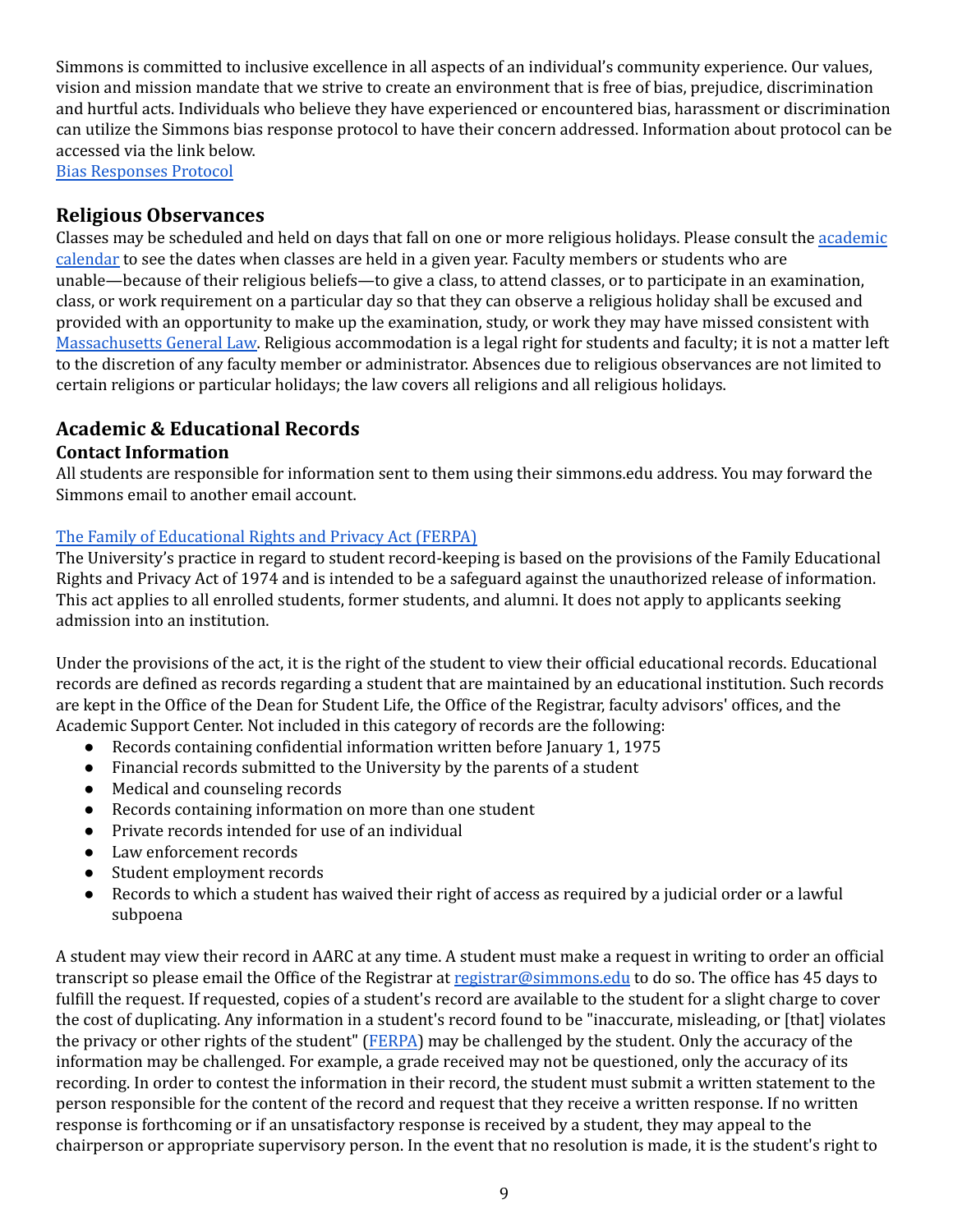request a hearing, to be presided over by the Dean of Student Life or a University designee.

 The University has the right to publish a directory listing all enrolled students and containing the following information:

- student's name
- address
- telephone number
- place and date of birth
- concentration
- digital photo
- year of graduation and dates of attendance
- awards and degrees received
- membership in organizations
- educational institution most recently attended

 A student who wishes to be omitted from the directory must indicate this via email to the Office of the Registrar at [registrar@simmons.edu](mailto:registrar@simmons.edu) by the last day of the term prior to the start of the following term. For example, in order to be omitted from the directory for Term 2, the Office of the Registrar must be notified by the last day of Term 1.

 A student's record is not accessible to anyone outside the University without the written authorization from the student. Exceptions to this regulation are as follows:

- officials at an institution where the student is applying for admission
- officials disbursing financial aid
- parents of a dependent student (for tax purposes)
- accrediting and educational testing organizations
- federal officials
- officials complying with a judicial order
- ● appropriate officials in the event of an emergency (only if necessary to safeguard the health or well-being of the student or other individuals)
- ● the alleged victim of a crime of violence may receive results of any disciplinary proceedings conducted by the University against the alleged perpetrator of that crime in reference to that crime. Student records are available to the above with the stipulation that this information is only for the use of the above unless written consent is secured from the student.

 Student records may not be distributed to other parties. It is the responsibility of each office maintaining records to keep a log that verifies the name and date of each person who has viewed the record and for what reason. Students have the right to see this log.

 A student may sign a waiver of access to confidential recommendations, but the student must be kept informed of those people providing recommendations.

# <span id="page-10-0"></span>**Student Work**

## <span id="page-10-1"></span>**Definition**

 Papers, computer programs, dissertations, theses, artistic works, musical works, and other creative works made by Simmons students in the pursuit of their academic coursework while enrolled as a student.

## <span id="page-10-2"></span>**Ownership and Use**

Students shall own copyright in student work except in the following cases:

- 1. Copyright to Traditional Works authored by faculty with assistance from students shall be owned by faculty or the University.
- 2. The University shall own a student work that is a sponsored or externally contracted work.
- 3. Students Works created in the course of the student's employment by the University shall be considered Works Made for Hire, and the University shall retain ownership and use of such works.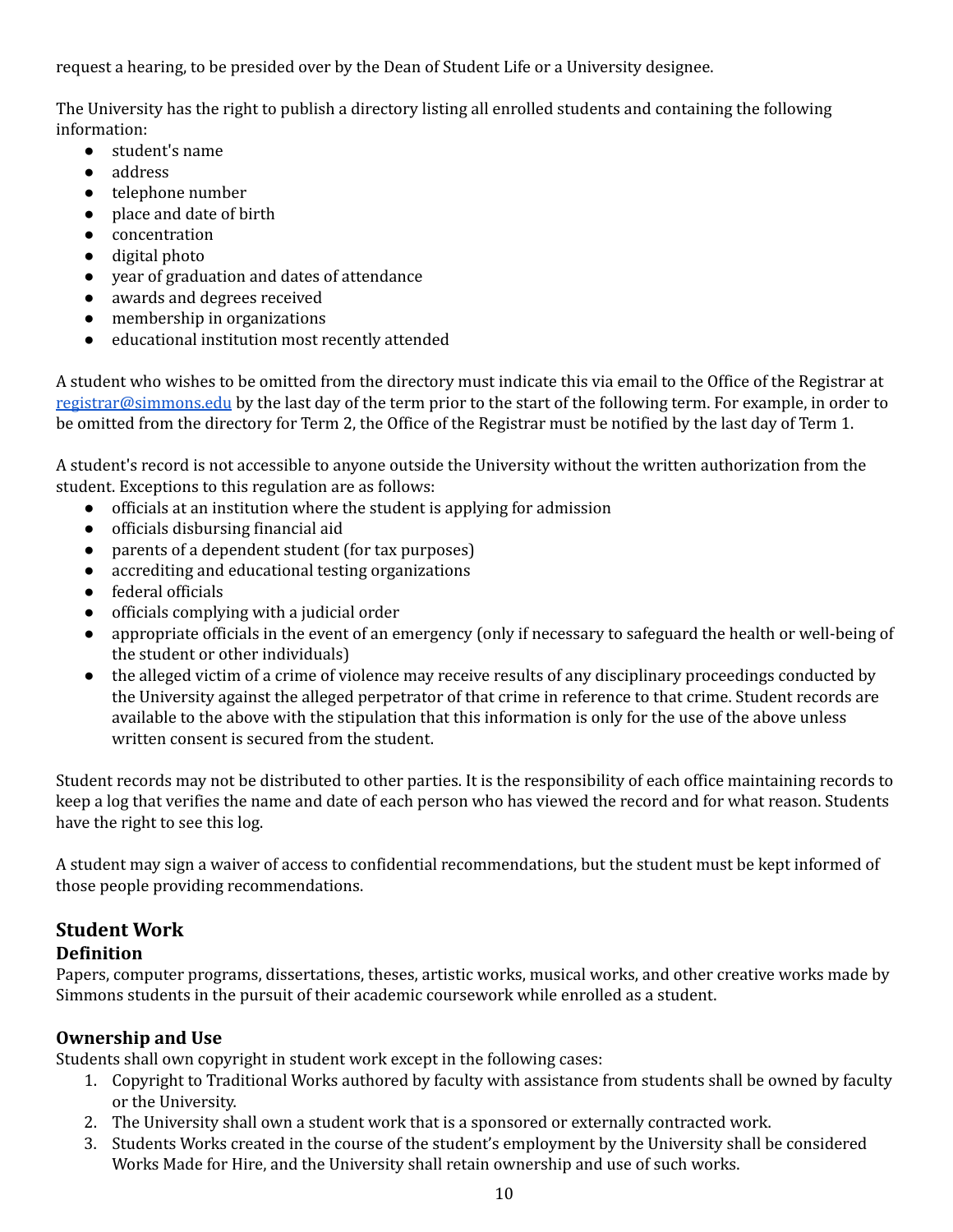\*\*\*Works created by students for third parties as part of an internship or experiential learning program are not subject to this policy.

 To ensure that Simmons University continues to respect the learner's rights, Simmons University may not and will not accept information from learners under an obligation of confidentiality. Types of information that could be subject to confidentiality requirements include information obtained from an employer, unpatented inventions and information obtained pursuant to a nondisclosure agreement. Information that is subject to an obligation of confidentiality may not be used in any part of the Simmons University learning process, including but not limited to web postings, materials prepared for a course, dissertation work and/or comprehensive examinations.

 To the degree that applicable laws or regulations provide for confidentiality, such as in connection with certain learner records and financial aid, Simmons University will abide by such laws or regulations.

 Faculty members do not have authority to modify this policy. Simmons University therefore recommends that prior to disclosing any information to faculty members, learners ensure that the information being disclosed is not confidential information of a third party.

# <span id="page-11-0"></span>**Copyright**

 As a community of scholars, Simmons University subscribes to the belief that intellectual property rights should be respected and honored and also that fair and appropriate use of published materials is both a legal and an ethical obligation that all members of the Simmons community should observe.

It is the policy of the University that all members abide by the relevant copyright laws. These laws include:

- The Copyright Law of the United States of America
- Title 17, U.S. Code, Sect. 101, et. seq.
- General Revisions of the Copyright Law
- Public Law 94-553 (effective January 1, 1978)
- 1998 Digital Millennium Copyright Act
- Public Law 105-304
- 1998 Sonny Bono Term Extension Act
- Public Law 105-298

 The intent of the Simmons University Copyright Policy is to encourage scholarship conducted in the spirit of honest inquiry. Using the works of others obligates scholars to acknowledge such use whose works are protected by the law. It is the individual user's responsibility to comply with copyright law. You should permanently keep a copy in your files of any permission-to-use that you obtain.

## <span id="page-11-1"></span> **Honor Code & Academic Integrity**

#### <span id="page-11-2"></span>**Honor System**

 A vital part of the collegiate experience at Simmons University, the Honor System, embodies values of personal integrity, honesty, and trust. Fundamental to the Honor System is the Honor Code of Responsibility, and it is upon its principles that the University community has based the Simmons Standards of Conduct. The Simmons University Honor System has existed since 1907, making it one of the oldest continuing honor systems at any University in the country. Throughout the decades, the Honor System has been revised and amended on an annual basis. Changes are made after consultations with faculty, staff, and students.

#### <span id="page-11-3"></span>**Student Principles**

 Individual responsibility is the foundation of the Simmons community. The student's enrollment at Simmons University carries with it the expectation that one will abide by the Honor Code of Responsibility.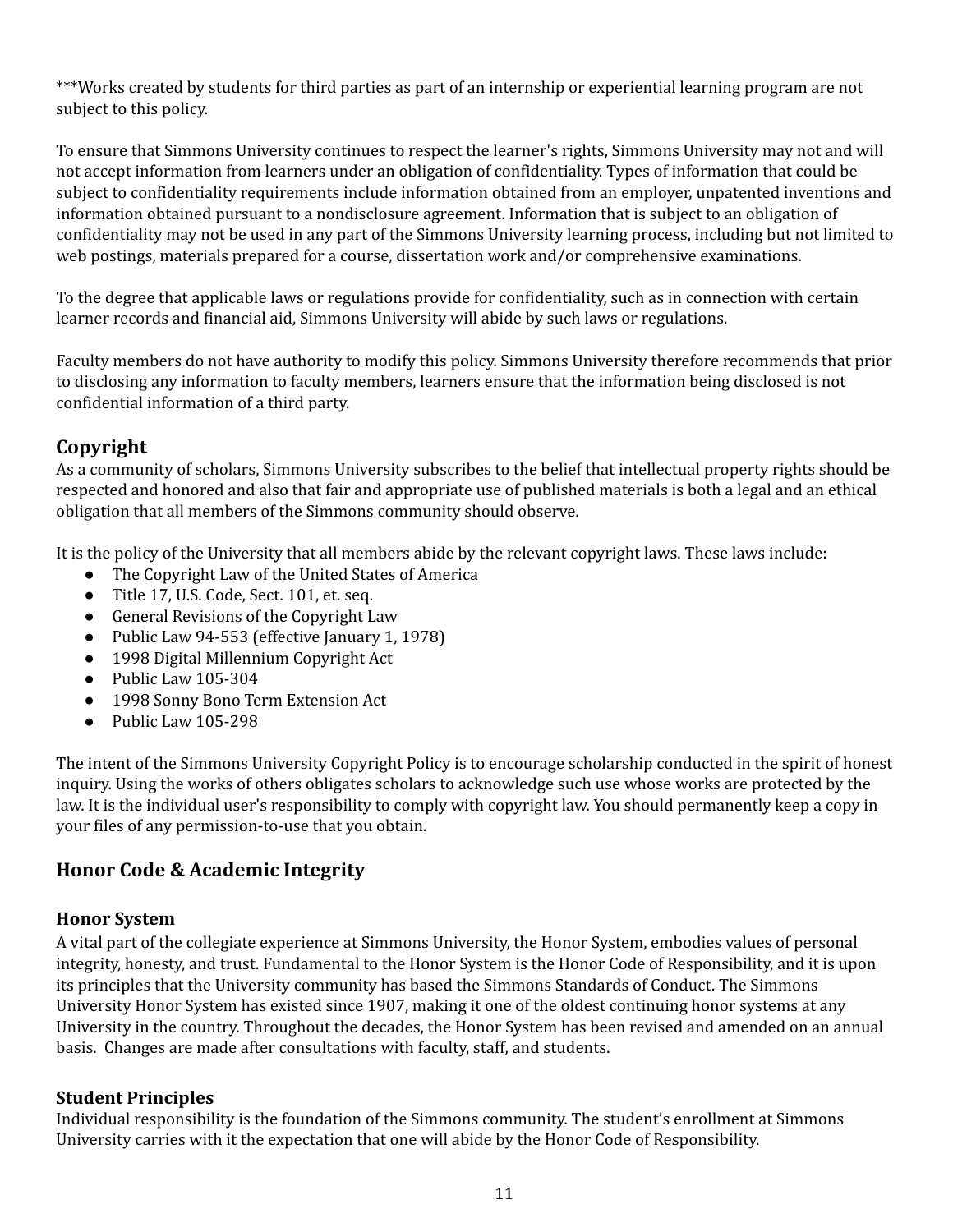Enrollment in a course implies an agreement between instructor and student. The instructor is obliged to teach, to evaluate student work, and to be available for conferences during designated office hours; the student is obliged to complete all work by the assigned deadlines, to attend all classes, and to devote sufficient out-of-class time to course material. Three hours spent out of class in preparation for every hour in class is a reasonable expectation.

 Attendance and punctuality are expected at all classes. While there are no established University-wide penalties for absences, the instructor may take attendance into account when evaluating the student's performance in the course. In accordance with Massachusetts state law, no student will be penalized for absence due to religious observances.

## <span id="page-12-0"></span>**Honor Code of Responsibility**

The students, faculty, and administrators of Simmons University agree to accept the following responsibilities:

- ▪ Each member of the Simmons University community is responsible for maintaining a high level of civility, integrity, honesty, and trust within the community.
- ▪ Each student is responsible for presenting work of their own creation, and refraining from representing as their own work which is not theirs.
- ▪ Conduct in keeping with the policies outlined in this handbook and all other official University publications is expected of each member of the Simmons community.

 The Honor Code of Responsibility is shared by the entire Simmons community. It implies that each segment has obligations based upon its specific function within the University.

## <span id="page-12-1"></span>**Academic Integrity**

 Each student is expected to read, understand, and observe the policies outlined in this handbook as well as all other policies that govern students enrolled at [Simmons](http://internal.simmons.edu/students/general/handbook) University including those found in the <u>Simmons Student</u> [Handbook,](http://internal.simmons.edu/students/general/handbook) and the Simmons [University](http://www2.simmons.edu/documents/students/Simmons-University-Code-of-Conduct.pdf) Student Code of Conduct.

 Simmons University reserves the right to require the withdrawal of any student who does not maintain acceptable academic standing or modes of behavior as outlined in the <u>[Undergraduate](http://simmons.smartcatalogiq.com/2020-2021/Undergraduate-Course-Catalog) Catalog</u>, <u>[Graduate](http://simmons.smartcatalogiq.com/2020-2021/Graduate-Course-Catalog) Catalog</u>, Student Handbooks, and other official publications.

# <span id="page-12-2"></span> **Student Legal Name and Name Changes**

 A student's name of record is defined as the legal name under which the student was admitted to Simmons University. Legal name is that name, verified by a birth certificate, marriage certificate, social security card, passport, or court order.

 Your legal name appears on all Simmons records, including transcripts, verifications, and diplomas. Current Simmons students who have legally changed their names since the time of admission may request that this change be made on their official records.

 Students who wish to change their name from the name of record at the time of admission must provide the Office of the Registrar with legal documentation reflecting their new legal name, such as a marriage license or government-issued ID, as well as a Name Change Form. Forms may be faxed along with a scanned copy of legal documentation to the Registrar's Office at 617-521-3144 or brought to the Office with legal documentation in person, Room C-115 in the Main College Building.

 Consult the Registrar's page on the University website for additional information about updating your first name for class rosters or your diploma and for indicating preferred pronouns.

# <span id="page-12-3"></span> **Equal Access Policy**

 All students are given equal access to the University's programs and resources. As permitted by state and federal law, admission to the University's undergraduate baccalaureate program is reserved for individuals who identify as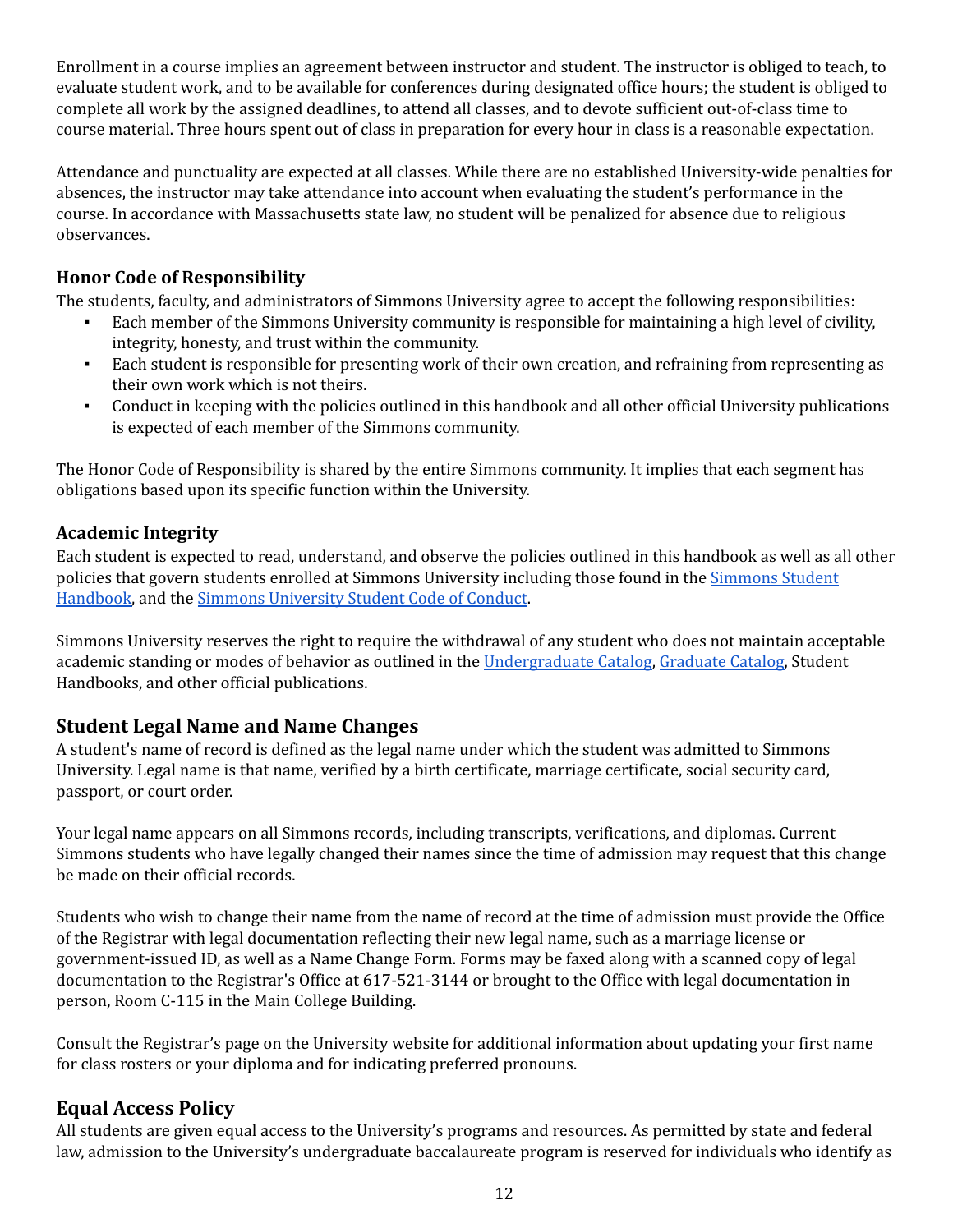women. Simmons is committed to admitting qualified students of any race, color, age, religion, sexual orientation, gender identity, and national and ethnic origin, regardless of disability, to all the programs and activities generally made available to students, including scholarship and loan programs, athletic programs, and other University- administered social, educational, and recreational programs, and student services. All graduate schools and programs are open to both men and women.

# <span id="page-13-0"></span> **The Simmons Commitment to Diversity, Equity and Inclusion**

 The Simmons Commitment to Diversity, Equity and Inclusion was developed with input from the Diversity, Equity and Inclusion Action Council, supported by the College leadership, and unanimously affirmed by our Board of Trustees.

 Simmons is committed to inclusive excellence in all aspects of an individual's community experience. Our values, vision and mission mandate that we strive to create an environment that is free from bias, prejudice, discrimination and hurtful/hateful acts that can prevent each member from thriving in the Simmons community.

## <span id="page-13-1"></span> **Our Diversity & Inclusion Mission**

 We seek to extend to the entire Simmons University community opportunities for learning, growth, success, and meaningful participation and to build a welcoming, diverse, and inclusive culture for our community. To that end, we will engage in ongoing work to combat racism, bias, and all forms of individual and institutional oppression.

 We believe diversity is necessary in all aspects of an educational and residential environment to ensure inclusive excellence. As an academic community, rich with varied life experiences, perspectives, and values, we are uniquely positioned to facilitate the ongoing engagement and intellectual dialogue that honors the inherent and unique characteristics of each member of our community. This includes, but is not limited to, interrogating socially constructed concepts and addressing issues of power, phobia, isms, or any other detractors to building and sustaining an equitable community.

 Simmons will affirm diversity and inclusion by moving beyond tolerance and civility to a respect and appreciation that recognizes the social positioning of underrepresented and marginalized segments of the population.

 Simmons values academic excellence, intellectual freedom, critical thinking, leadership, innovation, respect for the dignity of all individuals, and continuous improvement. We adhere to policies and practices that promote and support diversity and inclusion.

 We prepare students to be well informed, open-minded, and sensitive to the values and diversity of others. We strive to foster an atmosphere where students can become actively engaged leaders in a changing, diverse society. We promote this goal through proactive and continual exchange of ideas among students, faculty and the general college community.

To ensure that these goals are attained, Simmons University commits to the following principles.

- ● We recognize, respect and honor the inherent individuality of all. We strive to ensure that all decisions concerning the educational progress of students are based on considerations appropriate to an academic institution and not on factors such as race, color, gender, gender identity and expression, sexual orientation, religion, age, national origin, ancestry, disability, or veteran status.
- ● All students are given equal access to the University's programs and resources. Admission to the University's undergraduate baccalaureate program considers people who self-identify as women. The University is committed to admitting qualified students of any race, color, gender, gender identity and expression, sexual orientation, religion, age, national origin, ancestry, disability, or veteran status to all programs and activities made generally available to students at the University, including scholarship and loan programs, athletic programs, and other University-administered student services, and social, educational and recreational programs.
- ● We subscribe to the policies set forth in Section 504 of the Federal Rehabilitation Act of 1973, which mandates equal opportunity for qualified persons with disabilities in educational programs and activities.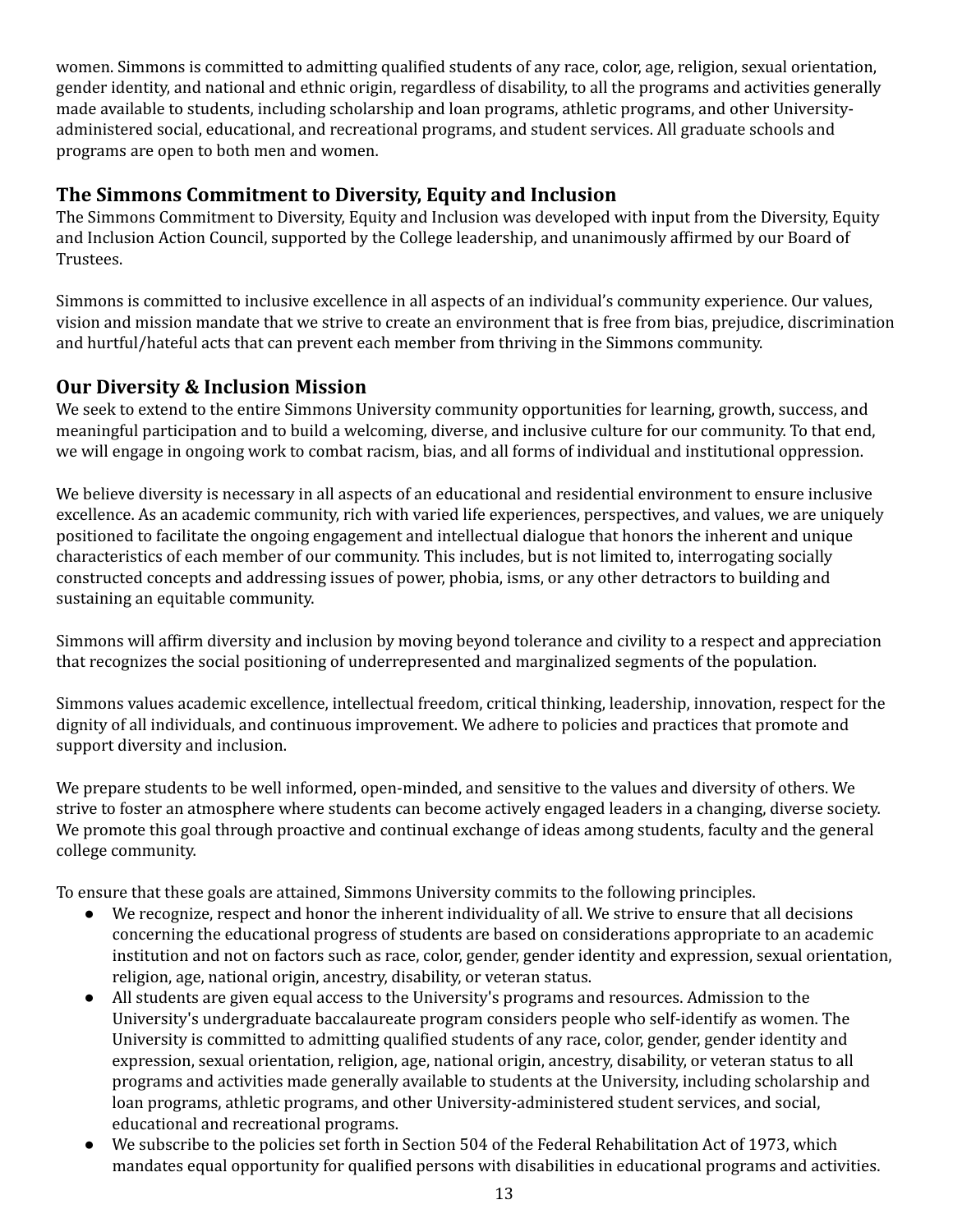● We are committed to creating an atmosphere where diversity is supported with understanding, respect, and encouragement. The University does not tolerate unlawful or other harassment of employees or students. Any discrimination or harassment by any member of the faculty, staff, or student body against any other member of the community will be handled according to the process articulated in the Bias Response Protocol, Title IX Policy, Faculty Policy Manual, Employee Handbook, and other relevant Simmons policies.

## <span id="page-14-0"></span> **Notice of Non-Discrimination**

 Chartered in 1899 and opened in 1902, Simmons is first and foremost an academic community whose goals include preparing students and other members of the Simmons community to be well informed, open-minded, and respectful of the values and diversity of others.

Simmons is, therefore, committed to the following principles:

- ● We support equal educational and employment opportunities for all persons, based on each individual's qualifications and fitness, and we seek to administer our university policies without regard to race, color, sex, sexual orientation, gender identity, marital or parental status, religion, age, national or ethnic origin, socio- economic status, ancestry, disability, veterans' status or genetic predisposition.
- ● We strive to administer our educational programs and activities, as well as the employment opportunities we provide, in accordance with all relevant state and federal requirements and implementing regulations. This includes, but is not limited to, Titles VI and VII of the Civil Rights Act of 1964, Title IX of the Education Amendments of 1972, the Age Discrimination Act of 1975, Section 504 of the Rehabilitation Act of 1973, and Titles I and III of the Americans with Disabilities Act of 1990 and the ADA Amendments Act of 2008, the Massachusetts Equal Rights Law (M.G.L. 93, Section 102 et seq.), and Equal Pay Act, and Chapter 151B of the General Laws of Massachusetts, as amended.
- ● We are committed to making our programs and activities accessible to individuals with disabilities, including our online/digital services and offerings. We recognize that in the virtual/online learning environment, technology- dependent teaching and learning processes may create unique and unanticipated access barriers. We encourage individuals to contact us if an obstacle to access is found to exist. (See below for how to do so.)
- ● We seek to build and maintain a Simmons where the diversity of our community members is met with understanding, respect, and encouragement, and where unlawful discrimination, harassment and retaliation by any member of the administration, faculty, staff, or student body against any other individual will be investigated, evaluated and redressed. The University does not tolerate unlawful discrimination or harassment of its employees or students or retaliation against those who report incidents of unlawful behavior or those who cooperate in the investigation of such complaints.

#### <span id="page-14-1"></span>**Reporting Sexual Misconduct**

 If you believe you have been subjected to gender-based misconduct (sexual harassment, sexual violence, gender discrimination, stalking, exploitation), please contact our Title IX Coordinator, at (617) 521-2768. She is located in Room E-200 in the Main Campus Building.

#### <span id="page-14-2"></span>*Students Reporting Discrimination or Retaliation*

 If you are a student and you believe you have been subjected to unlawful discrimination or retaliation, please contact the Dean of your University, the Director of your Program or the Dean for Student Life. The Dean for Student Life can be found in C-115 of the Main Campus Building.

Reporting a web/online accessibility barrier: Please use this form: <u>[http://www.simmons.edu/report-barrier.](http://www.simmons.edu/report-barrier)</u> We are committed to making our programs and activities accessible to all individuals.

#### <span id="page-14-3"></span>*Advice on Whom to Contact about a Concern or Incident*

If you are unsure of where to bring complaints or concerns about unlawful discrimination, harassment or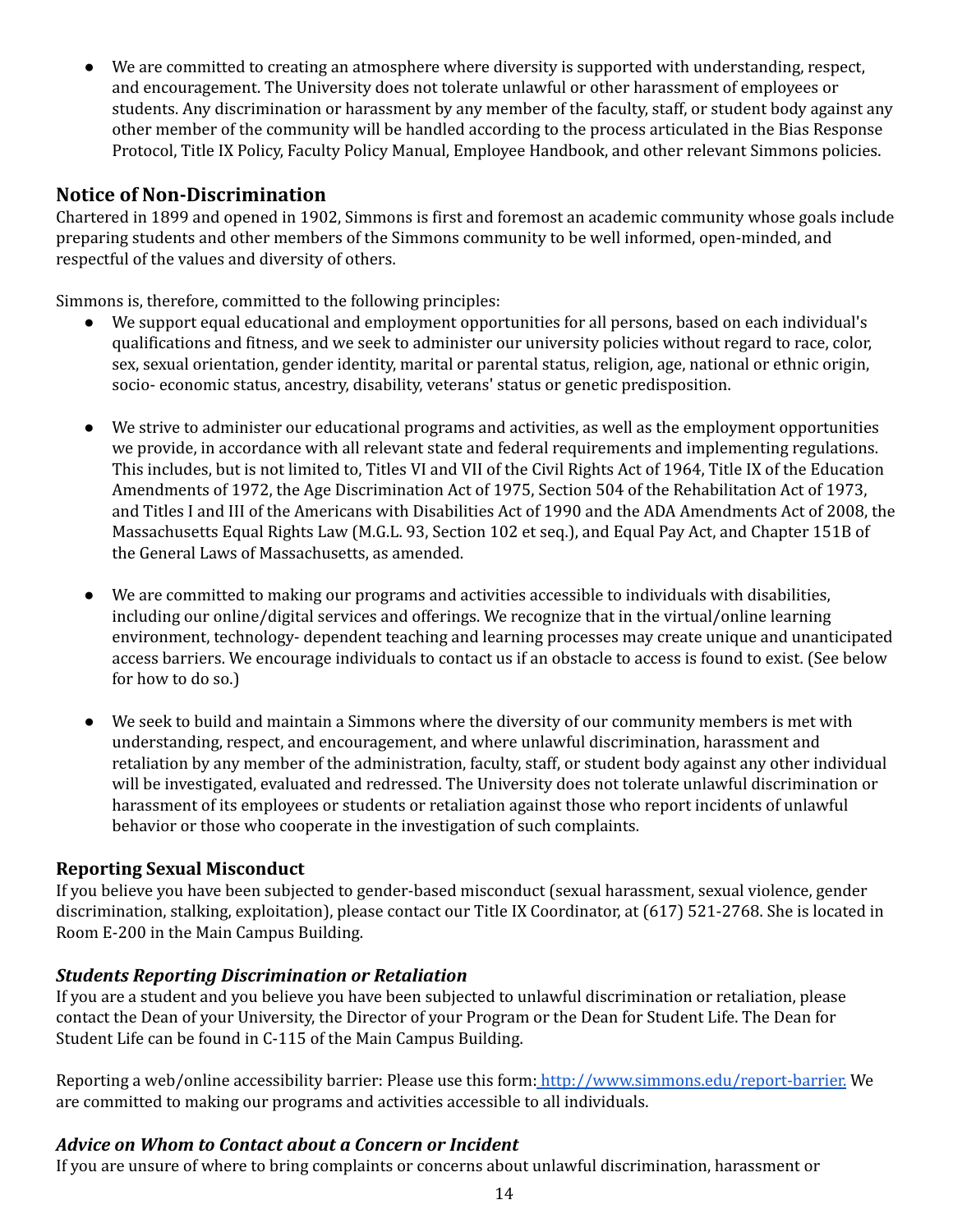retaliation, please contact the Office of the General Counsel in E-200 in the Main Campus Building or call 617-521- 2276.

# <span id="page-15-0"></span> **Information for Students with Disabilities**

 Simmons University is committed to the full participation of all students in its programs and activities. Simmons is committed to providing support services and reasonable accommodations when requested by students who qualify for them. Section 504 of the Rehabilitation Act of 1973 (Section 504) and the Americans with Disabilities Amendment Act of 2008 (the ADAA) protect otherwise qualified individuals with disabilities from discrimination on the basis of their disabilities. Both Section 504 and the ADAA protect the following persons: those who have a physical or mental impairment that substantially limits a major life activity, those who have a record of impairment, or anyone who is regarded as having impairment.

 The process for obtaining a reasonable accommodation for a documented disability is an interactive one that begins with the student's disclosure of her/his disability to the Office of Accessibility Services, along with the request for a reasonable accommodation. Every Simmons student who is seeking an accommodation for a disability must provide Simmons with sufficient current medical documentation from a qualified clinician or health care provider supports the request for an accommodation and sets forth suggestions for accommodations.

 Requests for accommodations and supporting documentation should be directed to the Office of Accessibility Services, located in the Center for Student Success. The Office of Accessibility Services is responsible for assisting Simmons students who have identified themselves as having a disability and who are seeking accommodation as a result of their disabilities. Timeliness is an integral part of the accommodation process. Students should initiate the process for obtaining accommodations as soon as possible, preferably no later than the start of the course in which they are seeking the accommodation. Academic accommodations for a disability are not granted retroactively. Concerns or grievances with the Office of Accessibility Services and/or its determinations regarding accommodations should be brought to the Director of Accessibility Services.

# <span id="page-15-1"></span>**Campus Security**

 Simmons University subscribes, without exception, to the Campus Security Act of 1990. It is University policy to provide members of the Simmons community with information, reports, and statistics as required by P.L. 101- 502, to maintain working relationships with other law enforcement agencies to ensure co- operation between different law enforcement jurisdictions, and to provide educational programs designed to increase crime and safety aware- ness among students, faculty, and staff. For information regarding the Campus Security Act, contact the Director of Public Safety at 617-521-2289.

# <span id="page-15-2"></span>**Human Subjects**

 The University has established policies on the use of human subjects in all Simmons-initiated research and training projects. The Institutional Review Board (IRB) is charged with overseeing all research involving human subjects at Simmons University. Students undertaking research projects that propose to use humans must do the following prior to beginning their projects: 1) prepare and submit an application to the IRB for review and approval and 2) complete the Collaborative Institutional Training Initiative (CITI) Program, a web-based human subjects research investigator education program. A copy of the Simmons University human subjects research policy, IRB forms, and link to the CITI training program may be found on the Office of Sponsored Programs site. The contact for the IRB is the Office of Sponsored Programs, MCB, Room E-206, 617-521-2415. It is expected that all members of the Simmons community will fulfill their legal and ethical responsibilities to ensure that the rights and safety of human subjects are protected.

# <span id="page-15-3"></span>**Key Policies**

# <span id="page-15-4"></span>**Admissions Policy**

# <span id="page-15-5"></span>**Undergraduate Nursing (BSN)**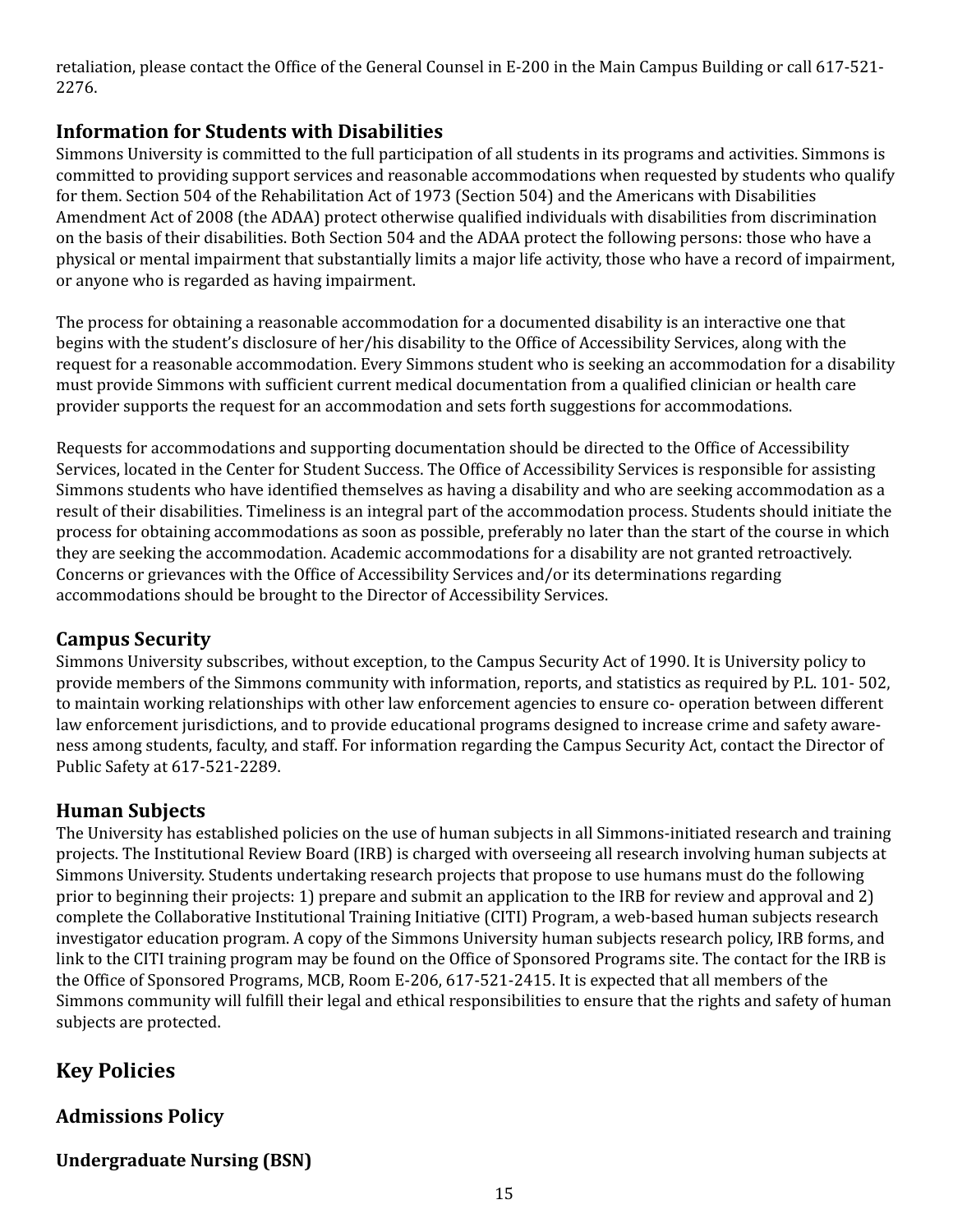For Information on admissions to the BSN program please refer to the <u>Simmons University [Admissions](https://www.simmons.edu/undergraduate/admission-and-financial-aid/how-apply/first-year-applicants) page</u> and the Simmons University [Department](https://www.simmons.edu/undergraduate/academics/majors-minors/bachelor-of-science-in-nursing-bsn) of Nursing for information regarding program requirements for traditional BSN students, transfer program for nursing, Dix Scholars program for adult learners, Dotston Bridge & Mentoring program, and RN to BSN on-line program for adult learners .

#### <span id="page-16-0"></span>**Applying to the 4+1 BS-MS Nursing Program**

 Nursing students are invited to apply to this program during their sophomore year. The application deadline is in the spring semester. Questions about this program can be addressed to the Director of Undergraduate Nursing. The requirements for admission into this program are:

- A minimum nursing course GPA of 3.33
- A minimum overall GPA of 3.33
- Two recommendation letters from faculty
- ● A statement from the student about their choice for accelerated, advanced practice program that indicates understanding of the advanced practice role, leadership capacity, inquisitiveness, curiosity, commitment, goals, and a clinical exemplar
- Acceptance is contingent upon completion of any courses in progress at the time of application.
- An interview by a faculty member may be required.

#### <span id="page-16-1"></span>**Direct Entry MSN FNP Nursing Program**

 Our Direct Entry Program is designed for students from all academic backgrounds. We prepare students to deliver primary health care to diverse populations across the lifespan. Graduates of this 3-4 year program are prepared to take the family nurse practitioner (FNP) certification exam. Please visit the [program](https://www.simmons.edu/graduate/academic-programs/graduate-and-certificate-programs/nursing-direct-entry) page to review the curriculum.

 Applicants must have a BS or BA from a regionally accredited US college or university or a post-secondary institution abroad which is recognized by the Ministry of Education in the home country in a discipline other than nursing to apply. All candidates for admission will need to provide satisfactory evidence of secondary school graduation, or its equivalent, and compliance with the immunization requirements specified by the Massachusetts Department of Public Health [ref 244 CMR 6.04(3)(a)1] should they be admitted to the program.

Refer to the Graduate Admissions Department for <u>Direct Entry prerequisite [requirements](https://www.simmons.edu/graduate/admission/how-apply/nursing-msn-direct-entry-program)</u> for admission to the Direct Entry program.

## <span id="page-16-2"></span>**Progression**

 Students must meet all prerequisite and program requirements for their specific program of study. Refer to course catalogs for course specific information.

<span id="page-16-3"></span>1. Retaking of Science Courses

 BSN students who do not achieve a grade of C+ or higher/better in a science prerequisite course may retake that specific course only once. Students may repeat one science course in which they have not achieved at least a C+. If the course is taken outside of Simmons University, the student must petition for prior approval of the course by submitting the course syllabus to **[registrar@simmons.edu.](mailto:registrar@simmons.edu)** The student must also submit a petition for transfer of credit to the Office of the Registrar.

 BSN Students who do not meet the science prerequisite policies will be excluded from the Nursing Programs. Students completing prerequisite science courses during the summer, prior to NURS-295 in the fall, must submit evidence of satisfactory completion of an approved course, no later than August 1.

<span id="page-16-4"></span>2. Grading Values

| Letter Grade | <b>GPA Value</b> | <b>BSN</b> Students |
|--------------|------------------|---------------------|
|--------------|------------------|---------------------|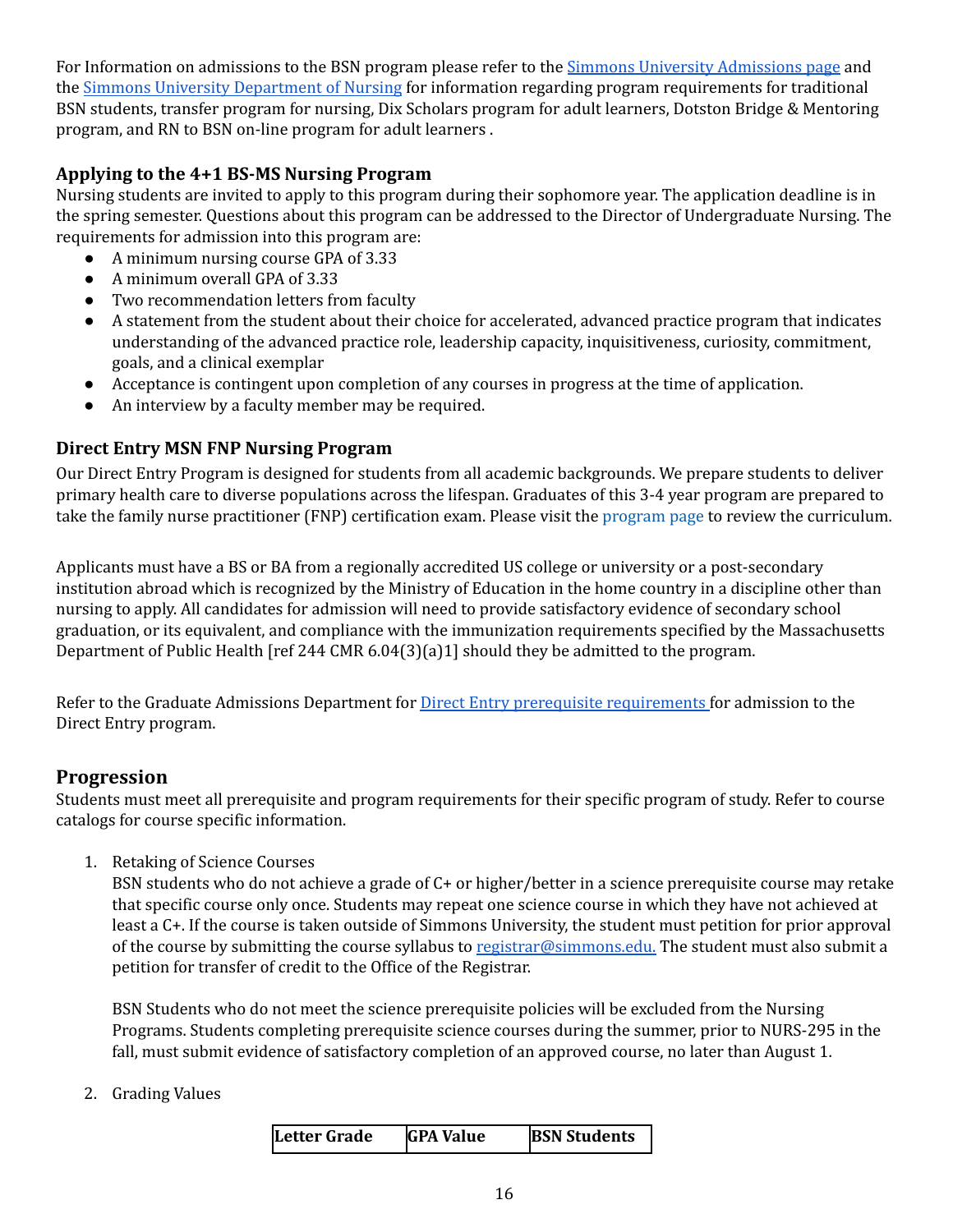| A                         | 4.0  | 93-100 |
|---------------------------|------|--------|
| A-                        | 3.67 | 90-92  |
| $B+$                      | 3.33 | 87-89  |
| B                         | 3.0  | 83-86  |
| B-                        | 2.67 | 80-82  |
| $\overline{C+}$           | 2.33 | 77-79  |
| C                         | 2.0  | 75-76  |
| $\overline{\mathsf{C}}$ - | 1.67 | 70-74  |
| $\overline{D+}$           | 1.33 | 67-69  |
| D                         | 1.0  | 63-66  |
| $\overline{D}$ -          | 0.67 | 60-62  |

#### <span id="page-17-0"></span>3. Clinical Courses

 Students must pass both the clinical and didactic components of a nursing course, in order to pass the course. If the student fails one component and passes the other, they will fail the course. If the student fails the clinical component of the course, they will receive a grade of F in the course. Students must re-take both components of the course, in which they received a grade of F.

#### <span id="page-17-1"></span>4. Grading Policies

- BSN:
	- ○ BSN students must receive a 75% or above overall weighted exam average, in order to pass the course.
	- ○ If the exam average is less than 75%, the student will receive the grade that is equivalent to the overall average of the exam grades.
	- Once the student has achieved a 75% or above weighted exam average, all other course assignments will be factored into the final grade.
	- ○ In addition to a weighted exam average of 75% or higher, the student must earn an overall course grade of 75% or higher in order to pass the course.
	- ○ If a student is unable to complete the course work by the end of the semester, the student and faculty may request an incomplete grade from the Simmons University Administrative Board by completing the [Undergraduate](https://www.simmons.edu/sites/default/files/2019-03/Registrar%20Incomplete%20Petition.pdf) Petition for an Incomplete Grade form and a Petition to the [Administrative](https://www.simmons.edu/sites/default/files/2019-10/Registrar%20Ad%20Board%20Petition.pdf) Board form.
- ● Direct Entry Students:
	- ○ DE students must receive a 75% or above overall weighted exam average, in order to pass the course. Once the student has achieved a 75% or above weighted exam average, all other course assignments will be factored into the final grade. **CHSC-404 and SNHS-410 are exceptions and require an 80% weighted exam average, exclusive of their graded assignments, to pass the course. If the 80%exam average is not met, the grade recorded on the transcript will be the earned exam grade.**
	- ○ For all other pre-licensure courses, the student will receive the grade that is equivalent to the overall average of the exam grades if the exam average is less than 75%.
	- ○ If a student is unable to complete the course work by the end of the semester, the student and faculty may request an incomplete grade from the Simmons University Administrative Board by completing the [Undergraduate](https://www.simmons.edu/sites/default/files/2019-03/Registrar%20Incomplete%20Petition.pdf) Petition for an Incomplete Grade form and a Petition to the [Administrative](https://www.simmons.edu/sites/default/files/2019-10/Registrar%20Ad%20Board%20Petition.pdf) Board form.
	- ○ Direct Entry Nursing Program students must maintain a 3.0 GPA, in the pre-licensure courses, in order to progress to the Graduate Nursing Sequence.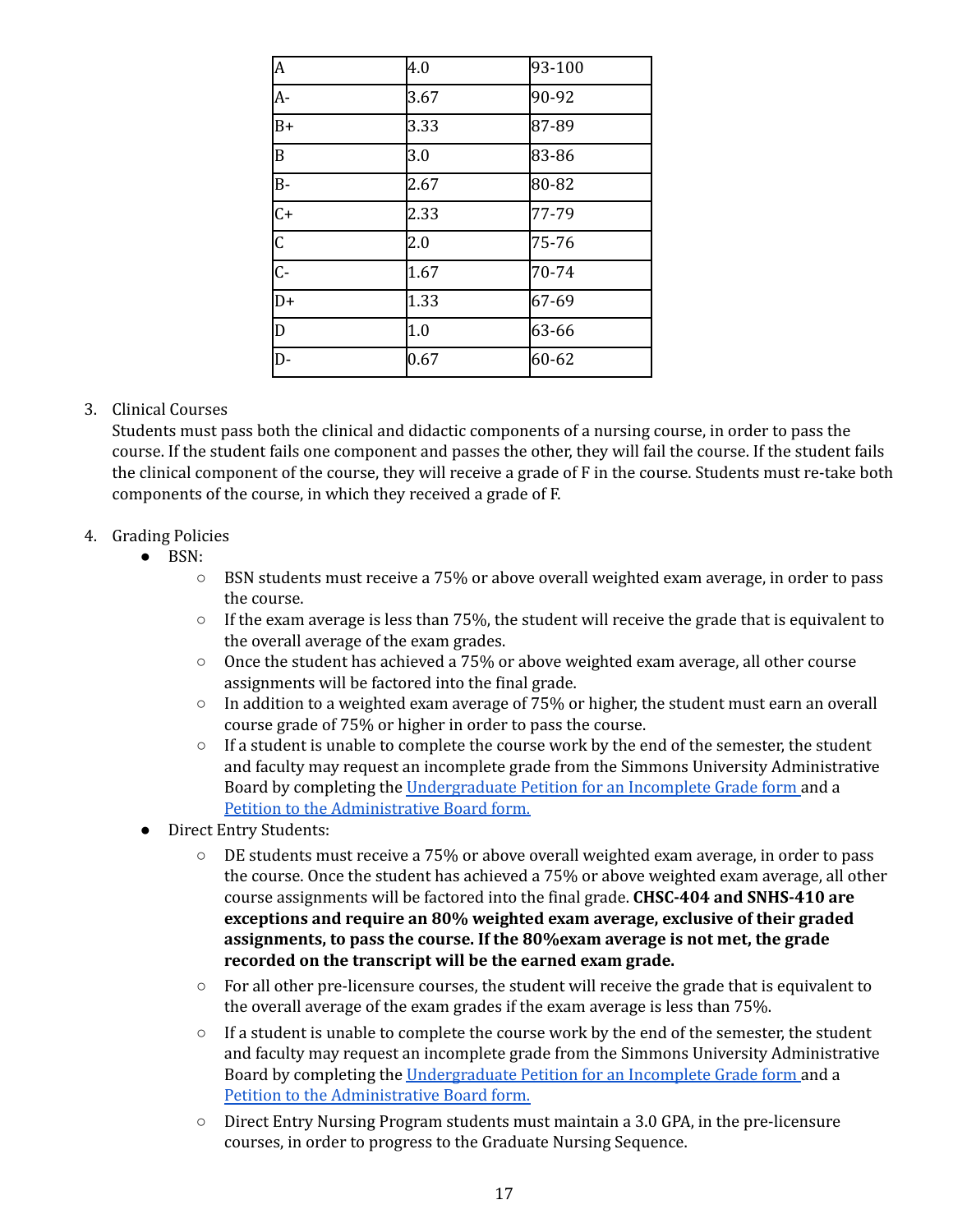- <span id="page-18-0"></span> **5.** Interruption in Progress
	- ● If a nursing student has an interruption in program progression for any reason, the student may have a maximum of two additional years from their original anticipated date of graduation to complete the program.
	- ● If a nursing student returns to the Nursing Programs following an interruption in program progression and has not had a nursing course within 2 years of their return, the student must meet with the Nursing Academic Review Board (ARB). At the discretion of the Nursing Academic Review Board, the student may be required to repeat nursing courses in which they have previously been successful to ensure they have the necessary theory and clinical skills to move forward in the program. If the student is unsuccessful in the repeated course, the student will be dismissed from the program.
- 6. Completion of standardized NCLEX style examinations is required for preparation for the National NCLEX exam.
- 7. Students will be cleared for graduation and application for the RN licensure examination (NCLEX-RN®) when all graduation requirements of the college and university have been met.

#### <span id="page-18-1"></span>**Progression Policies Specific to the Direct Entry Program**

 All Direct Entry Nursing Program students, upon completion of the Pre-Licensure Curriculum will be eligible to sit for licensure as a registered nurse. Female students, who choose not to continue in the Master's Degree Program, may apply to the Undergraduate Nursing Program as a Dix Scholar, and will receive a BS in Nursing, provided they formally withdraw from the Direct Entry Nursing Program and follow the policy guidelines, listed under Admissions Policies for Transferring Academic Tracks.

 Completion of the Pre-Licensure Curriculum is equivalent to graduation, as defined by the Massachusetts Board of Registration in Nursing. Students are eligible to sit for the licensure exam at the end of the Pre-Licensure Curriculum. Direct Entry Nursing Program students must pass the NCLEX by February 15, in order to continue in the graduate sequence.

## <span id="page-18-2"></span>**Attendance**

 Because there is a strong positive relationship between class attendance and success in the classroom, Simmons undergraduate students are expected to attend all classes and clinical and are responsible for the work associated with all classes and clinicals. No exceptions of missing classes or clinical for work will be accepted. For any absences, students are still required to meet course requirements and learning objectives.

#### <span id="page-18-3"></span>**Excused Absences and Attendance**

Attendance in class, clinical, simulation, and lab is mandatory for all students. Excused absences include:

- student illness (with a letter from your healthcare provider),
- bereavement for an immediate family member,
- military obligations, or
- religious observances,
- Jury Duty

Refer to the **Clinical Education Policies** section of this handbook for all attendance related policies specifics.

## <span id="page-18-4"></span>**Course Exemption**

Simmons University School of Nursing follows the University <u>Exceptions and [Exemptions](https://www.simmons.edu/academics/registrar/credits-requirements/exceptions-exemptions) policy</u>. Undergraduate students seeking exceptions to College Policy must petition the Administrative Board.

All nursing courses must be taken according to the Simmons University School of Nursing respective plan of study.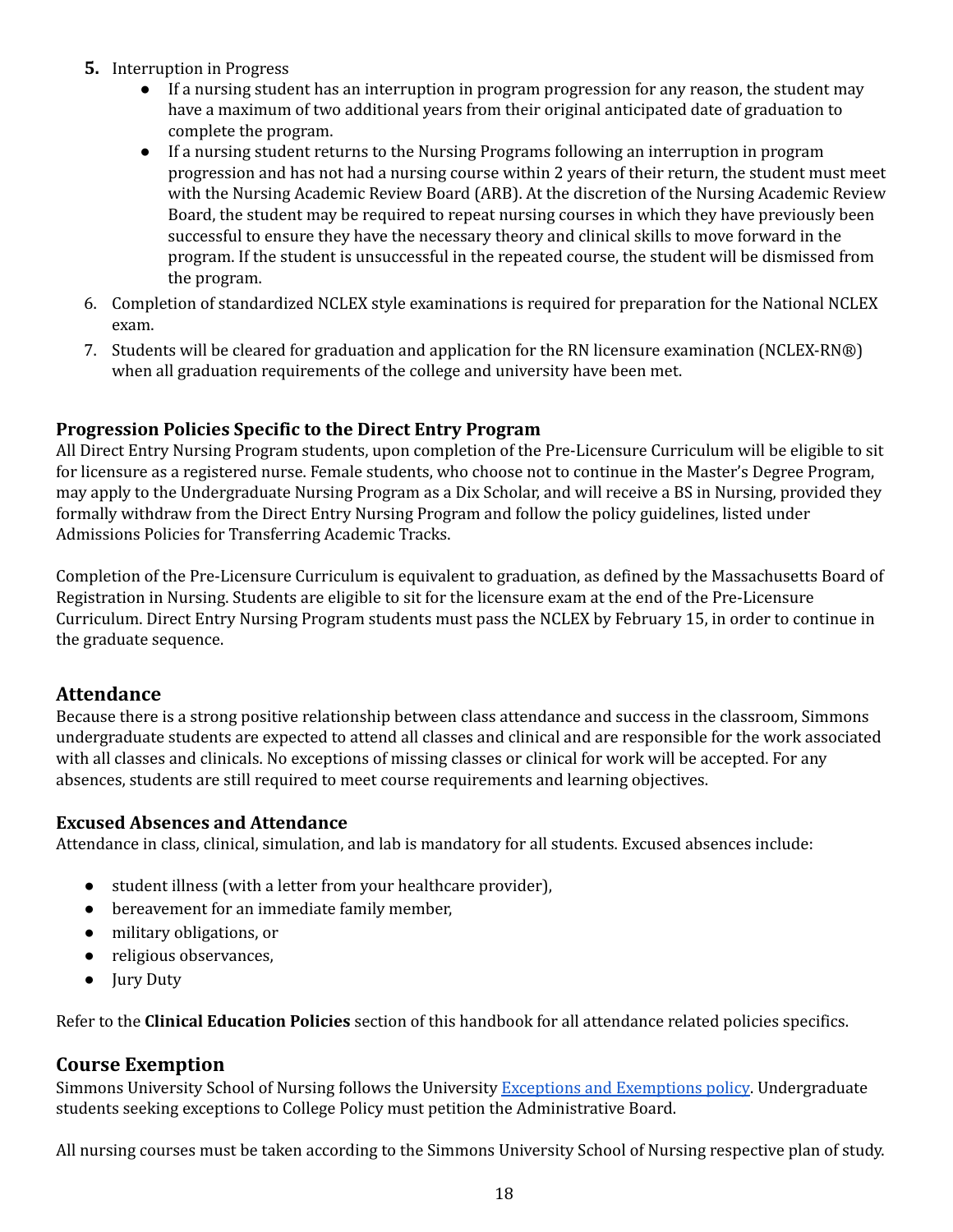# <span id="page-19-0"></span>**Advanced Placement**

 Please refer to the current AP Credit [Equivalencies](https://www.simmons.edu/sites/default/files/2021-09/AP-Credit-Equivalencies.pdf) list that outlines all of the tests that will count towards general transfer credit versus a specific Simmons course equivalent. Students will receive up to four (4) transfer credits for each score of 4 or 5 received on an AP exam. No student may receive more than 32 credits for AP scores.

 The College Board can send all AP scores upon request directly to Simmons University and they will be delivered to the Office of the Registrar. AP credits can take several weeks to be processed and coded onto students' accounts. If you do not see your AP credits on your account on Workday, you may contact the Office of the Registrar to confirm that your official score report was received.

# <span id="page-19-1"></span>**Transfer**

 A TCE is created by the Manager of Degree Audit and Transfer Credit. Admissions works directly with the Office of the Registrar to provide the transcripts of the incoming student; the Manager of Degree Audit and Transfer Credit then evaluates the courses to see if they are acceptable as transfer credit and also determines eligibility for Simmons course equivalency. After the TCE is complete, it is emailed directly to the student at the email provided in the student's application to Simmons.

 For any questions about transferring in credits for new students or transferring credits while a student at Simmons University please contact the Transfer Credit Department in the Office of the [Registrar](https://www.simmons.edu/academics/registrar/credits-requirements/transferring). Refer to the <u>Registrar</u> [website](https://www.simmons.edu/academics/registrar/credits-requirements/transferring) for further details on transferring credits.

The School of Nursing does not accept transfer courses for any nursing specific courses.

# <span id="page-19-2"></span>**Educational Mobility**

Simmons University School of Nursing supports the <u>[Massachusetts](https://www.mass.gov/service-details/nursing-faculty-and-program-administrator-information) Board of Registration in Nursing Educational</u> Mobility Position [Statement](https://www.mass.gov/service-details/nursing-faculty-and-program-administrator-information) and the American Association of Colleges of Nursing [Educational](https://www.aacnnursing.org/News-Information/Position-Statements-White-Papers/Educational-Mobility#:~:text=) Mobility Statement.

# <span id="page-19-3"></span>**Withdrawal**

## <span id="page-19-4"></span>**Course Withdrawal**

- ● Nursing students who wish to withdraw from a course past the Simmons deadline must petition the Administrative Board.
- ● A nursing student may withdraw from two nursing courses during their entire academic program. A third course withdrawal will result in dismissal from the Nursing Programs.
- ● If a student withdraws from one or more nursing courses during the same semester because of documented health concerns, those courses from which the student withdraws will not be counted toward the maximum number of course withdrawals permitted under the withdrawal policy.
- ● Students are allowed only one opportunity to repeat a nursing course from which they withdrew or in which they were unsuccessful.

## <span id="page-19-5"></span>**University Withdrawal**

 Students should also contact the School of Nursing UG Director, SON Chair, Student Affairs, Residence Life, Student Financial Services, and their Academic Adviser with questions pertaining to housing, financial aid, and academic success. Withdrawing from the University is typically permanent, as opposed to a Leave of Absence, at the end of which a student plans to return. To request a Withdrawal, this [online](https://simmons.co1.qualtrics.com/jfe/form/SV_6Av8ZZ4ZY4FANz7) form must be submitted.

 If an undergraduate student on a Leave of Absence does not return by the approved date, does not seek an extension, and does not register for courses, the student will be withdrawn from the University three weeks after the start of the semester. Students may also be withdrawn from the University due to suboptimal academic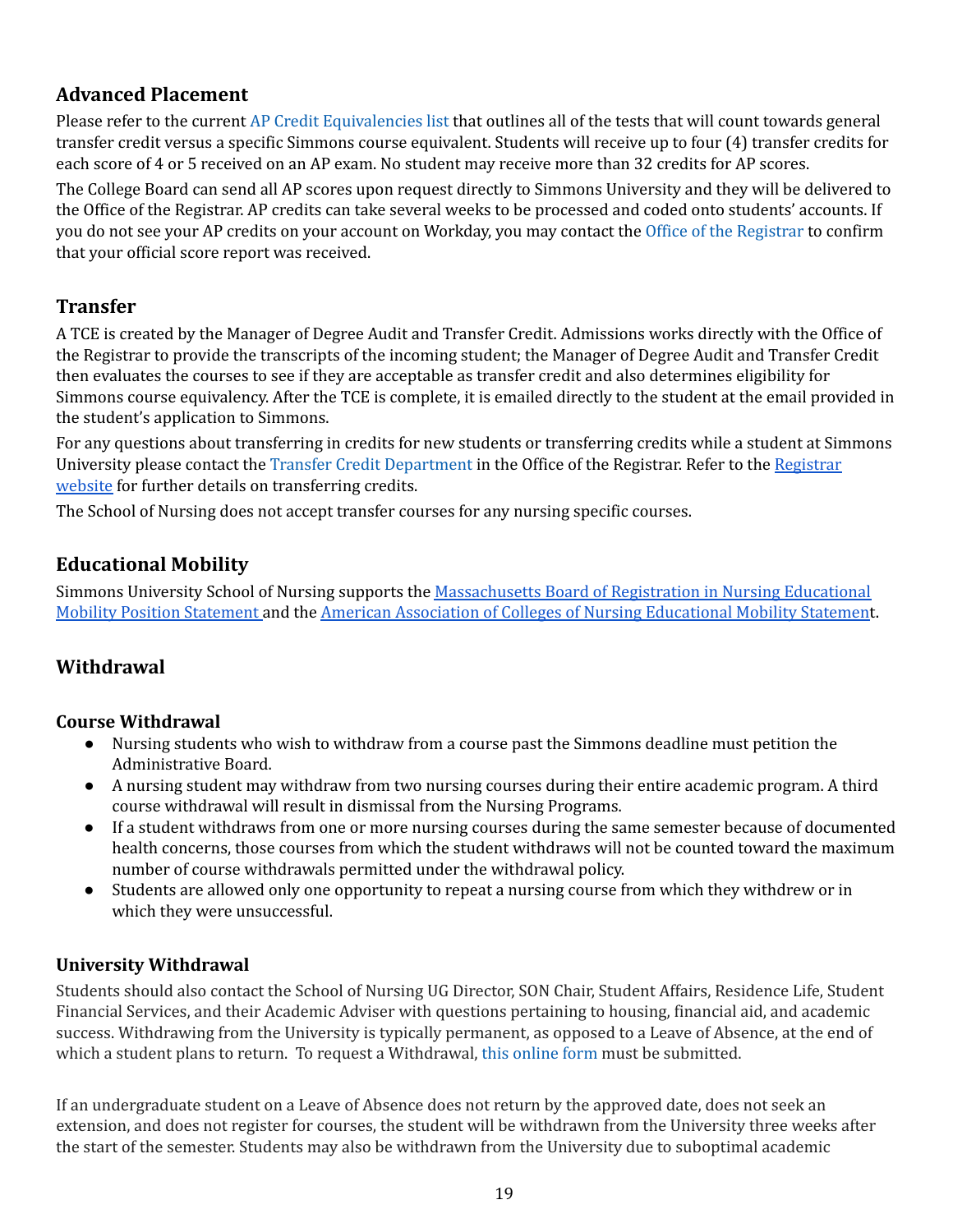performance.

#### <span id="page-20-0"></span>**University Leave of Absence**

 If a student is not planning to register for courses in a Fall, Spring, or Summer term at Simmons, the Office of the Registrar must mark your record accordingly, per the processes below. Students who do not follow the appropriate procedure may be withdrawn automatically from the University. SON students must notify the Undergraduate Program Director, SON Chair and the Clinical Placement office of any Leave of Absence.

 An undergraduate student may apply for a Leave of Absence (LOA) at any time after enrolling at the University. To request a Leave of Absence this [online](https://simmons.co1.qualtrics.com/jfe/form/SV_6Av8ZZ4ZY4FANz7) form must be submitted.

- ● The LOA may extend for a total period of four ungraded semesters. Anyone wishing to extend their leave longer will need to request special approval from the Administrative Board.
- ● The student may return to the University for any term within or immediately after the Leave of Absence by registering on Workday. If the student does not return on the approved date, does not seek an extension, and does not register for courses, the student will be withdrawn from the University three weeks after the start of the semester.

Questions about undergraduate Leaves of Absence should be directed to the Office of the Registrar

Phone: 617-521-2111

#### [registrar@simmons.edu](mailto:registrar@simmons.edu)

 Students should also contact Student Affairs, Residence Life, Student Financial Services, and their Academic Adviser with questions pertaining to housing, financial aid, and academic success.

## <span id="page-20-1"></span>**Return Following a Leave of Absence (LOA)**

Nursing students must follow the <u>Simmons Leave of Absence policy and [procedures](https://www.simmons.edu/academics/registrar/leaving-simmons) for [undergraduate](https://www.simmons.edu/academics/registrar/leaving-simmons) students</u>. In addition, a nursing student who wishes to return from a leave of absence must notify the Director of Undergraduate Nursing and the Manager of Clinical Education at least six weeks prior to the start of the semester to which the student wishes to return in order to plan for clinical coursework. Please note that students returning from LOAs are admitted to clinical courses on a space available basis.

## <span id="page-20-2"></span> **Program Dismissal & Readmission**

#### <span id="page-20-3"></span>**Academic warnings**

 The Nursing Programs may issue an academic/clinical warning when the student's performance is considered to be marginal and/or unsafe. The justification for a warning includes, but is not limited to, the following:

- Quizzes or exams with a grade of C or below
- Overdue assignments
- Poor attendance
- Poor or unsafe clinical practice (see course and/or clinical objectives)
- Violation of the **Simmons [University](https://internal.simmons.edu/students/academics/slis/current/honor-code) Honor Code** or a significant breach in professional or ethical conduct
- Violation of the **ANA Code of Ethics**.

#### <span id="page-20-4"></span>**Departmental Probation**

- ● Students who fail a nursing course will be placed on departmental probation during the next semester in which they are enrolled in nursing courses.
- ● A nursing student on probation will plan remediation and coursework for the following semester and plan for program completion in collaboration with their academic advisor and/or the ARB. The nursing faculty reserves the right to make the final determination of the student's coursework for the probationary semester.
- ● Undergraduate Nursing Program students will be removed from probation at the discretion of the ARB and if they successfully complete all courses during the semester they are on probation, and adheres to ethical,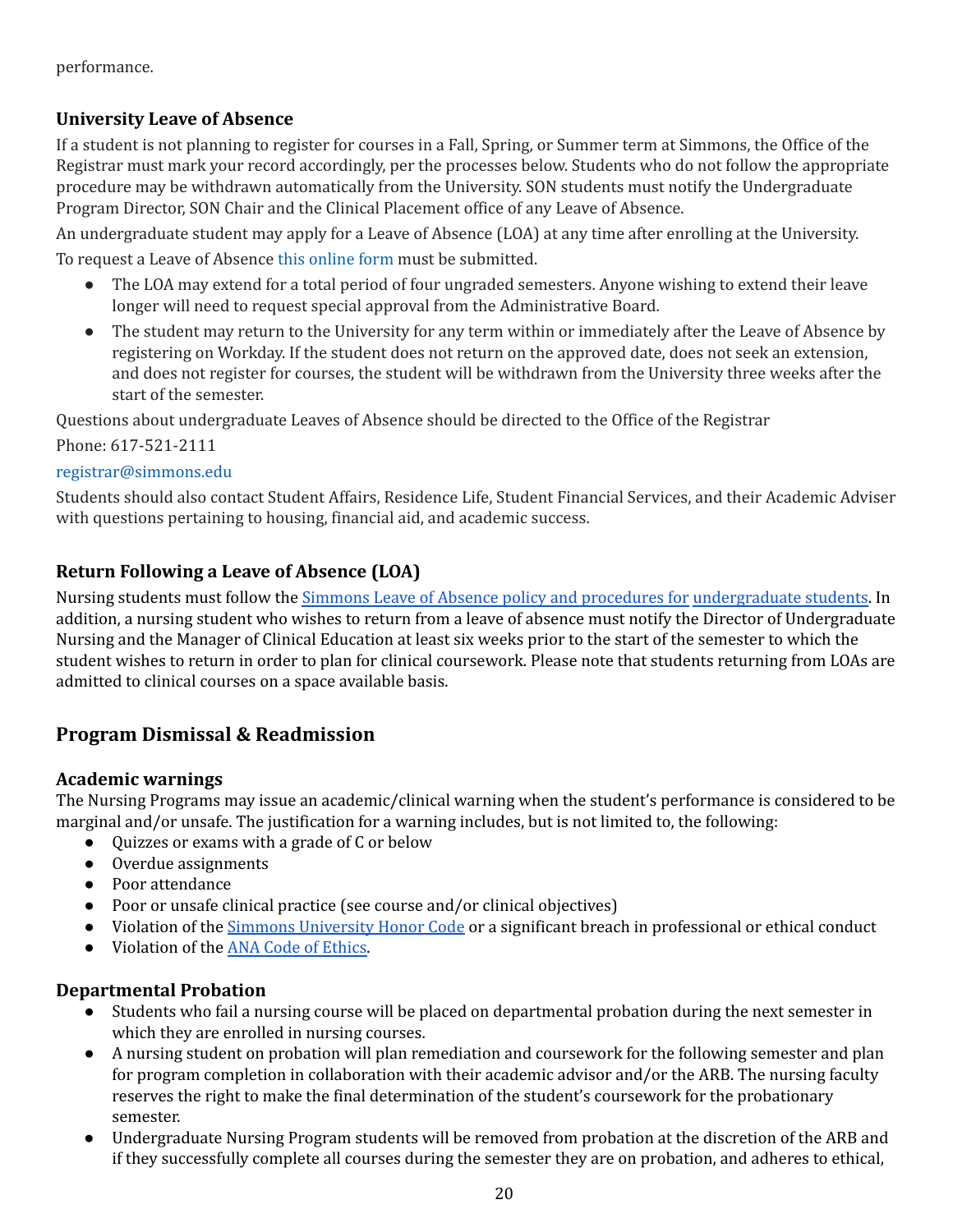legal, and professional standards of behavior.

# <span id="page-21-0"></span>**Nursing Course Failure and Program Dismissal**

- Students are allowed one opportunity to repeat a nursing course in which they were unsuccessful.
- ● Any student who fails a nursing course may be required to meet with the Nursing Academic Review Board to identify those barriers to success and develop a plan to move forward in the nursing program.
- ● A student receiving a failing grade in a course required by the student's program, must repeat the course for credit. Grades for the initial and repeated courses will appear on the student's transcript and both will be used in calculating the cumulative GPA.
- ● Students who repeat required courses, the total number of credits for graduation will increase. (For example, if a student earns a C- in NURS-333 and must repeat the course under the nursing program grading policy, the total credits required for graduation will increase from 128 to 132.)
- ● A nursing student who failed in any two NURS and/or SNHS courses as required by their program shall be dismissed from the Nursing Programs.
- ● A student may be dismissed from the Nursing Programs if they are on probation during more than two semesters over the course of obtaining the degree.
- ● A student may be excluded from the Nursing Programs for demonstrating behavior that is illegal, unsafe, unethical, or unprofessional.
- ● A student will be excluded from the Nursing Programs if they are "Removed from Degree Candidacy" by the University Administrative Board.
- ● If there are extenuating circumstances contributing to academic difficulty, the student, in consultation with their academic advisor, may choose to petition the Health Sciences Appeals Committee for an exception to this policy.

# <span id="page-21-1"></span>**Readmission**

 If a student has been readmitted to the Nursing Program following exclusion due to course failures, any subsequent course failure will result in removal from the Nursing Programs.

# <span id="page-21-2"></span>**Graduation**

- ● Undergraduate students at Simmons progress through the class levels by completing credits, and must complete 128 credits, fulfill All-College and Major/Minor requirements, and submit a Senior Audit form in order to graduate.
- Nursing students must successfully complete all of the **[Department](https://www.simmons.edu/undergraduate/academics/majors-minors/bachelor-of-science-in-nursing-bsn) of Nursing program of study** requirements in addition to the University Liberal Arts [requirements.](https://internal.simmons.edu/students/academics/plan)
- ● Second bachelor's degree candidates may apply for the accelerated nursing sequence or a non-accelerated option and follow a two-year sequence of nursing courses and clinicals.
- ● Second bachelor's degree ABSN students, transfer students, 2 year DIX Scholars, and RN to BSN students must complete 128 hours of credit with at least 32 semester hours of credit earned at Simmons. Transfer credit, credit for prior learning, credit for prior Associates Degree in Nursing from an accredited institution, passing the NCLEX RN exam, and advanced placement in nursing credit are also granted when certain specifications are met.

# <span id="page-21-3"></span> **Student's Rights and Grievances**

# <span id="page-21-4"></span>**Contact Information for Student Complaint Processes**

 An individual student or group of students should directly discuss with the Section Instructor involved any misunderstanding or grievance related to the Section Instructor's performance or expectations. If a satisfactory resolution is not achieved, the student has the prerogative of informing the section instructor of the intention of bringing the situation to the Course Lead. This process should be initiated within two weeks.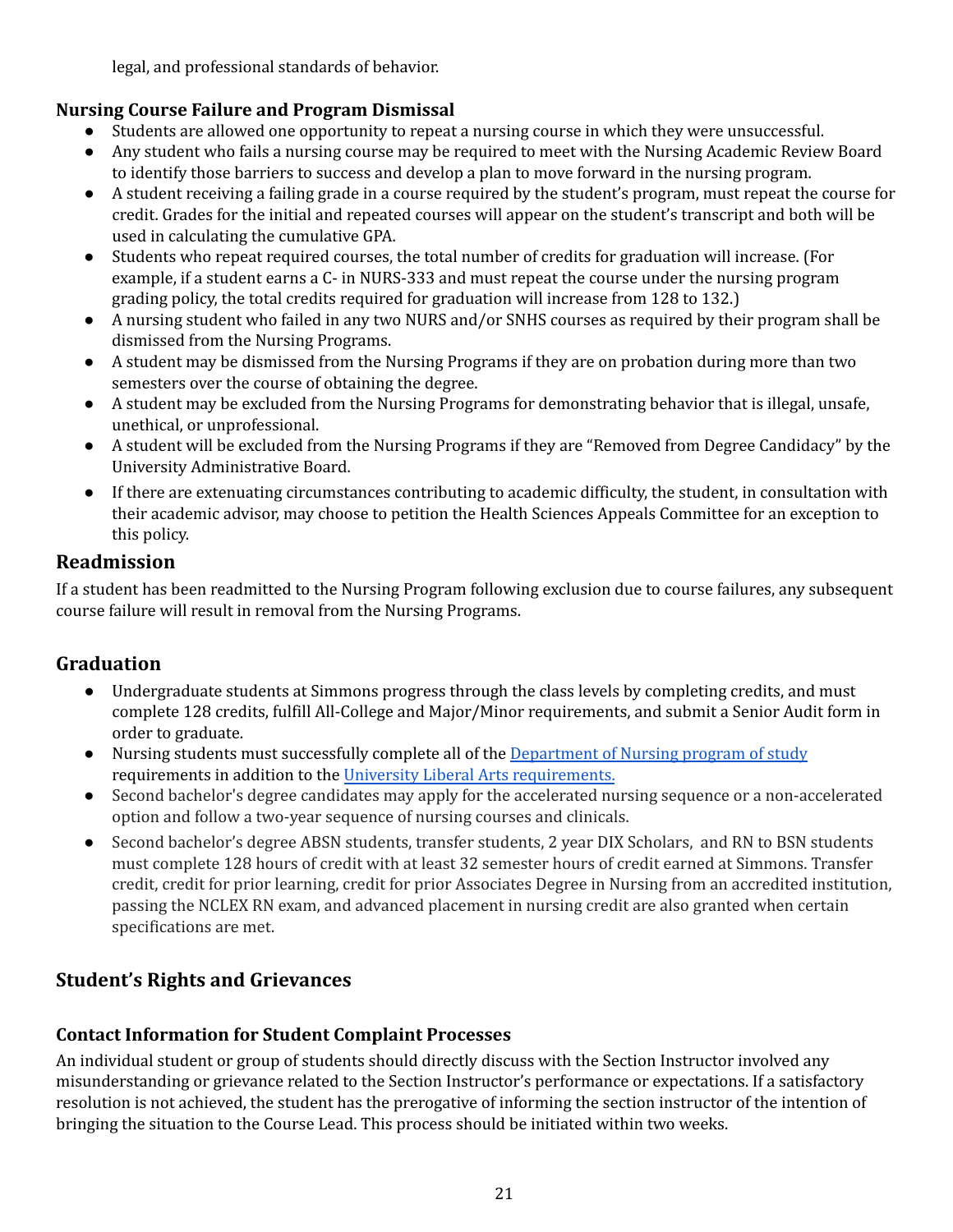A problem which is not satisfactorily resolved at the team level (Section Instructor and Course Lead) may be taken to the Program Director. The Program Director will review the data and act as an arbitrator of the grievance. It will then be brought to the SON Chair, to the Associate Dean and then the Dean as needed.

 \*\*For concerns regarding discrimination or Title IX, please refer to the Important Notices section located at the beginning of the student handbook.

#### <span id="page-22-0"></span>**Community Standards**

 The Simmons community culture is founded on the values of respect, integrity, inclusion, honesty and trust. The Student Code of Conduct is our guide to expectations of behaviors by our students and by student organizations. When violations of the Code of Conduct occur, Simmons has policies and procedures in place to inform our responses. Behavior that is not consistent with the Code of Conduct is typically addressed through an educational conduct process designed to help develop critical thinking, sound judgment, good citizenship, and to promote overall well-being.

#### <span id="page-22-1"></span>**The Community Standards Mission**

- ● To coordinate the student accountability process, including administering the formal disciplinary process in a rational and responsible manner.
- ● To resolve allegations of individual and organizational misconduct in a manner consistent with our core values of respect, integrity, inclusion, honesty and trust.
- ● To balance the interests of the individual student and the community at large through fair, consistent and timely case resolution.
- To facilitate learning and student development of future leaders and ethical global citizens.
- ● To educate and train students, staff and faculty about their shared responsibility to maintain community standards.

# <span id="page-22-4"></span><span id="page-22-3"></span><span id="page-22-2"></span>**[Code of Conduct](http://www2.simmons.edu/documents/students/Simmons-University-Code-of-Conduct.pdf) [Report a Concern](https://cm.maxient.com/reportingform.php?SimmonsUniv&layout_id=4) [Academic Integrity Concern](https://cm.maxient.com/reportingform.php?SimmonsUniv&layout_id=2)**

#### <span id="page-22-5"></span>**Student Accountability Process**

 We want students to know that the Simmons student conduct process is not intended to be the same as a criminal or civil court proceedings. Procedures and rights in student conduct procedures are conducted with fairness to all. Students are notified of any charge brought against them and have an opportunity to respond to the charges. Please refer to the [Community](https://internal.simmons.edu/students/student-affairs/health-wellness-safety/community-standards) Standards page for steps for filing a report and for the safeguards in place for all students.

# <span id="page-22-6"></span> **Equal opportunity Grievances Policies & Procedures**

 A written complaint alleging violation of the federal sex and disability discrimination laws and/or regulations (34 C.F.R. Part 106 and 45 C.F.R. Part 86, implementing Title IX; 34 C.F.R. Part 104 and 45 C.F.R. Part 84, implementing Section 504 of the Rehabilitation Act; and 45 C.F.R. Part 83, implementing Section 855 of the Public Health Service Act) may be filed with the University by any student, employee, or other aggrieved person. Complaints under this procedure will not be processed from applicants for employment or admission. A University employee's allegation that they have been subjected to discrimination prohibited by the regulations will be processed under the relevant employee grievance procedure.

 Inquiries concerning the application of non- discrimination policies may also be directed to the Assistant Secretary for Civil Rights at the U. S. Department of Education, Office for Civil Rights, 330 C Street, Washington, DC 20202.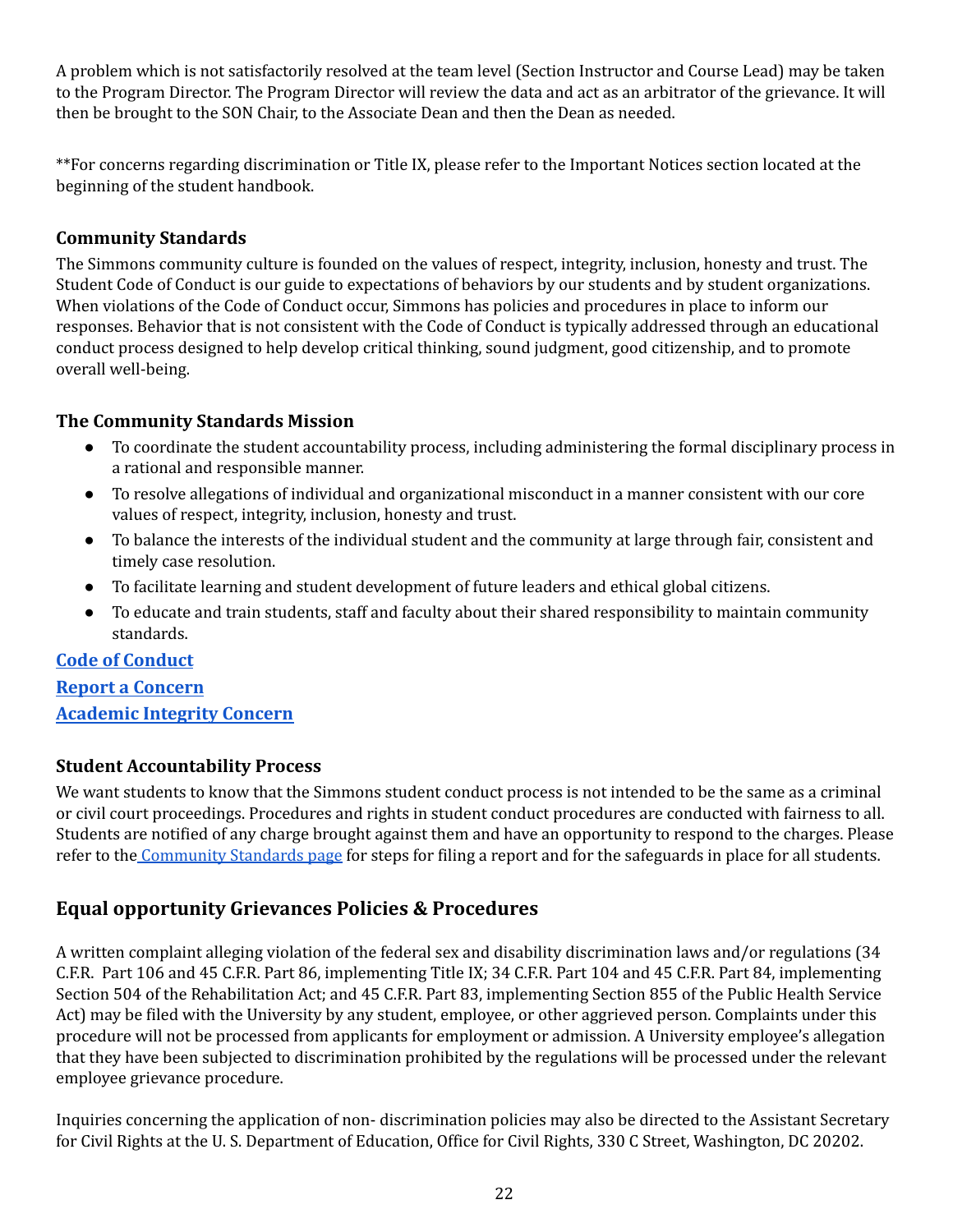# <span id="page-23-0"></span> **General Nursing Policies**

# <span id="page-23-1"></span>**Code of Conduct and Discipline**

 The faculty of the School of Nursing adhere to the standards and codes, developed by the American Nurses Association (ANA). It is expected that all students will adhere to this professional code, in all of their nursing activities. The faculty reserves the right to recommend the withdrawal of a student at any time, without prejudice, who does not maintain an acceptable level of behavior, as defined in the ANA Code of Ethics (2015).

- ● **Provision 1:** The nurse practices with compassion and respect for the inherent dignity, worth, and unique attributes of every person.
- ● **Provision 2:** The nurse's primary commitment is to the patient, whether an individual, family, group, community, or population.
- **Provision 3**: The nurse promotes, advocates for, and protects the rights, health, and safety of the patient.
- ● **Provision 4:** The nurse has authority, accountability, and responsibility for nursing practice; makes decisions; and takes action consistent with the obligation to
- promote health and to provide optimal care.
- ● **Provision 5:** The nurse owes the same duties to self as to others, including the responsibility to promote health and safety, preserve wholeness of character and integrity, maintain competence, and continue personal and professional growth.
- ● **Provision 6:** The nurse, through individual and collective effort, establishes, maintains and improves the ethical environment of the work setting and conditions of employment that are conducive to safe, quality health care.
- ● **Provision 7:** The nurse, in all roles and settings, advances the profession through research and scholarly inquiry, professional standards development, and the generation of both nursing and health policy.
- ● **Provision 8:** The nurse collaborates with other health professionals and the public to protect human rights, promote health diplomacy, and reduce health disparities.
- ● **Provision 9**: The profession of nursing, collectively through its professional organizations,must articulate nursing values, maintain the integrity of the profession, and integrate principles of social justice into nursing and health policy.

In addition to the <u>ANA Code of [Ethics,](https://www.nursingworld.org/coe-view-only)</u> all [Simmons](http://www2.simmons.edu/documents/students/Simmons-University-Code-of-Conduct.pdf) University students are responsible for adhering to the <u>Simmons</u> [University](http://www2.simmons.edu/documents/students/Simmons-University-Code-of-Conduct.pdf) Student Code of Conduct.

## <span id="page-23-2"></span>**Professional Behaviors**

 The classroom is similar to any and all professional settings. As in all professional environments, the following behaviors demonstrate commitment to professional standards of conduct:

- Attending each class and clinical experience
- Arriving on time and being well prepared for class and clinical
- Staying in the classroom for the entire class period
- Turning off all pagers and cell phones
- Refraining from side conversations with classmates
- Being attentive to and respectful of the faculty presenting during class
- Being attentive to and respectful of classmates discussing questions, cases, or issues raised during class
- ● Notifying the professor or clinical instructor, well in advance, in the unusual circumstance that the student will be late, unable to attend class or clinical or unable to meet class or clinical requirements.

## <span id="page-23-3"></span>**Professional Communication**

 The student must be respectful in all communications with faculty, staff, peers, and clinical staff. They must be open to feedback and demonstrate a willingness to incorporate feedback into their academic and clinical work.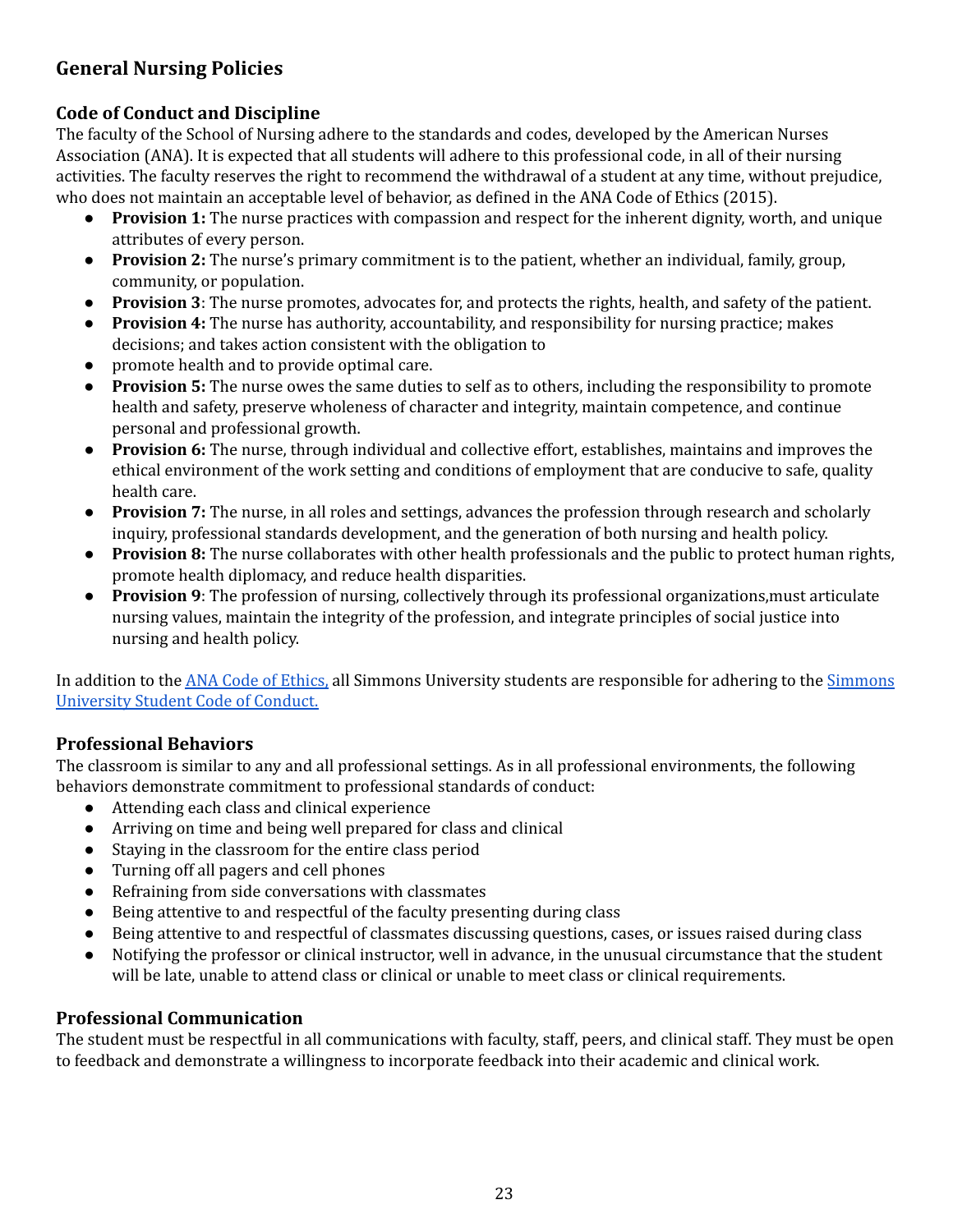#### <span id="page-24-0"></span>**Summary of Expected Behaviors**

| Class/Seminar/Post-Conference                            | Clinical/Laboratory Settings                                                                                                                                                                                                                                                                                                                                                                                                                                |
|----------------------------------------------------------|-------------------------------------------------------------------------------------------------------------------------------------------------------------------------------------------------------------------------------------------------------------------------------------------------------------------------------------------------------------------------------------------------------------------------------------------------------------|
| Is on time for class/seminar/post-conference             | Is on time for clinical/laboratory sessions                                                                                                                                                                                                                                                                                                                                                                                                                 |
| Types and completes assignments on time                  | Sets goals for clinical experiences                                                                                                                                                                                                                                                                                                                                                                                                                         |
| Actively seeks feedback and help                         | Actively seeks feedback and help                                                                                                                                                                                                                                                                                                                                                                                                                            |
| Is receptive to feedback                                 | Is receptive to feedback and help                                                                                                                                                                                                                                                                                                                                                                                                                           |
| Incorporates feedback into work                          | Incorporates feedback into work                                                                                                                                                                                                                                                                                                                                                                                                                             |
| Communicates with faculty in a respectful<br>manner      | Communicates with faculty, agency staff,<br>patients, and families in a respectful manner                                                                                                                                                                                                                                                                                                                                                                   |
| Identifies learning needs and educates self              | Identifies learning needs around client issues,<br>educates self, uses professional literature and<br>electronic sources, self- evaluates with weekly<br>journals                                                                                                                                                                                                                                                                                           |
| Listens actively and is courteous                        | Listens actively and is courteous                                                                                                                                                                                                                                                                                                                                                                                                                           |
| Demonstrates cultural sensitivity and<br>competence      | Is self-aware (re: cultural differences)<br>Demonstrates respect for/is nonjudgmental<br>about cultural, ethnic, and personal differences<br>in patients and in healthcare team members                                                                                                                                                                                                                                                                     |
| Collaborates with and respects the work of<br>classmates | Collaborates with and respects the work of<br>classmates                                                                                                                                                                                                                                                                                                                                                                                                    |
|                                                          | Maintains confidentiality of clinical information Maintains confidentiality of clinical information<br>Researches policies and procedures relevant to<br>the clinical setting<br>Ensures nursing care and documentation meet<br>legal requirements<br>Identifies steps around processing an ethical<br>issue<br>Adheres to the Health Insurance Portability<br>Privacy Act (HIPAA)<br>Refrains from all photography of any kind in all<br>clinical settings |
| Is accountable for own learning                          | Organizes work and completes assignments &<br>documentation in a timely manner                                                                                                                                                                                                                                                                                                                                                                              |

## <span id="page-24-1"></span>**Social Media Use**

 Professional values, ethical standards, and adherence to HIPAA requirements extend to all forms of social media. Violations in relation to these professional standards and behaviors may result in exclusion from the School of Nursing.

 Students should be aware of, consider, and comply with the Massachusetts Board of Registration in Nursing's regulations whenever using social and electronic media. Visit <http://www.mass.gov/eohhs/docs/dph/quality/boards/nursing/nursing-news-july12.pdf> for more information.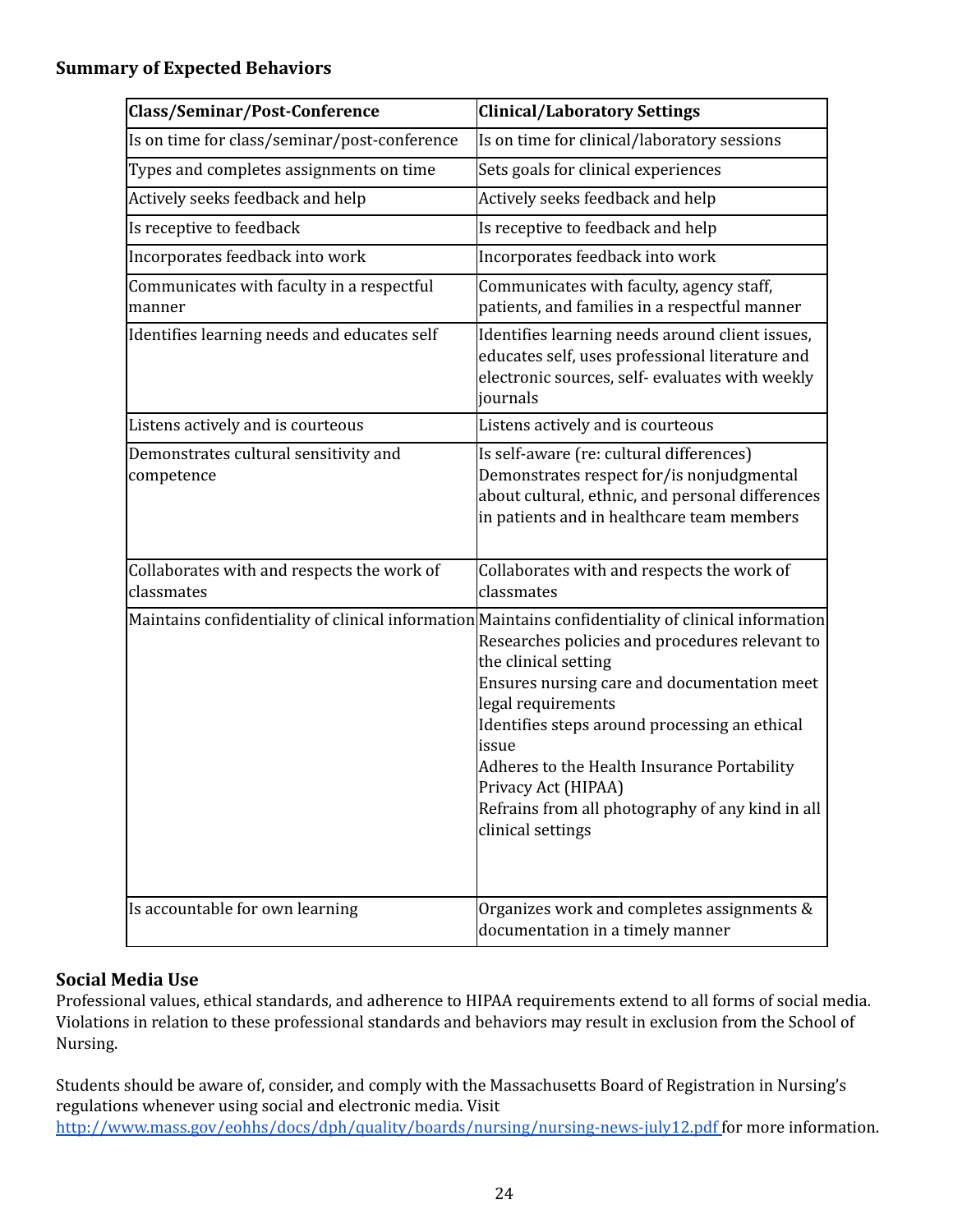Additionally, The National Council of State Boards of Nursing, in its White Paper: A Nurse's Guide to the Use of Social Media (<u>https://www.ncsbn.org/Social\_Media.pdf</u>), has identified guidelines to which students should adhere to.

#### <span id="page-25-0"></span>**Technical Standards**

 The faculty has outlined technical standards of students in the program. See Addendum III for a description of these technical standards. The School of Nursing requires cognitive, affective communications and psychomotor functions. The nature of the nursing profession requires students to participate in clinical and laboratory course work that is, at times, physically demanding and requires certain physical strength, agility, endurance, perceptual skills, and other attributes.

#### <span id="page-25-1"></span>**Professionalism and Integrity Issues**

 Nursing students who are suspected of violating academic integrity will be referred to the Simmons University Honor Board. Alleged violation of professional conduct may be referred to the Nursing Academic Review Board (ARB) or the Academic Integrity Office as determined by the Chair and/or Associate Dean. After the Simmons University Honor Board process is complete, the student may also be required to meet with the Nursing ARB, which has the authority to administer further departmental sanctions.

## <span id="page-25-2"></span>**Accessibility and Special Health Needs**

#### <span id="page-25-3"></span>*Students with Accessibility Needs*

 The Simmons University Nursing Program is committed to the full participation of all students in its programs and activities and providing educational opportunities to otherwise qualified students with accessibility needs and/or learning differences equitable to that provided to students who do not have accessibility needs and/or learning differences. For the purposes of the Nursing Program, a "qualified individual" with an accessibility need is one who meets the Nursing Program's Technical Standards and academic and conduct requirements, with or without reasonable accommodations.

The <u>Americans with [Disabilities](https://www.ada.gov/pubs/adastatute08.htm) Act a</u>nd <u>Section 504 of the [Rehabilitation](https://www.dol.gov/agencies/oasam/civil-rights-center/statutes/section-504-rehabilitation-act-of-1973) Act of 1973 d</u>efine a person with a disability as someone who: 1) has a physical or mental impairment that substantially limits one or more major life activities; or 2) has a record of such impairment; or 3). is regarded by others as having such an impairment. Students who are unsure whether a condition qualifies as an accessibility need are encouraged to meet with Simmons' Office of [Accessibility](https://www.simmons.edu/your-simmons/commitment-inclusivity/accessibility-services) Services (OAS).

 Students with accessibility needs do not have to disclose their accessibility needs to the Nursing Programs. However, students who wish to request reasonable accommodations relating to their courses and/or clinical placements must register with the OAS. Upon receipt from a student of a request for a reasonable accommodation, the OAS will obtain information regarding the relevant accessibility need from the student and may conduct a meeting with the student to learn of the impact of the diagnosis/accessibility need on the educational environment. OAS will then conduct a review of the requested accommodations to confirm they are reasonable and appropriate to allow for equal access by the student to the respective program/course. Determinations relating to the appropriateness of any given accommodation request are made on a case-by-case basis.

 Accommodations are applied on a prospective basis - students are not entitled to have accommodations applied on a retroactive basis. Accordingly, students are encouraged to contact the OAS immediately upon deciding to request an accommodation, as well as going forward, as appropriate.

 While Simmons is committed to working with students to accommodate their accessibility- related needs, Simmons reserves the right to deny any requested accommodation that would fundamentally alter the essential nature of any aspect of the Nursing Programs or place an undue burden on the Nursing Programs.

 Students can find more information about the OAS and requesting accommodations on the OAS's website: [https://www.simmons.edu/your-simmons/commitment-](https://www.simmons.edu/your-simmons/commitment-inclusivity/accessibility-services) [inclusivity/accessibility-services](https://www.simmons.edu/your-simmons/commitment-inclusivity/accessibility-services)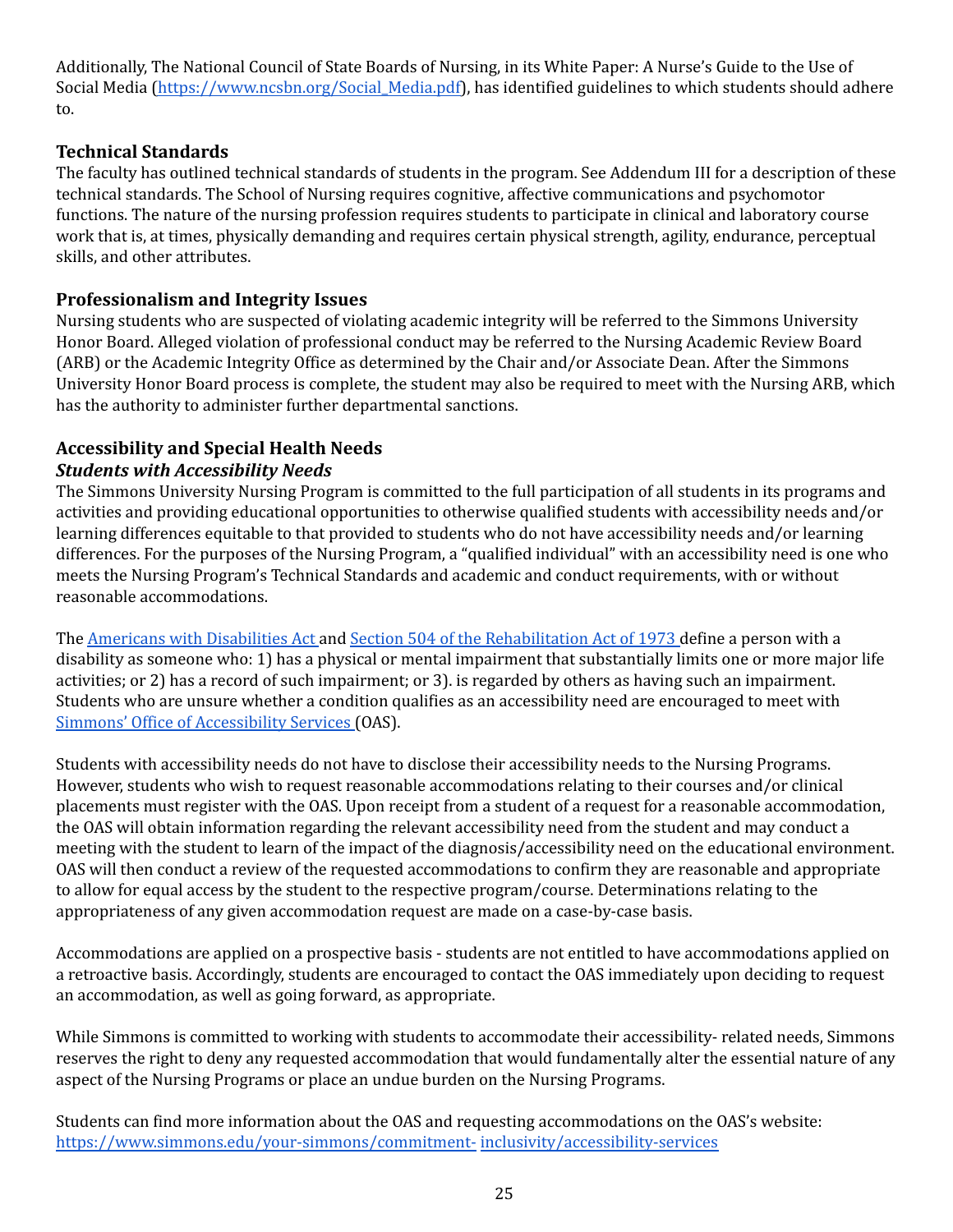## <span id="page-26-0"></span>*Pregnancy*

 Simmons University does not discriminate on the basis of pregnancy. Early notification to the Student Affairs Office that one is pregnant is recommended so that consideration for appropriate clinical rotation can be planned. The department is guided by the student's physician and the policies of the agency in which the student is placed for clinical. The Student Affairs Office can be contacted at 617-521-2116 or via email using [studentlife@simmons.edu.](mailto:studentlife@simmons.edu)

# <span id="page-26-1"></span>*Illness/Injury/Hospitalization/Medical Leave*

 Students who have a significant illness, injury, hospitalization, or surgery must be cleared to return to the classroom and/or their clinical setting by their physician or healthcare provider, as well as relevant Simmons staff/faculty/administrator(s). Please contact the Director of Undergraduate Nursing or Chair of Nursing for information about the medical clearance requirements and process. In addition, students must adhere to specific occupational health guidelines for the agency in which they have their clinical placement.

# <span id="page-26-2"></span>**Board of Registration Policy on Good Moral Character and Licensure Requirements**

 The Commonwealth of Massachusetts Board of Registration in Nursing Licensure Policy 00-011 Determination of Good Moral Character identifies specific criminal convictions, which will permanently exclude an individual from initial nurse licensure in Massachusetts, due to the egregious nature of the crime. The policy also requires initial nurse licensure applicants to be conviction free, for a minimum of five years, before the submission of an application for initial nurse licensure. In addition, the disposition of any criminal conviction must be closed, for a minimum of one year, before the submission of a nurse licensure application; any other criminal case must also be closed at the time of application. Please refer to the most current policy online at [http://www.mass.gov/eohhs/gov/departments/dph/programs/hcq/dhpl/nursing](http://www.mass.gov/eohhs/gov/departments/dph/programs/hcq/dhpl/nursing/licensing/good-moral-character-requirements-for-licensure.html) [/licensing/good-moral-character-requirements-for-licensure.html.](http://www.mass.gov/eohhs/gov/departments/dph/programs/hcq/dhpl/nursing/licensing/good-moral-character-requirements-for-licensure.html)

 If you have any questions about this policy and how it may affect your ability to become licensed as a registered nurse in Massachusetts, please contact the Associate Dean for Health Sciences immediately.

## <span id="page-26-3"></span>**Student Complaints**

 The School of Nursing defines a formal complaint as any complaint documented by a student or external stakeholder. This may range from minor reports of dissatisfaction, to a direct violation of rights, resulting in harm, or impeding the ability to study or learn. This policy excludes a student's appeal for a grade change and/or change in academic status. There is a separate policy, delineated in the student handbooks, for these appeals. An individual, or group of students, who have complaints related to the clinical or classroom components of the course, are expected to follow these steps:

#### **1. Student-Faculty Level**

 An individual student, or group of students, should directly discuss, with the faculty members involved, any issues related to the faculty member's performance or expectations. If a satisfactory resolution is not achieved, the student has the prerogative to inform the faculty member of any intentions to bring the situation to the course coordinator. This process should be initiated within two weeks.

## **2. Director of Undergraduate Nursing**

<span id="page-26-4"></span> A problem, which is not satisfactorily resolved at the course level, may be taken to theDirector of Undergraduate Nursing. The Director will review the data and act as an arbitrator of the complaint.

#### **3. College of Natural, Behavioral, and Health Sciences**

<span id="page-26-5"></span> For an issue that remains unresolved after consultation with the Director, the student may take concerns to the Chair of Nursing or Associate Dean of Health Sciences. The Chair or Associate Dean will review the issue and act as an arbitrator of the grievance, consulting with the College of Natural, Behavioral, and Health Sciences' Dean if needed.

# <span id="page-26-6"></span>**Academic Policies**

# <span id="page-26-7"></span>**Student Advisement**

 Each student entering the nursing program is assigned to an academic advisor. First- year Undergraduate Nursing Program students will be assigned to a professional advisor, in the Office of Undergraduate Advising. The academic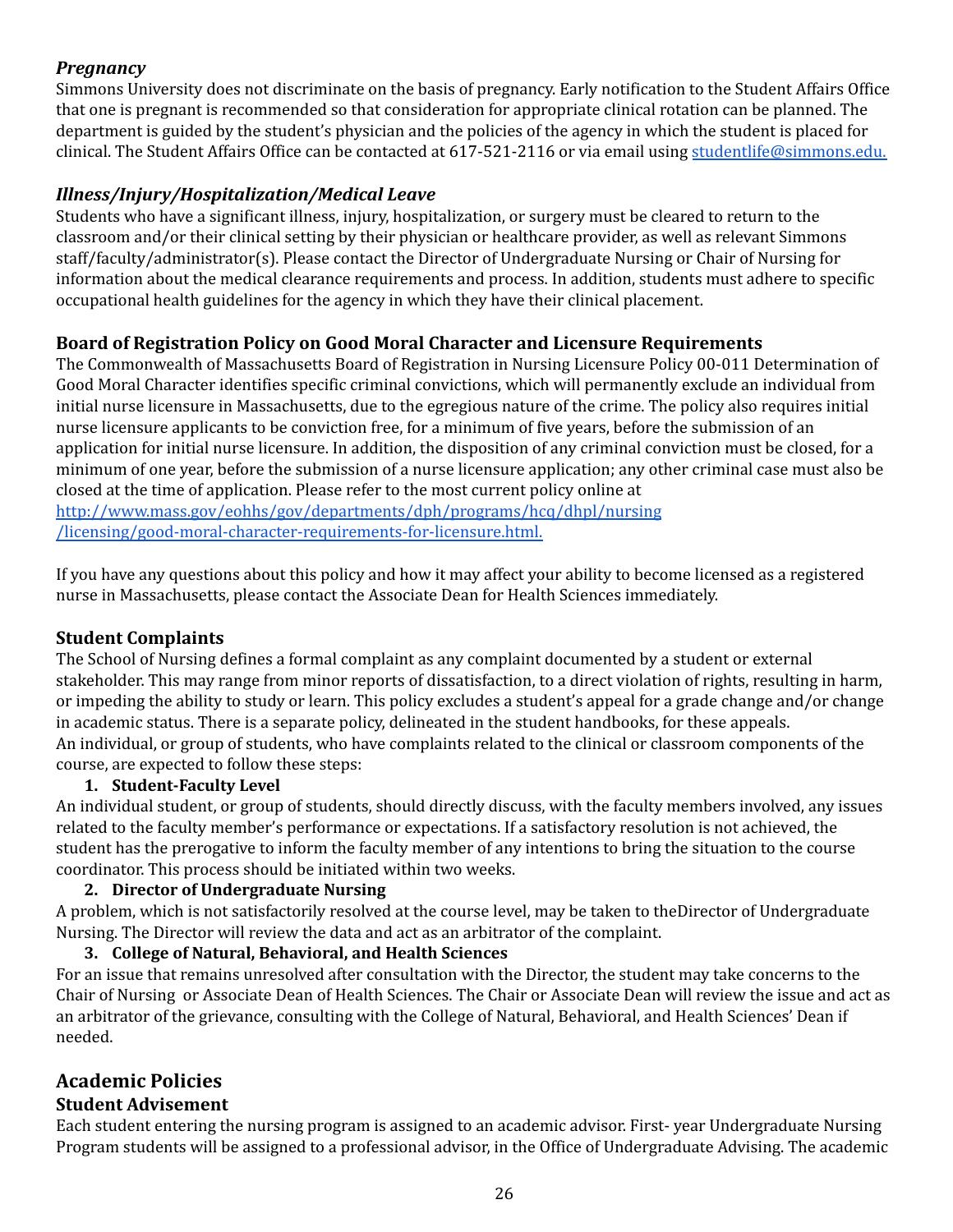advisors assist students in course selection for upcoming semesters; provide information about on-campus academic resources; and lead discussions with students on major, career, and life goals. Students are required to meet with their advisor at least once during their first semester at Simmons University. A student will be assigned to a nursing faculty advisor when they begin the nursing course sequences. This provides a student with the opportunity to form a personal relationship with a faculty member, within the Nursing Programs, while also receiving expert guidance as they prepare for their future career. If a student completes registration without the advisor's consultation, the student assumes full responsibility for all academic consequences.

#### <span id="page-27-0"></span>**Classroom Policies**

- ● Recording of lectures can be done only with the permission of the faculty/lecturer. This permission must be obtained prior to class.
- ● Written assignments are to be handed in prior to class on the date specified. Please see the individual course syllabus for the policy. It is suggested that students retain copies of work submitted for grading.
- All written assignments in the Nursing Programs require American [Psychological](https://apastyle.apa.org/6th-edition-resources/basics-tutorial) Association (APA) Style.
- ● Only under extenuating circumstances, and with prior permission of the faculty, are children allowed to attend classroom lectures. Children are not allowed in the nursing laboratories at any time.

#### <span id="page-27-1"></span>**Exam Policies**

- ● During a nursing exam, any discussion among students or sharing of any information, once the exam begins, may be considered an infraction of the **[Simmons](https://internal.simmons.edu/students/academics/slis/current/honor-code) Honor Code.**
- ● During examinations, the following items are prohibited; and if brought by a student, must be left at the front of the classroom:
	- Food or beverages
	- Hats (unless worn as a religious requirement)
	- Hooded sweatshirts or sweaters
	- ○ Any device capable of recording audio, photographic, or video content or capable of viewing/playing back such content
	- Any other unauthorized testing aids
	- Calculators (except those provided/permitted by professor)
	- Cellular phones, smartphones, smart watch, or wireless communication devices
	- Dictionaries, books, pamphlets, or reference materials
	- Digital cameras
	- Smart watches
	- Flash/thumb drives or any other portable electronic devices
	- Listening devices such as radios, media players with headphones, or recorders
- ● Any student suspected of giving or receiving information, during an examination, may be asked to leave the examination. According to policy, a student may be excluded from the Nursing Program for academic dishonesty or failure to report the academic dishonesty of others.
- ● Once students begin an exam, they must complete the exam during the examination period. If a student leaves the exam before completing the exam, the faculty member may grade the student on the work completed during that exam period only. The only exception would be a medical emergency that occurs during the exam. The situation would be considered emergent only if the student requires immediate emergency medical attention in the emergency room. Documentation from the emergency room physician may be required.
- ● Students who observe behaviors consistent with academic dishonesty by other students, are bound by the [Simmons](https://internal.simmons.edu/students/academics/slis/current/honor-code) Honor Code to report such behavior to the faculty.
- Students should not use test banks that are restricted for faculty use. The **Simmons [University](https://internal.simmons.edu/students/academics/slis/current/honor-code) Honor Code**  prohibits students from copying, sharing, or distributing any test information, or test items from tests administered by faculty in their classes. In addition, purchasing, sharing, or distributing test banks that are designated by the publisher as faculty resources is considered academic dishonesty, and is a violation of the Simmons Honor Code. Please be advised that students who unwittingly use these materials will be held equally accountable.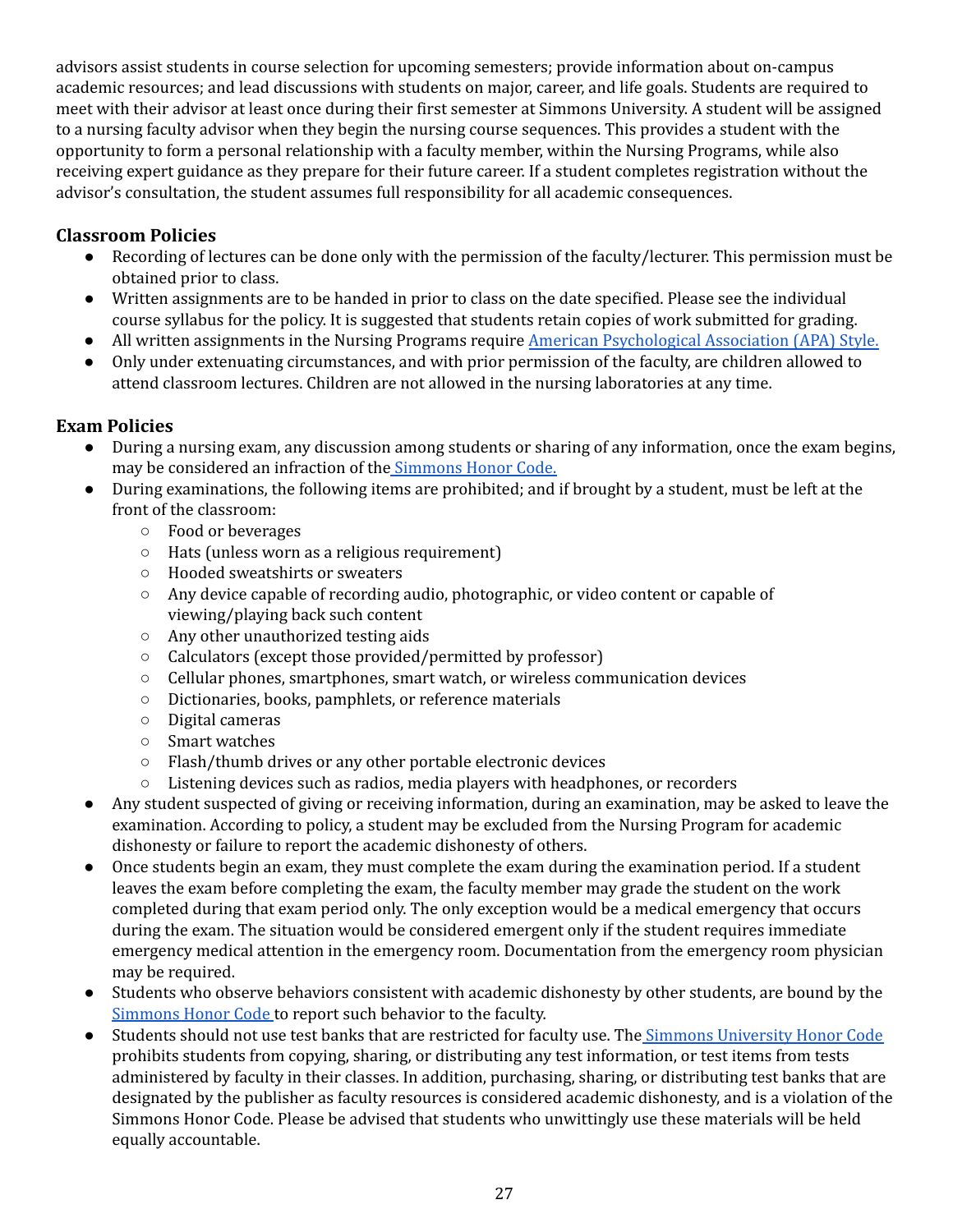# <span id="page-28-0"></span>**Missed Exam Policy for Undergraduate and Pre-Licensure Direct Entry Students**

 If a student will miss a scheduled exam, due to extenuating circumstances, such as illness, emergency, or major life event, the student must notify the course instructor immediately. Students must contact faculty at least one hour prior to the scheduled exam time. Baccalaureate nursing students will also be required to contact <u>[Simmons](https://www.simmons.edu/your-simmons/student-support-resources/health-center/hours)</u> [University](https://www.simmons.edu/your-simmons/student-support-resources/health-center/hours) Student Health Services or their provided and provide clear documentation, as to why they missed, or will miss the scheduled exam. Such documentation may include a note from a healthcare provider, or if a death in the family, an obituary. The faculty member will then make a determination if the student can reschedule the exam. If a student has a chronic condition that may interfere with their ability to be present in class for an exam, the student should contact the *Office of [Accessibility](https://www.simmons.edu/your-simmons/commitment-inclusivity/accessibility-services) Services (OAS)* to discuss possible accommodations. For students who take exams through the OAS, please refer to the <u>policies and [procedures](https://www.simmons.edu/your-simmons/commitment-inclusivity/accessibility-services) to [make](https://www.simmons.edu/your-simmons/commitment-inclusivity/accessibility-services) exam</u> [arrangements](https://www.simmons.edu/your-simmons/commitment-inclusivity/accessibility-services) online.

- Generally, students will be allowed a maximum of 48 hours to make up the exam.
- ● Point deductions for exams taken beyond 48 hours will be at the discretion of the course faculty. Please refer to the course syllabus.
- ● If a student misses an exam and fails to notify the faculty member, prior to the start of the exam (as above), it may be considered an unexcused absence. The student may not be able to take the exam and will thereby earn a zero.
- ● Alternative exams are at the faculty's discretion. Students should be advised that they may not be taking the same exam that was given in class. The exam will have the same rigor and may have an altered format, such as short answers and fill in the blank.

#### <span id="page-28-1"></span>**Grade Appeal Process**

 The process of appealing a grade is available to students to ensure that the evaluation processes for academic courses and clinical experiences were fairly applied. Grade appeals can be initiated for the following three reasons: computational error; arbitrariness or capriciousness; unlawful discrimination. Students who wish to appeal a grade will first meet with the course faculty to discuss their concerns about the grading process. The student must make their appeal to the faculty member within 5 business days of the posting of the grades.

 If the student and faculty are unable to reach an agreement about the grade, the student may appeal to the Undergraduate Department Chair. The student must submit a written request and rationale for a grade appeal to the department Chair within 5 days after notice of the decision of the course faculty. If the student wishes to pursue the appeal beyond the Undergraduate Department Chair, they may petition the Health Sciences Appeals Committee within 5 business days of notification of the Chair's decision. The Dean of the College of Natural, Behavioral, and Health Sciences is the final arbiter of the grade appeal.

#### <span id="page-28-2"></span>**Exam Review Policy**

 Students will be provided an opportunity to review exams. After the student receives their test score, the student has two weeks to confirm or question a test score or any individual test item. Exams may not be taken from the room during exam reviews. Students are not permitted to have the Scantron sheet during the review. Students may be provided their individual test report. Students are not permitted to keep the originals or copies of exams or tests. Group test reviews may be scheduled by individual instructors. Students may request to review individual exams and answer sheets with the instructor.

## <span id="page-28-3"></span>**Academic Review Board (ARB)**

 The Nursing ARB reviews progression of all students within the degree program, addresses concerns regarding students who may have violated professional standards and counsel students having academic difficulty, including but not limited to:

- Failure to maintain the minimum GPA for the program in which they are enrolled
- Course failure
- Probation
- Overall academic record that is considered marginal

 The ARB will administer the policies regarding academic progression and exclusion and will provide official communication with students whose academic performance warrants dismissal from the program. The ARB has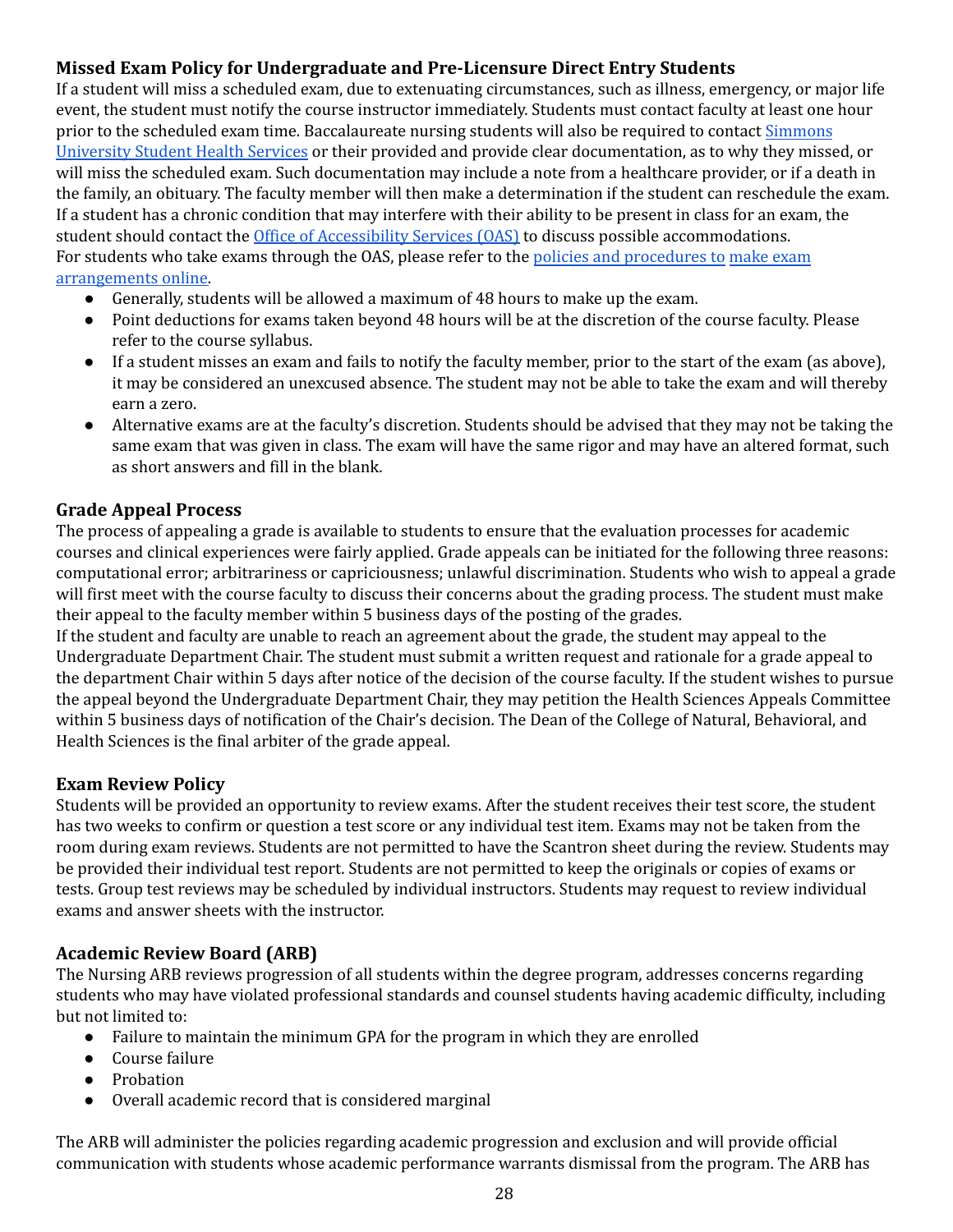the authority to:

- Issue letters of warning
- Place students on departmental probation
- ● Require students to meet with the ARB to discuss barriers to their success and plans to overcome those barriers moving forward
- ● Immediately remove students from the College of Natural, Behavioral, and Health Sciences program of study

 The ARB will consider formal written requests from students who are seeking to enroll in a course that is not within the student's program track. The ARB will also review formal requests from students seeking exemptions to curriculum requirements or curricular policies.

## <span id="page-29-0"></span>**Health Sciences Appeals Committee**

 The Health Sciences Appeals Committee considers formal written requests from students who are seeking an exception to the program or to the College of Natural, Behavioral, and Health Sciences policies. The appeal must be submitted to the Associate Dean of Health Sciences within the time frame for the particular appeal:

| <b>Policy Being Appealed</b> | Time frame for Appeal Following Student<br><b>Notification of Decision</b> |
|------------------------------|----------------------------------------------------------------------------|
| Program exclusion            | 90 days                                                                    |
| Other appeals                | 14 days                                                                    |
| Grade appeal                 | 5 days                                                                     |

A student may seek an exception to a policy or appeal a decision if:

- There is new information that could influence the outcome
- The student views the original decision as a disproportionate response
- The student believes that the policy/policies is/are administered unfairly

 The Health Sciences Appeals Committee is comprised of Program Chairs from each department (or their designee), Associate Dean for Health Sciences, the Director of the Dotson Bridge and Mentoring Program, and an at-large faculty member appointed by the Dean of the College of Natural, Behavioral, and Health Sciences (CNBHS) for a two-year term. The Committee has regularly scheduled meetings throughout the academic year.

#### <span id="page-29-1"></span>**CNBHS Health Appeals Committee Process**

- ● A written request is submitted by the student to the Associate Dean of Health Sciences. Students are strongly encouraged to consult with their faculty advisor in preparing their appeal form and planning for their appearance in front of the Health Sciences Appeals Committee.
- ● The Associate Dean of Health Sciences will place the student's appeal for consideration at the next available Health Sciences Appeals Committee meeting. The Committee will make reasonable efforts to consider appeals in a timely manner.
- ● Prior to meeting with the student, the Committee may choose to consult with faculty or others involved in the case.
- ● The student will be invited to appear at a Health Sciences Appeals Committee meeting, where their case will be heard. Students are allowed to have their faculty advisor attend the meeting with them if they choose.
- ● The student will be notified in writing of the Committee's decision within 10 business days of the meeting at which their appeal was heard. Notification of the decision will also be sent to the Dean of the College of Natural, Behavioral, and Health Sciences and the Department Chair.
- ● Students excluded from the nursing program may petition the Health Science Appeals Committee one time only for readmission.
- ● If the Appeals Committee grants an exception to a policy, the matter will be referred back to the department responsible for determining how to implement an appropriate plan for student progress.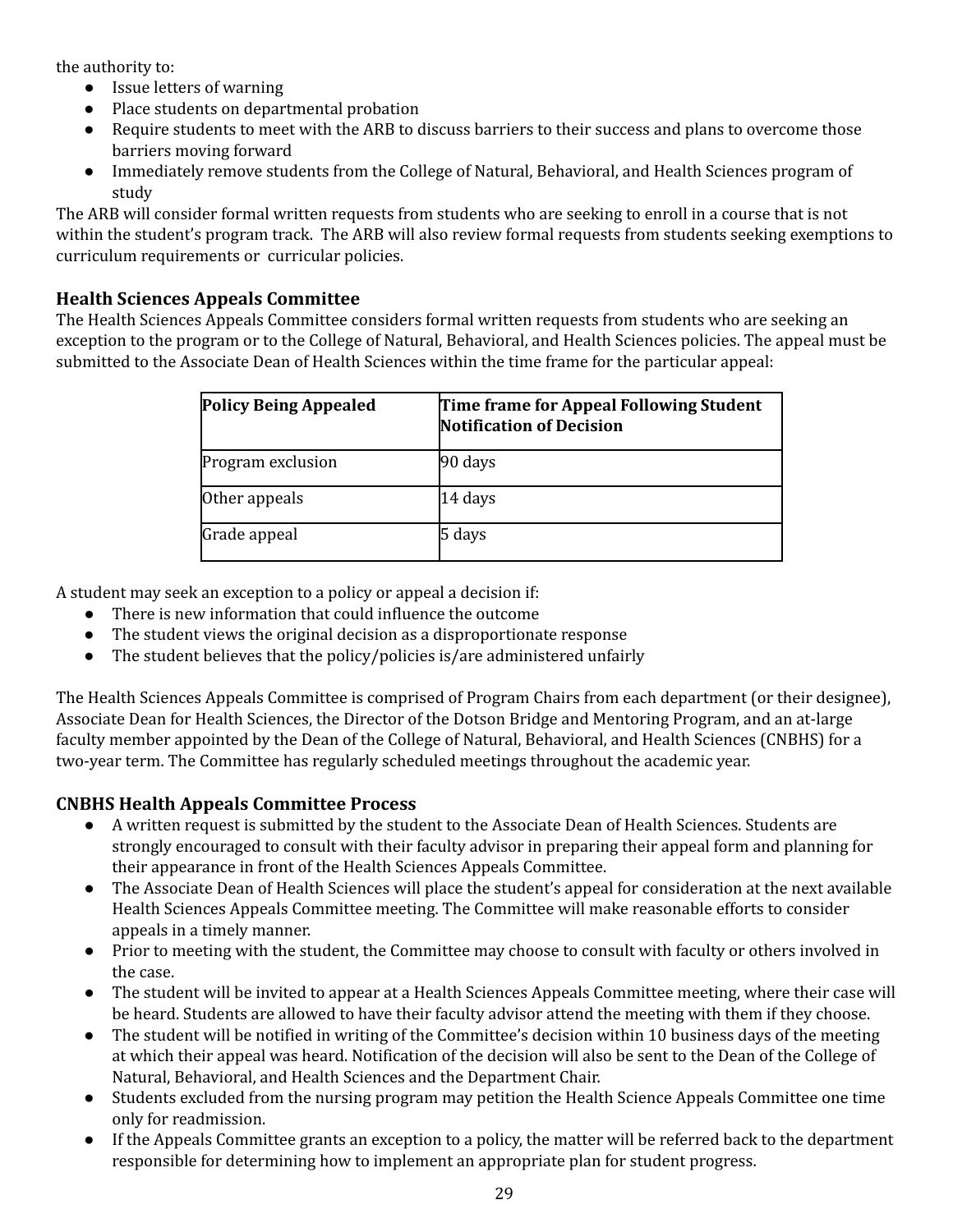● The Dean of the College of Natural, Behavioral, and Health Sciences will be the final arbiter.

#### <span id="page-30-0"></span>**The University Administrative Board**

 Undergraduate students seeking exceptions to University Policy must petition the Administrative Board. The Administrative Board is for Undergraduate students only. **Graduate students seeking exceptions should contact their program director or academic advisor.**

 The Simmons Administrative Board consists of six faculty members who vote on decisions and several administrators who are in advisory capacity: the dean for student life or a designee, the director of disability services, a faculty member from the nursing department. The Associate Registrar serves as secretary to the Administrative Board.

#### <span id="page-30-1"></span> **Required Materials for All Petitions**

- 1. Completed Petition to the [Administrative](https://www.simmons.edu/sites/default/files/2019-10/Registrar%20Ad%20Board%20Petition.pdf) Board form, with student signature.
- 2. Personal statement from the student outlining the reasons for requesting an exception to College policy. There is no length requirement, however the statement must explain clearly and fully the student's reasoning and request for an exception. Personal statements can be emailed.
- 3. Statement of support/electronic signature from advisor emailed.
- 4. Completed form that corresponds with the student's request (e.g.: Completed [Add/Drop](https://www.simmons.edu/sites/default/files/2021-11/Registrar_Add-Drop-Form.pdf) form, [Petition](https://www.simmons.edu/sites/default/files/2021-05/Registrar-Incomplete-Petition.pdf) for [Incomplete](https://www.simmons.edu/sites/default/files/2021-05/Registrar-Incomplete-Petition.pdf) Grade, Petition to Transfer Credit [- Fall/Spring,](https://simmonscollege.wufoo.com/forms/w7hbpuv1c528vm/) Petition to Transfer Credit [- Summer/Winter,](https://simmonscollege.wufoo.com/forms/q1d9urmy0k6gh5l/) etc.).

#### <span id="page-30-2"></span>**Optional Materials**

- 1. Letters of support from any outside parties the student may have worked with about the exception requested prior to petitioning (e.g.: Student Life or professors).
- 2. Medical Documentation from any facility or caregiver.

All materials should be submitted in person to the Office of the Registrar (Room A-140) or <del>emailed</del>. The Board meets weekly during most of the academic year. After your petition has been reviewed by the Administrative Board, you will  *receive an email with the decision within one business day of the meeting.*

## <span id="page-30-3"></span> **Clinical Education Policies**

#### <span id="page-30-4"></span>**Registration for Clinical Nursing Courses**

 Students must register for clinical nursing courses at the time of the all-university registration period for the following semester, in order to be considered for a clinical placement for that semester. The all-University registration determines the number of clinical placements that are needed and secured. Planning for clinical courses is very complex and time sensitive.

 Students who register late for clinical courses (that is, after the initial all-university registration period) will not be granted a space in the course for the following semester and will be admitted to the course on a clinical space available basis only. Any student who has an extenuating circumstance, in relation to the all-university registration, must discuss their situation with the Manager of Clinical Education, prior to the all-university registration period.

#### <span id="page-30-5"></span>**Clinical Placements**

 All clinical placements will be made by the Clinical Education Office staff, in consultation with the faculty. When assigning students to clinical placements, staff and faculty consider student learning needs and affiliating healthcare agency requirements, with a goal of students having the opportunity to complete rotations, in a variety of healthcare agencies. Due to the high volume of nursing students enrolled in Boston-area programs, specific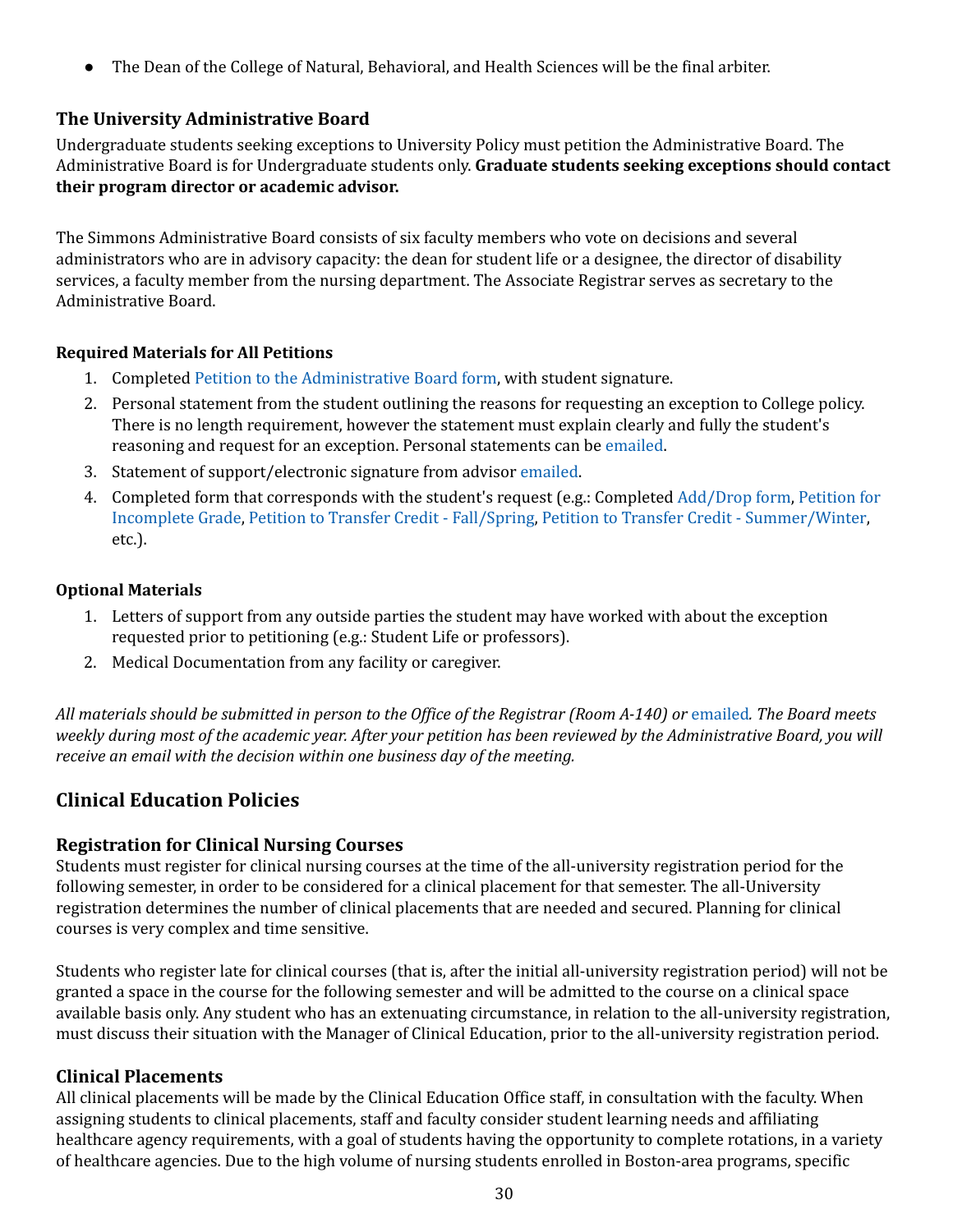student requests cannot be accommodated. Students can expect to be informed of clinical placements approximately four weeks in advance of the clinical session.

 It is important to note that admission to the Nursing Program does not guarantee acceptance to a clinical placement. If requested by the affiliating agency, personal information, including immunization status and demographic information, will be released to healthcare agencies.

#### <span id="page-31-0"></span>**Clinical Attendance Policy**

This policy applies to all Undergraduate and Pre-Licensure DE Nursing Program students.

#### <span id="page-31-1"></span>**Definitions**

 Clinical tardiness is defined as arrival at the clinical site after the assigned time, or at the appointed time, but unprepared to commence clinical duties. Clinical absence is defined as failure to attend a scheduled clinical day, for any reason.

#### <span id="page-31-2"></span>**Rationale**

 Clinical practice is an essential component of nursing education. During clinical practice, nursing students apply the knowledge and skills, obtained from the didactic portion of courses, to actual patient care. In all clinical courses, attendance is required, as students are considered to be part of the nursing team. Important information, affecting patient care, is communicated to students at the start of clinical experiences. Therefore, tardiness for clinical and lab experiences jeopardizes the student's ability to provide safe nursing care. Missed hours can prevent adequate development and assessment of the required knowledge, skills, attitudes, and clinical judgment. Absence from clinical and lab can jeopardize the student's ability to successfully meet the required clinical course outcomes. Further, time management is a necessary professional skill, and punctuality is expected in professional workplaces. Clinical experiences are carefully planned, in advance of the course, and substitutions and make-up experiences may not be possible. Nursing is a practice profession, and there is no adequate substitute for direct patient care.

#### <span id="page-31-3"></span>**Expectation for Attendance and Punctuality**

 It is the expectation of the Simmons University School of Nursing, that all students attend all clinical and lab sessions. They are expected to arrive at clinical and lab assignments on time and be fully prepared to participate in providing safe patient care. Absences from clinical practice are closely monitored by faculty and should occur only in rare circumstances.

 The clinical instructor has the responsibility to ensure patient safety is not compromised. Therefore, any student unable to participate fully to provide safe and effective care to patients will be dismissed from the clinical experience and incur a clinical absence. If a clinical instructor determines that a student is unable to provide appropriate care for any reason (e.g., inadequate preparation to discuss and deliver patient care, incomplete pre-clinical paperwork, inappropriate dress, a physical illness, emotional distress, etc.), the clinical instructor, in consultation with the Manager of Clinical Education, may remove the student from the clinical area immediately.

 Should a student be dismissed from clinical for a health concern or safety issue, the clinical faculty must document the incident, using the Simmons University School of Nursing "Reportable Event" form. The student will also be required to complete the student version of this form. If necessary, the Course Coordinator, in consultation with the Department Chair, will issue a clinical warning and determine if a plan for performance improvement is indicated, or if the circumstances warrant further action, such as referral to the Nursing ARB, the Academic Integrity Office, or the Associate Dean of Health Sciences.

#### <span id="page-31-4"></span>**Clinical, Laboratory or Simulation Absence**

 Students who miss clinical, lab, or simulation for any reason, jeopardize their ability to meet the clinical objectives. This may result in course failure.

#### <span id="page-31-5"></span>**Unavoidable Absences**

We recognize that there are times when students may be absent from clinical, laboratory or simulation, because it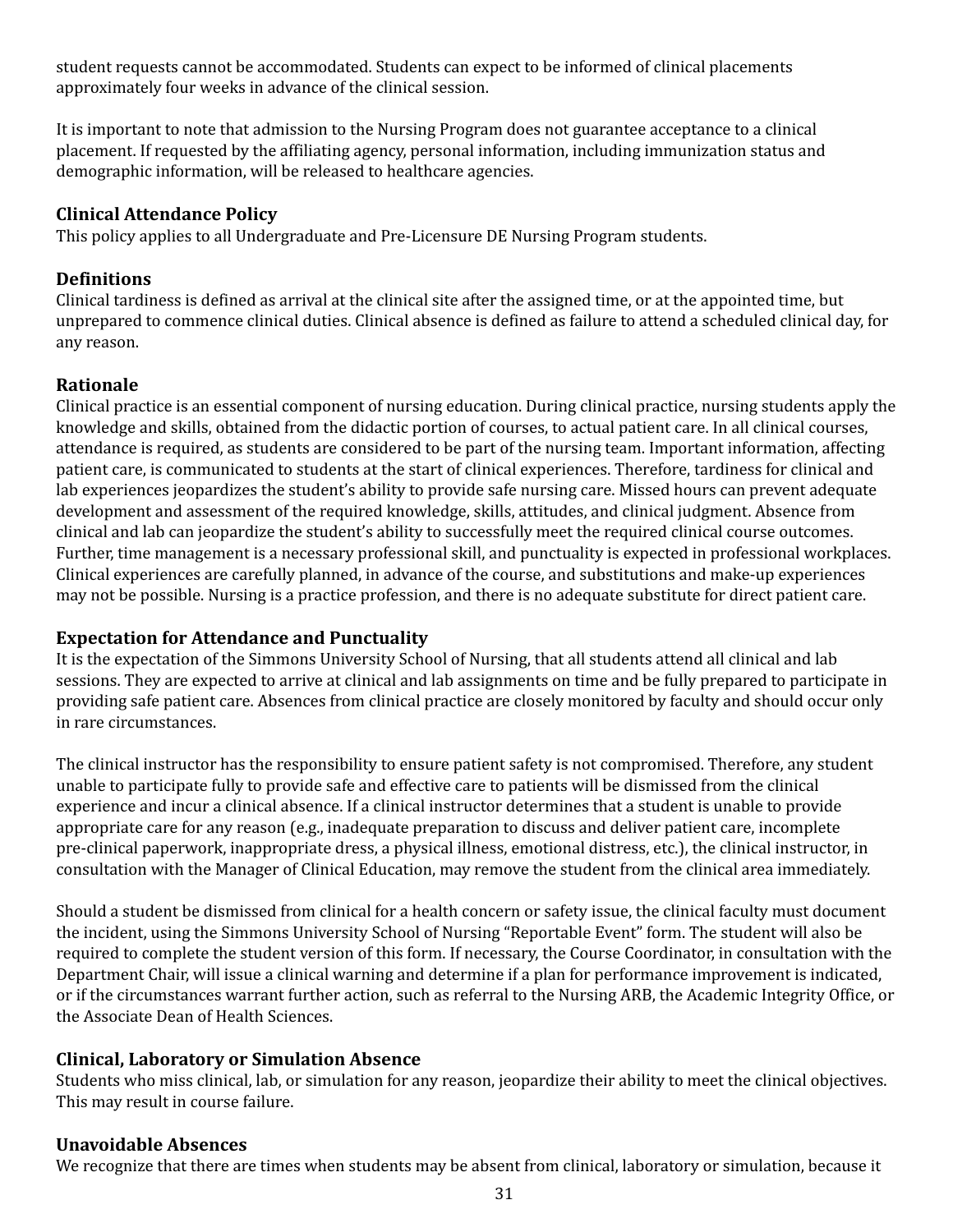is in the best interest of the student's well-being and patient safety. Each student is reminded to use their best judgment, in the event of illness or an unusual situation requiring them to be absent.

 In the case of illness, it is important that students not compromise their health or that of the health of their patients. If there is any doubt about whether or not to attend clinical, the student should consult with their clinical instructor. Conditions that may warrant a clinical absence include:

- Skin lesions and/or rash, especially if lesions are weeping, or fever is present
- Non-intact skin or dermatitis
- Conjunctivitis or "pinkeye"
- Diarrheal illness
- ● Cough of more than two weeks (unless explained by a non-infectious disease). Prolonged cough may be a symptom of tuberculosis or Pertussis.
- New onset of jaundice
- Exposure to TB or other contagious condition
- ● Diagnosis of a communicable disease by the employee's primary care provider. These conditions include, but are not limited to, measles, chickenpox, scabies, lice, TB, impetigo, mumps, streptococcal pharyngitis, staphylococcal skin infections, and influenza.

#### <span id="page-32-0"></span>**Notification**

 Professional communication is valued and required. The student must notify the clinical or laboratory instructor, in the manner determined by the faculty, at least one hour before the start of the clinical/lab day. The student is also responsible for notifying the course coordinator, within 24 hours. The clinical instructor will inform students of the process and policy to notify the agency/hospital unit.

#### <span id="page-32-1"></span>**Failure to Notify of Lateness and Absence**

 Students who fail to follow the notification policy, outlined above, will be issued a written clinical warning. The student may be referred to the Chair of Undergraduate Nursing or the Nursing Academic Review Board (ARB) to determine whether a student's performance warrants further action or sanctions.

#### <span id="page-32-2"></span>**Consequences of Clinical Absence**

 Students must complete a make-up experience and/or assignment. If the student fails to complete the make up by the date designated by the course coordinator, they may have points deducted from their final course grade as follows:

- ● Two points may be deducted from the final grade for the first clinical absence (e.g. a student with a course grade of 90/A- before accounting for clinical absence would receive a final grade of 88/B+)
- ● An additional three points may be deducted from the final grade for the second clinical absence (e.g. a student with a course grade of 90/A- before accounting for clinical absences would receive a final grade of 85/B)

 If a student exceeds two clinical absences, a faculty review will be held to determine whether a student's performance warrants a failure in the course or if the situation warrants continuation in the program with a plan for remediation.

## <span id="page-32-3"></span>**Repeated Tardiness**

 Arriving at clinical late or at the appointed time but unprepared to commence clinical duties on more than one occasion constitutes repeated tardiness and is considered unprofessional behavior. This will result in a review by the faculty to determine whether a student's performance warrants further actions. Such actions may include a plan for performance improvement, clinical warning, or clinical/course failure.

## <span id="page-32-4"></span>**Clinical Absence Make-Up**

 Students, who are in good standing, and not in jeopardy of clinical or course failure, may be given the opportunity to make up for the missed clinical. An alternative assignment, to assist the student in meeting the course objectives, is estimated to take the same or more time to complete than the missed clinical hours. In general, make-up assignments must be approved by the Course Coordinator and will follow these suggested guidelines: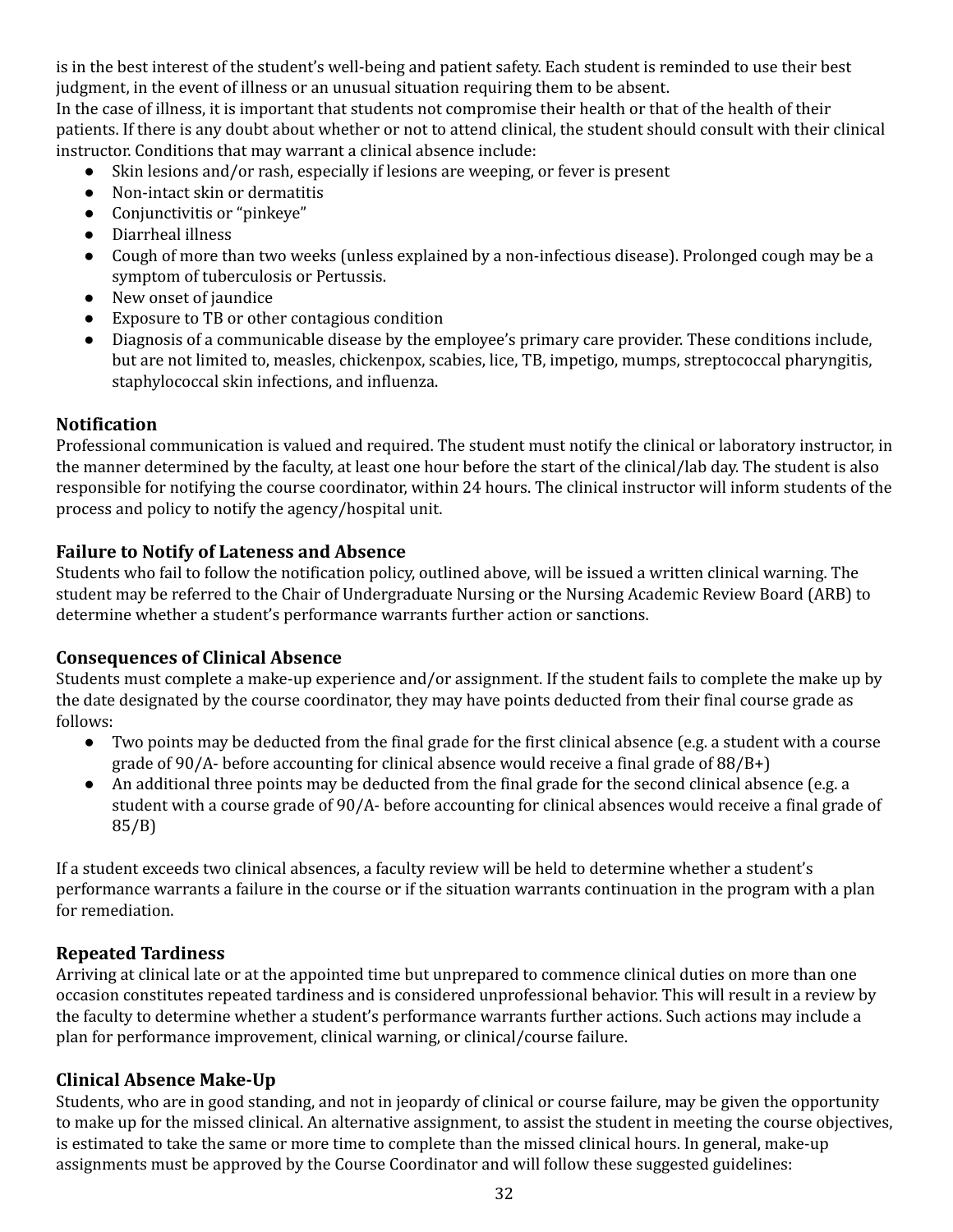- ● An eight-hour educational program, along with a 3- to 5-page reflection paper, with a minimum of 5 references. Students are responsible for finding the program and submitting it to the Course Coordinator for approval.
- ● A minimum of ten pages of a fully referenced research paper. The topic must be approved by the Course Coordinator.
- ● At least one hour of simulation, for each hour of missed clinical, plus written assignment. (Please note, Simmons cannot guarantee that it can offer sufficient simulation time to make up all missed clinical hours)
- Mandatory attendance in open lab sessions is the equivalent of the missed clinical hours.

 Students must be meeting course outcomes, as determined by the Course Coordinator, to be eligible for clinical make-up.

#### <span id="page-33-0"></span>**Special Circumstances**

 Special circumstances may be evaluated, at the discretion of the Course Coordinator, in consultation with the Chair of Undergraduate Nursing.

#### <span id="page-33-1"></span>**Clinical Safety and Performance**

 The student may be dismissed or sent home from the clinical, lab, or simulation experience for being unprepared, unprofessional, or unsafe. This is considered an absence and the student will receive an academic warning. Students must attend clinical well rested, and ready to assume clinical responsibilities for their patients; therefore, students may not work in the overnight hours (e.g. 11 pm – 7 am) on the night prior to a morning clinical experience.

 Students may not exceed 12 hours, in a clinical practice setting, on the same day. Exceptions may be made only in the senior capstone nursing clinical experience.

 Students may not participate in clinical learning experiences if they have taken prescription narcotic medication or other medications that impair cognitive functioning within eight hours of the start time of their clinical experience. Students who have a significant illness, injury, hospitalization, or surgery, during the time they are in clinical learning experiences, must be cleared to return to clinical by their physician or healthcare provider, as well as relevant Simmons staff/faculty/administrator(s). Please contact the Manager of Clinical Education for information about the medical clearance requirements and process.

#### <span id="page-33-2"></span>**Reportable Event Policy**

 The purpose of this policy is to ensure the health, safety, and welfare of students, and the patients to whom they are providing care. Unintended injury and lapses in personal or patient safety remain a concern in nursing education. A majority of these events are preventable and may reflect broader systems issues. Communication of such events must be open, timely, and accurate.

 Identifying and documenting Reportable Events are essential to assure that the appropriate persons and agencies receive information that can be used for system improvement, enhanced student learning, fostering professional growth, and ensuring patient safety.

 These data provide a mechanism to identify patterns, trends, or gaps in student learning and knowledge, as well as identification of systems issues. If an event occurs, the student, in consultation with their clinical faculty, must document the event and submit a "Reportable Event Form." In addition, the student's CDM faculty is also responsible for submitting the faculty reportable event form. Forms are provided below.

 [Reportable](https://docs.google.com/forms/d/e/1FAIpQLSeKNY3Spw3BMe2EK9Qowon0pUuZpBG2KosqwNxIpysWAyO-yQ/viewform?usp=sf_link) Event Form (Student) [Reportable](https://docs.google.com/forms/d/e/1FAIpQLSdfN22qB72cM1qh8yN6jwzxkyxx8393C8MujXfMIc7Uo--99g/viewform?usp=sf_link) Event Form (Faculty)

 A reportable event is any assertion, or actual occurrence of an incident, that affects, or has the potential to affect, the health, safety, or welfare of an individual.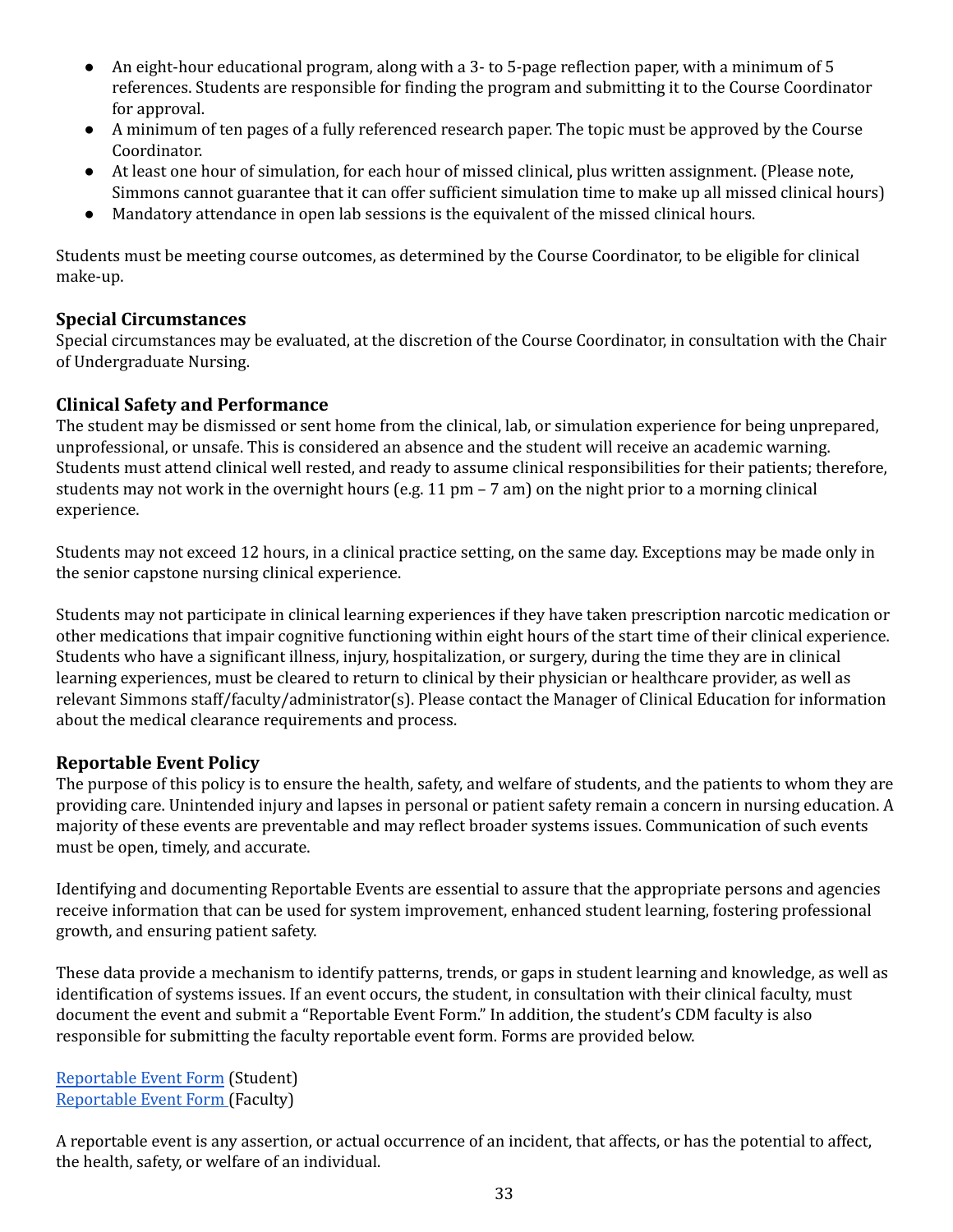- ● Hazard: A situation or circumstance with the potential to do harm
	- Example: Student who arrives to clinical unprepared
- ● Near Miss: An error or incident occurred but did not reach the patient
	- Example: Student who calculated medication incorrectly but had not yet reached the patient
	- Example: Student's failure to communicate abnormal patient findings to the nurse or faculty
- Adverse Event: An error or event that reached the patient, individual or student
- ● Minor Event: An incident or error occurs that does not cause harm to a patient, individual or student
	- ○ Example: Administration of incorrect IV fluids Example: Student who has a syncope episode in clinical Example: Side rails are down
- ● Major Event: An error or incident that has the potential to cause permanent injury or transient, but potentially life-threatening harm.

Example: Administering of inaccurate narcotic dose that requires administration of NARCAN

# <span id="page-34-0"></span>**Student Health Insurance**

 All nursing students are required to have health insurance. Complete information on the health insurance requirements as well as resources for obtaining coverage can be found on the Simmons University Website. Please be aware that in order to be eligible for the <u>[university](https://www.simmons.edu/admissions-and-financial-aid/financial-aid-and-affordability/billing-and-payment/student-health-insurance) health insurance program,</u> students must be enrolled in a minimum of 9 credits each semester.

# <span id="page-34-1"></span>**Injury On Site/Exposure to Infectious Disease**

 Students who experience a health incident/occupational accident such as a needlestick, splash injury, fall, or exposure/potential exposure to infectious disease should follow all affiliating agency specific policies and procedures.

 Students injured in the clinical setting or exposed to infectious disease will be responsible for expenses incurred while receiving treatment. Students are viewed as guests, not hospital employees, so affiliating agencies are not responsible for injuries occurring in the clinical setting. Students are generally evaluated in the agency's emergency room. In the event of a clinical incident or injury, students should notify their Clinical Section Instructor immediately so the faculty can inform appropriate Simmons and agency staff.

# <span id="page-34-2"></span>**Professional Liability Insurance**

 All students providing direct patient care, as part of their clinical education, must be covered by a professional liability policy. Simmons University holds a blanket professional liability policy that covers all students enrolled in clinical courses. The policy only covers students, while in their capacity, as Simmons nursing students.

# <span id="page-34-3"></span>**Dress Code**

 Professional appearance is required in all healthcare settings. Undergraduate Nursing Program students are required to wear the Simmons University student uniform. In agencies not requiring the school uniform, students must adhere to the dress code of the agency. In all cases, students will adhere to the dress code policies, set by the agency.

- ● Uniform: The Undergraduate Nursing Program uniform consists of navy blue scrub pants or skirt, top, and a white scrub jacket. The school emblem is embroidered on the scrub top and jacket. Tightly knit, white cotton t- shirts, with short or long sleeves, may be worn under the scrub top.
- Name Pins: Must include full name, status (student nurse), and the name of the University.
- Sweaters: Because of their tendency to retain pathogens, sweaters are not allowed in the clinical agency.
- ● Shoes: Shoes must have closed front and backs, with flat rubber or other quiet soles. Shoes must be clean and in good condition.
- ● Piercings: For safety and professional appearance purposes, all piercings should be discrete small studs only.
- Tattoos: Students are encouraged to use discretion in covering visible tattoos.
- ● Nails: Artificial nails of any kind, including gels, acrylic and wraps, are not allowed, as research has shown them to harbor increased bacteria.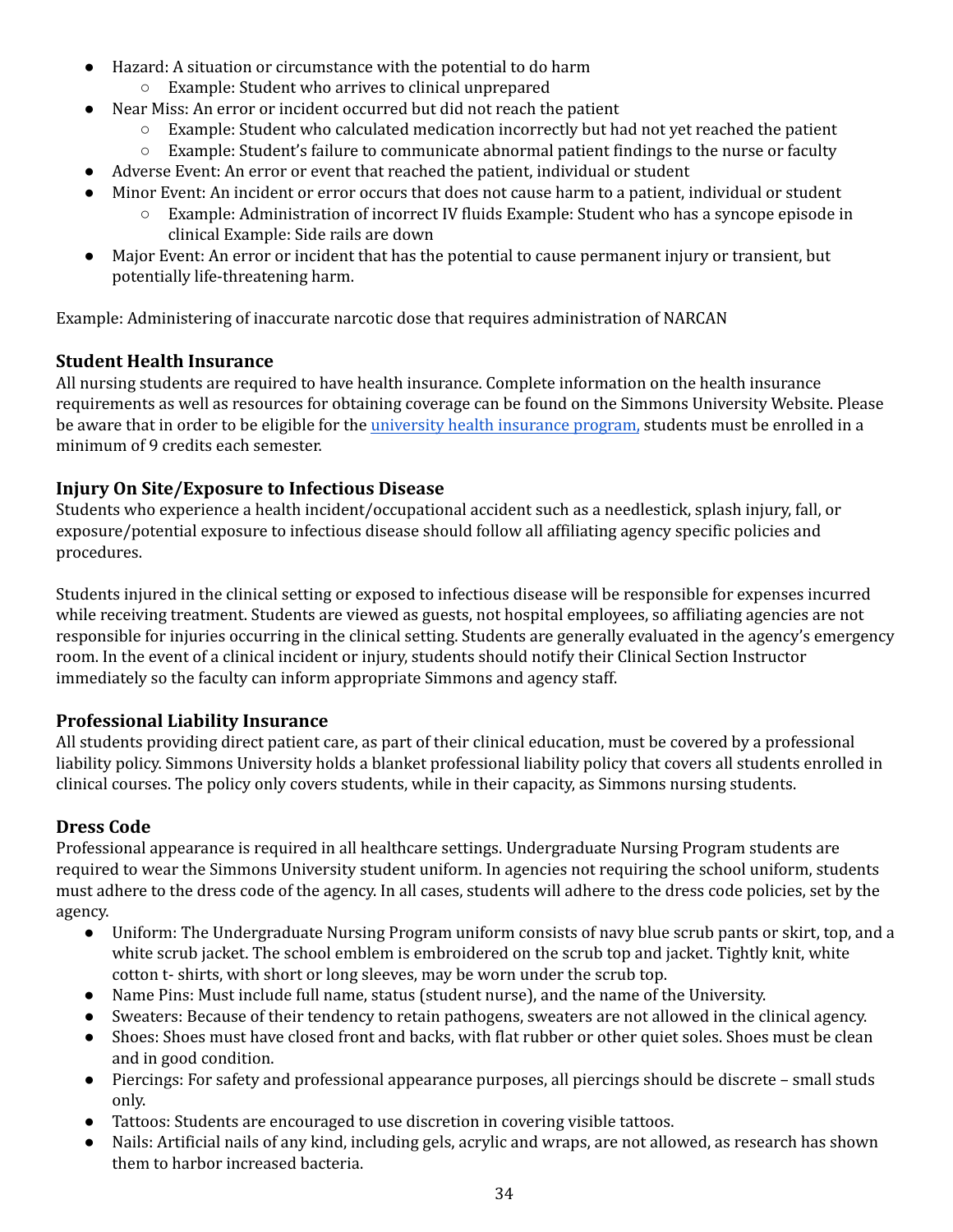● Hair: Hair must be pulled back at or above the line of the collar.

#### <span id="page-35-0"></span>**Transportation**

 Students are responsible for all transportation costs, related to clinical experience. Costs will vary with the clinical placement. Students should anticipate incurring transportation expenses \$200 to \$400 per year.

#### <span id="page-35-1"></span>**Use of Handheld Devices in Clinical**

 Given the increasing importance of mobile devices for accessing relevant clinical information and evolving standards of use in the clinical setting, Simmons expects students to use professional judgment and to follow agency-specific guidelines regarding the use of mobile devices. Students may not use mobile devices for personal business during clinical and may not take photographs of any kind, anywhere in the clinical area.

#### <span id="page-35-2"></span>**Clinical Requirements**

 The agencies and hospitals with which Simmons University collaborates for clinical education have strict policies about what is required of students prior to being placed. Please note: Students are responsible for keeping track of their clinical compliance throughout their time in the Simmons School of Nursing. Students are expected to submit documentation of expired clinical requirements in a timely manner. Failure to do so could result in being removed from clinical.

The clinical clearance requirements for Undergraduate Nursing Program students include the following:

- Demonstration of Medication Calculation and Administration Safety Competency
- Health Clearance
- Cardiopulmonary Resuscitation Certification
- Mandatory Clinical Orientation and Agency-Specific Pre-Clinical Requirements
- Background and Criminal History Checks

Full clinical clearance requirements and detailed information can be found on the Clinical Clearance [website](https://internal.simmons.edu/students/academics/nursing/clinical-clearance).

#### <span id="page-35-3"></span> **Demonstration of Medication Calculation and Administration Safety Competency**

 Administering medications safely is a critical aspect of nursing practice; therefore, students must demonstrate their basic competency to calculate accurate medication dosages in every clinical nursing course.

 In NURS 295/295-AC/494,, students will have three opportunities to pass the Medication Calculation and Administration Safety Competency (MCAS) exam given during the course. Students who do not achieve a 90%, with three opportunities to take the competency exam will be withdrawn from the course and may retake the course in subsequent semesters.

 In every subsequent clinical nursing course, the test will be given at the beginning of the semester, and the student will have two opportunities to pass the competency exam, with a grade of 90%. Students who do not achieve a 90%, with two opportunities to take the competency exam, will be withdrawn from the clinical course(s) for which they are registered and may enroll in the clinical course in a subsequent semester.

 Practice modules are provided for each of the 10 competency groups and can be found in, under Medication Safety Competency, before the start of the semester. Students must complete all required module quizzes, or complete the competency quiz with a 90%, before taking the MCAS exam. The 10 module quizzes, or competency quiz, must be completed before the first week of class. Upon successful completion of these 10 module quizzes or competency quiz, the student will be allowed to take the MCAS exam. If a second MCAS attempt is needed, the student must complete retaking the MCAS exam before being permitted to administer medications at clinical.

#### <span id="page-35-4"></span>**Health Clearance**

 Prior to entering the first clinical course (NURS 332 or NURS 426), the student must receive health clearance. Please see Addendum 2 for detailed information regarding immunizations and health clearance. All students must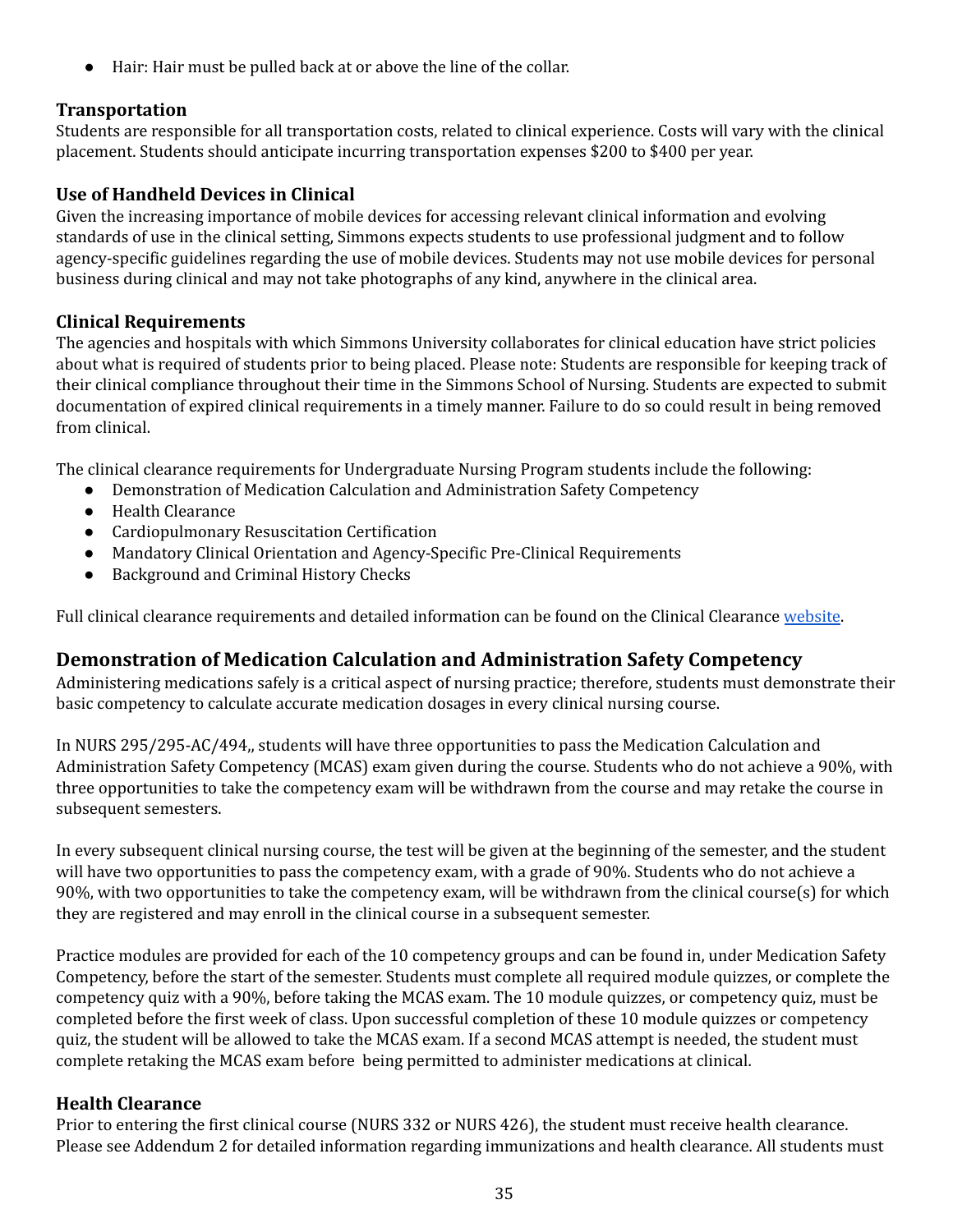have appropriate immunization and health clearance by the deadline set by the Manager of Clinical Education. Without such evidence and clearance, students will not be allowed to engage in clinical practice. Obtaining health clearance is the responsibility of the student.

 Following initial clinical clearance, it is the students' responsibility to remain in compliance with clinical requirements. Certain agencies may require specific health requirements, in addition to what Simmons University requires. Such requirements will be communicated to students at the time of clinical assignment.

# <span id="page-36-0"></span>**Cardiopulmonary Resuscitation Certification (CPR)**

 All nursing students are required to have current certification of Cardiopulmonary Resuscitation and AED training for Adults, Infants, and Children, prior to clinical courses. The American Heart Association BLS for Healthcare Providers and Red Cross CPR/AED for Professional Rescuers and Health Care Providers are the only acceptable CPR certifications.

 Mandatory Clinical Orientation and Agency-Specific Pre-Clinical Requirements Prior to the beginning of each new academic year, all students, who are in clinical courses, are required to complete an online orientation. This orientation is through the Massachusetts Centralized Nursing Clinical Placement System, a collaborative project of the Board of Higher Education and the Massachusetts Center for Nursing (MCN). The orientation covers topics, such as patient privacy and infection control and prevention, which affiliating healthcare agencies have deemed important for students engaged in clinical. The orientation is valid for the entire academic year and can be found online at [http://www.mass.edu/mcncps/orientation/welcome.asp.](http://www.mass.edu/mcncps/orientation/welcome.asp)

 Depending on specific agency regulations, students may be required to complete additional orientation and/or training online or on-site at the agency. In addition to meeting all Simmons University clinical clearance requirements, students must also meet all the requirements of the healthcare facilities where they are in clinical. Students must complete facility-specific paperwork before deadlines set by the Clinical Coordination Office.

# <span id="page-36-1"></span>**Criminal Offender Record Inquiry (CORI) Policy**

 Criminal Offender Record Information (CORI) checks are part of a general background check for placement in clinical rotations, by the Nursing Programs of Simmons University. The following practices and procedures will generally be followed:

- 1. CORI checks will only be conducted, as authorized, by the Massachusetts Criminal History Systems Board (CHSB). All students will be notified that a CORI check will be conducted. All students will be provided with a copy of the Simmons University School of Nursing Programs' CORI Policy.
- 2. An informed review of a criminal record requires adequate training. Accordingly, all Simmons University School of Nursing Program's faculty and staff, authorized to review CORIs in the decision-making process, will be thoroughly familiar with the educational materials made available by the CHSB.
- 3. Prior to the beginning of clinical nursing coursework, each student will be required to request a CORI check by the CHSB. For Undergraduate Nursing Program students, the CORI is run prior to the first clinical course.
- 4. If a criminal record is received from CHSB, the authorized Nursing Programs' faculty or staff will closely compare the record, provided by CHSB, with the information on the CORI [request](https://internal.simmons.edu/wp-content/uploads/2019/07/CORI-Release-Form.pdf) form and any other identifying information, provided by the applicant, to ensure the record relates to the applicant.
- 5. Unless otherwise provided by law, a criminal record will not automatically disqualify a nursing student. Rather, determinations of suitability, based on CORI checks, will be made by the Dean of the College of Natural, Behavioral, and Health Sciences. A student with any criminal convictions, past court appearances for any reason, pending criminal cases (including misdemeanors), or past or pending disciplinary action against a professional license, is advised that the Simmons University may not be able to secure a clinical placement. Students have an obligation to notify the Dean of the College of Natural, Behavioral, and Health Sciences if any new complaints occur, after the initial CORI is obtained, or if there is an incidence which changes CORI status while classified as a student.
	- a. Some clinical agencies will require the actual data obtained from a CORI. In this case, the agency will require a separate CORI, performed by the CHSB, of students placed in their agency. Students will be informed before the CORI is done and will be asked to sign a CORI release form. All student clinical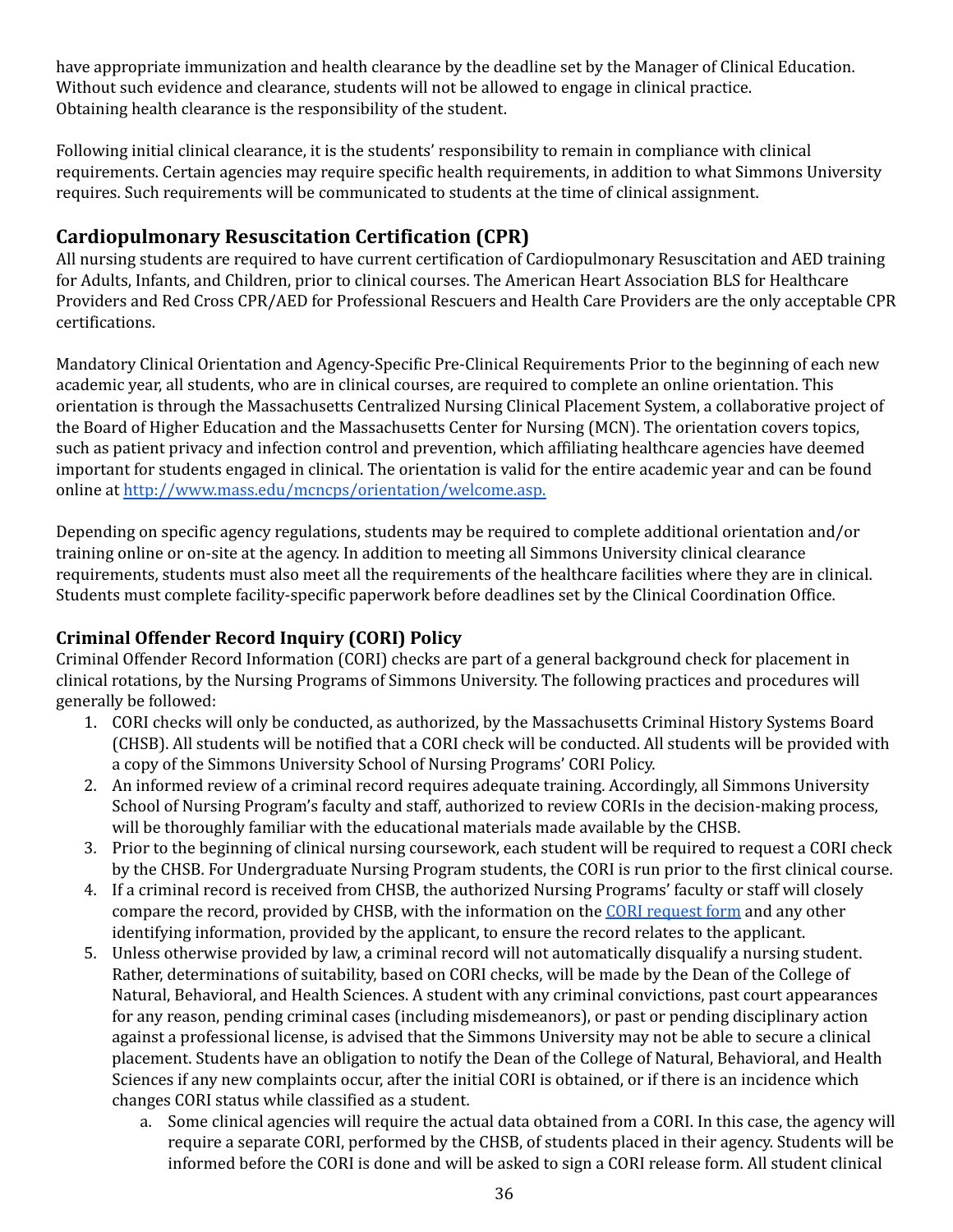placements are at the discretion of the agency; therefore, agencies do not have to accept students with CORI issues. The School of Nursing at Simmons cannot be held responsible for alternate clinical placements of students who are withdrawn from a clinical placement, or who cannot be placed in an agency, because of background checks.

- 6. A student challenging the accuracy of the policy shall be provided a copy of CHSB's Information Concerning the Process in Correcting a Criminal Record. If the CORI record provided does not exactly match the identification information provided by the student, Simmons University Nursing Programs will make a determination based on comparison of the CORI record and documents provided by the student. Simmons University Nursing Programs may contact CHSB and request a detailed search consistent with CHSB policy.
- 7. If Simmons University CORI-certified faculty and staff have a concern regarding the CORI, the student will be notified immediately. The student shall be provided with a copy of the criminal record, a copy of the Simmons Nursing Programs' CORI policy, advised of the part(s) of the record that make the student unsuitable for the position of student nurse and given an opportunity to dispute the accuracy and relevance of the CORI record.
- 8. If Simmons University Nursing Programs reasonably believes that the record belongs to the student and is accurately based on the information provided in Section IV of this policy, then the determination of suitability for the position or license will be made. Unless otherwise provided by law, factors considered in determining suitability may include, but not be limited to, the following:
	- a. Relevance of the crime to the proposed clinical practicum
	- b. Nature of the proposed clinical practicum
	- c. Time elapsed since the conviction
	- d. Age of the student at the time of the offense
	- e. Seriousness and specific circumstances of the offense
	- f. The number of offenses
	- g. Whether the student has pending charges
	- h. Any relevant evidence of rehabilitation, or lack thereof
	- i. Any other relevant information, including information submitted by the student or requested by the Simmons University Nursing Programs
- 9. Simmons University Nursing Programs will notify the student of the decision and the basis of the decision in a timely manner.

#### <span id="page-37-0"></span>**Nursing Lab Policies**

 The laboratory environment serves to simulate the clinical setting, and it should be managed in a professional manner. The bed, patient, and bedside should look neat, clean, respectful, and professional. The intent is to help you establish very good habits that will carry over as you care for your patients in your clinical settings.

- 1. Laboratory and Simulation Attendance Policy
	- a. Laboratory and simulation attendance is mandatory. Students are reminded to use their best judgment, in the event of illness or an unusual situation, where the student may be absent. Professional communication is valued and required. Please follow these guidelines.
		- i. Laboratory Absence: The student must call the course coordinator and laboratory faculty, to notify and arrange for make-up.
		- ii. Simulation Lab Tardiness: The door will be closed five minutes after the session starts; if you are more than five minutes late, you will not be allowed to attend.
		- iii. Simulation Lab Absence: Missing a simulation counts as a clinical absence. If you are sick, or have other extenuating circumstances, you must notify the Course Faculty and <u>[Associate](mailto:josephine.faller@simmons.edu)</u> Professor Josephine [Atinaja-Faller,](mailto:josephine.faller@simmons.edu) who manages the nursing labs, to schedule a make-up.
		- iv. If a student does not make up the missed simulation or lab, a 2-point deduction from the final grade may be applied.
- 2. Basic Rules of Lab Usage
	- a. Keep the labs neat. This is your workspace, and it will be most useful to you if it is kept tidy and well organized.
	- b. Lab equipment is for use only in the lab. Anything removed from the lab will be considered stolen equipment and will be dealt with as such.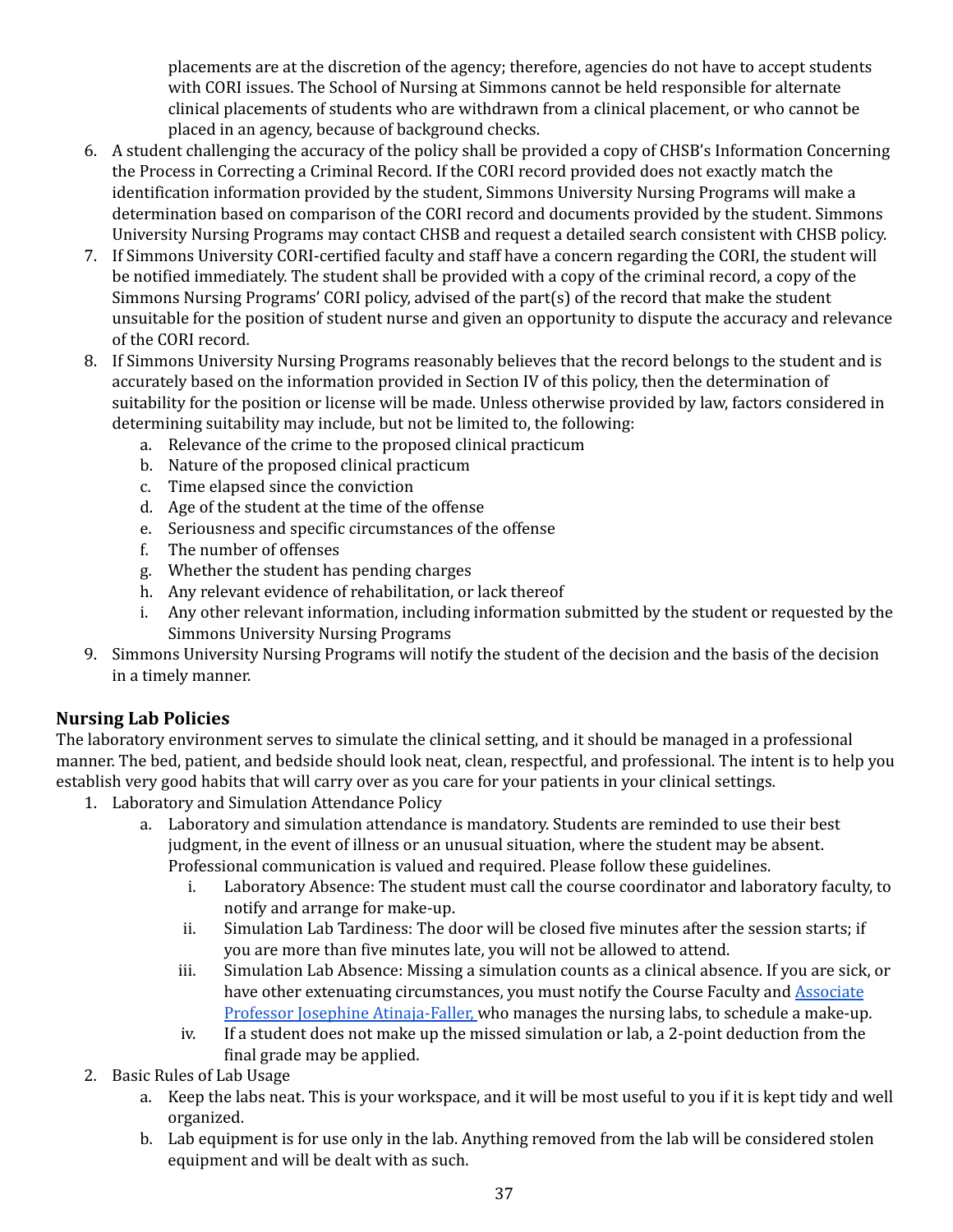- c. Food and drinks (except water) are not permitted in the lab.
- d. Bring all materials, as directed by your instructor (e.g., nursing supply kit, stethoscope, writing materials, textbooks, etc.). If you do not have all of your materials, you may not be allowed to participate.
- e. Appropriate dress is required. This includes closed-toe shoes (no sandals, flip flops shoes, or other open-toe shoes, even in summer), your nursing uniform, and any other protective clothing, as directed by your instructor.
- f. Clean up after yourself. Put all equipment and furniture away where you found it, place all trash in appropriate receptacles, and turn off all electrical equipment.
- g. Report any damaged or non-working equipment to your instructor or the Lab Coordinator.

#### 3. Mannequins

- a. Types of Mannequins
	- i. SimMen (solid blue gowns): most advanced; used with laptops for scenarios
	- ii. VitalSims (solid yellow gowns): have vital signs and sounds for auscultation
	- iii. Basic mannequins (printed white gowns): have no simulation capabilities
- b. Moving Mannequins
	- i. Always use two people when lifting the models and use good body mechanics. (Lift with your legs, etc.)
	- ii. If moving a SimMan or VitalSim, be sure to move all associated equipment carefully and appropriately. Do not let anything drag or fall on the floor.
- c. Storage of Mannequins
	- i. Mannequins in use should be in beds. Mannequins not in use should be placed on the mannequin rack or on a stretcher. Do NOT put the mannequins in chairs, on the floor, or anywhere else, as this will damage them. There is ample rack space for all mannequins.
	- ii. Mannequins in the beds should be left with all anatomical parts in place, and should be covered with a sheet, as you would leave your patient in hospital setting. Place a pillow under the mannequin and leave the head of the bed (HOB) elevated to about 30 degrees.
- d. Use of Mannequins
	- i. Use only TegaDerm or paper tape on the mannequins. Other tape damages them.
	- ii. Do not use iodine or Betadine on the mannequins. It stains them.
- 4. Care and Usage of Other Lab Equipment
	- a. Reuse/recycle supplies and equipment whenever possible. This includes bedding, which should only be changed if stained or soiled. Do not use new supplies unless specifically directed to do so.
	- b. Please discard all single-use equipment, such as specula for the otoscope, tongue blades, cotton swabs, gauze, etc., and place stained or soiled linens in the hamper bags provided.
	- c. Turn off all lights, Welch-Allyn wall units, any portable equipment, VitalSims, and SimMen.
	- d. If using the examination tables, place unused paper over the table after each use.
	- e. When working with IV fluids, use proper containers (e.g., bucket, trash bin) to prevent fluid from running onto the floor.

#### <span id="page-38-0"></span>**Study Abroad**

 There are several opportunities for nursing students to study abroad. If a traditional 4-year nursing student wants to spend a semester abroad, the ideal opportunity is the fall semester of the junior year. The student would then take summer coursework to meet nursing degree requirements. This would not alter the expected date of graduation. Students must apply by March 15 of their sophomore year. Please contact the <u>Simmons [University](https://www.simmons.edu/undergraduate/academics/study-abroad)</u> [Center](https://www.simmons.edu/undergraduate/academics/study-abroad) for Global [Education](https://www.simmons.edu/undergraduate/academics/study-abroad) to learn about how a semester abroad will affect your course of study.

# <span id="page-38-1"></span> **Addendum 1: Congruence between Values & Learner Outcomes of the University and the SoN**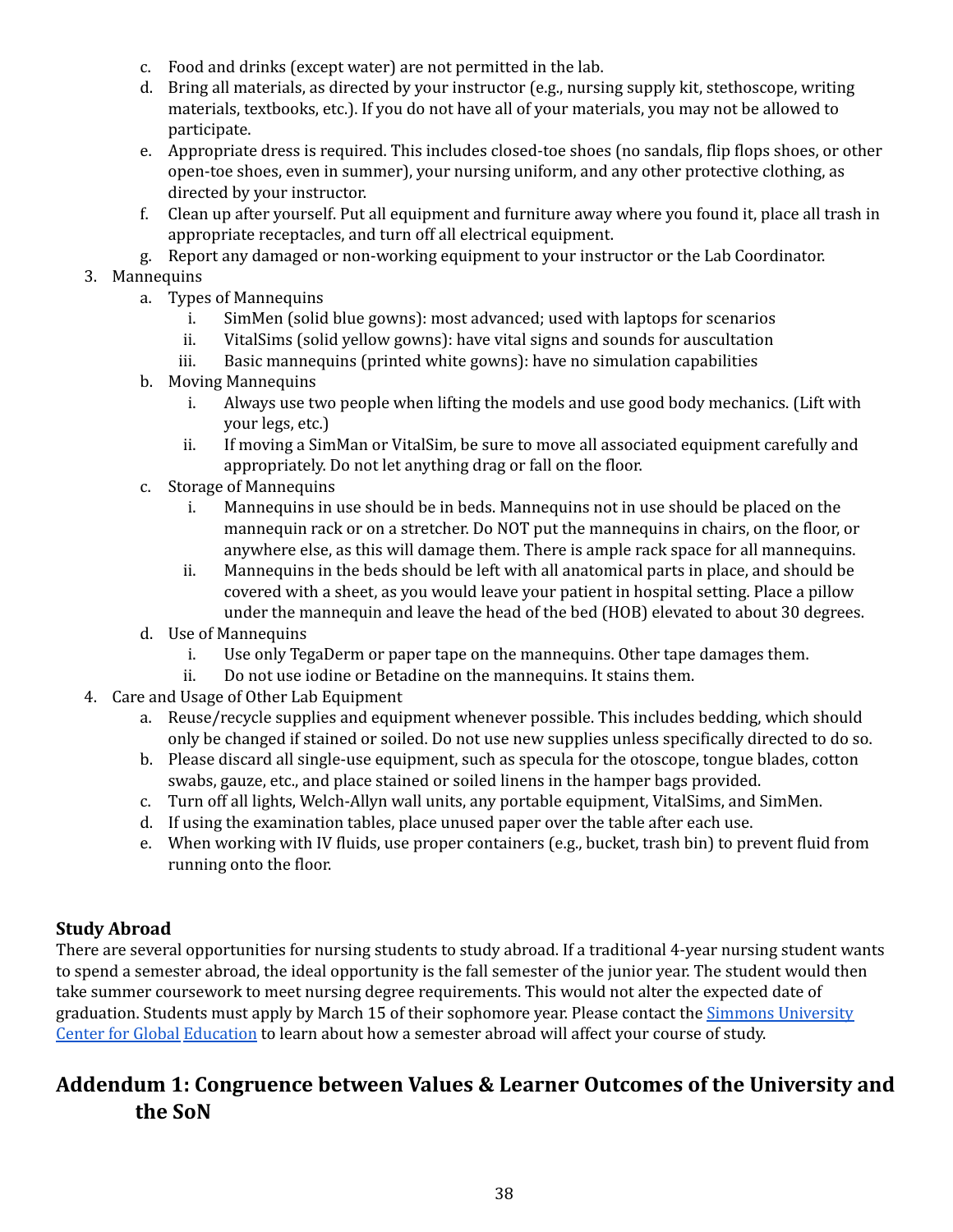| <b>University</b><br>Goals/Values                                     | <b>SoN Values</b>                                                                       | <b>Baccalaureate/Pre-Licensure Generalist Outcomes</b>                                                                                                                                                                                                                                                                                                                                                                                                                                                                                                                                                                                                                                                                                                                                                                                                       |
|-----------------------------------------------------------------------|-----------------------------------------------------------------------------------------|--------------------------------------------------------------------------------------------------------------------------------------------------------------------------------------------------------------------------------------------------------------------------------------------------------------------------------------------------------------------------------------------------------------------------------------------------------------------------------------------------------------------------------------------------------------------------------------------------------------------------------------------------------------------------------------------------------------------------------------------------------------------------------------------------------------------------------------------------------------|
|                                                                       |                                                                                         |                                                                                                                                                                                                                                                                                                                                                                                                                                                                                                                                                                                                                                                                                                                                                                                                                                                              |
| Professional<br>Preparation                                           | Professionalism,<br>Integrity,<br>Accountability,<br>Collaboration &<br><b>Teamwork</b> | Utilize current evidence, clinical judgment, and patient preference<br>to systematically assess, analyze, implement, and evaluate<br>healthcare interventions in order to promote safe, quality care<br>throughout the lifespan, beginning with health promotion through<br>end of life.<br>Communicate/collaborate effectively with all members of the<br>healthcare team, patients, and families.<br>Synthesize knowledge of healthcare delivery systems, social justice,<br>global health, healthcare policy, informatics, and principles of<br>entrepreneurship in addressing the healthcare needs of individuals<br>and populations.<br>Accept accountability for continued development as a strategic,<br>ethical, and reflective scholar and practitioner to engage as a<br>lifelong learner<br>with the goal of advancing the profession of nursing. |
| Intellectual<br>Leadership                                            | Leadership<br>Excellence                                                                | Utilize current evidence, clinical judgment, and patient preference<br>to systematically assess, analyze, implement, and evaluate<br>healthcare interventions in order to promote safe, quality care<br>throughout the lifespan beginning with health promotion through<br>the end of life.<br>Demonstrate leadership competency both inter-professionally and<br>when delegating, supervising, or coordinating teams to achieve<br>shared<br>goals and improve patient outcomes.                                                                                                                                                                                                                                                                                                                                                                            |
| Lifelong Learning                                                     | Lifelong Learning<br>Scholarship                                                        | Accept accountability for continued development as a strategic,<br>ethical, and reflective scholar and practitioner to engage as a<br>lifelong learner with the goal of advancing the profession of nursing.                                                                                                                                                                                                                                                                                                                                                                                                                                                                                                                                                                                                                                                 |
| Intellectual<br>Leadership and<br>Professional<br>Preparation         | Scholarship<br>Evidence-Based<br>Practice                                               | Synthesize knowledge of healthcare delivery systems, social justice,<br>global health, healthcare policy, informatics, and principles of<br>entrepreneurship in addressing the healthcare needs of individuals<br>and populations.                                                                                                                                                                                                                                                                                                                                                                                                                                                                                                                                                                                                                           |
| Making a Difference                                                   | Respect, Social<br>Justice, Inclusion,<br>Caring &<br>Compassion                        | Deliver compassionate and respectful, patient and family-centered<br>care and education that reflects an understanding of human growth,<br>development, nutrition, genomics, spirituality, culture, symptom<br>management, and health literacy across the health illness<br>continuum through all transitions of care in all healthcare settings.                                                                                                                                                                                                                                                                                                                                                                                                                                                                                                            |
| Global Perspective<br>Based on Research & Practice and<br>Scholarship | Evidence-Based<br>Integration of<br>Theory & Practice                                   | Utilize current evidence, clinical judgment, and patient preference<br>to systematically assess, implement, and evaluate healthcare<br>intervention in order to promote safe, quality care throughout the<br>lifespan beginning with health promotion through end of life.<br>Synthesize knowledge of healthcare delivery systems, social justice,<br>global healthcare policy, informatics, and principles of<br>entrepreneurship<br>in addressing the healthcare needs of individuals and populations.                                                                                                                                                                                                                                                                                                                                                     |

# <span id="page-39-0"></span> **Addendum 2: Vaccinations/Immunizations Required for Clinical**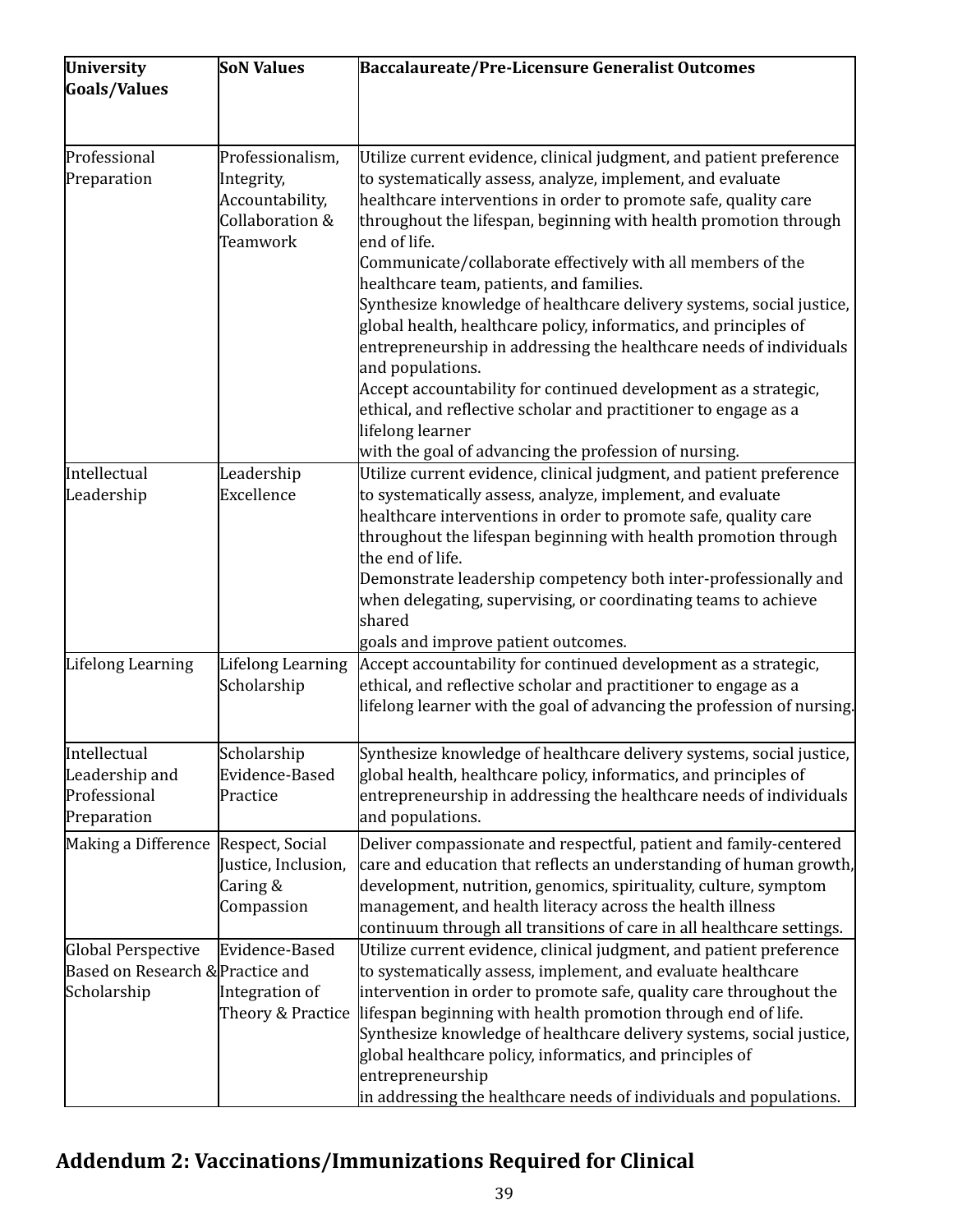Nursing students must provide documentation, relating to immunizations and infectious diseases, to receive health clearance to participate in clinical. The Nursing Programs reserve the right to change health requirements, as needed, to meet contractual obligations with affiliating healthcare facilities. Immunization can be done at the Simmons [University](https://www.simmons.edu/your-simmons/student-support-resources/health-center) Health Center. Charges may apply. Please contact the Health Center for more information.

# <span id="page-40-0"></span>**COVID Vaccine**

 All Simmons students who are enrolled in classes on campus and/or in clinical courses must be fully vaccinated. Students are required to upload COVID-19 vaccine documentation to the patient portal by visiting [myhealth.simmons.edu.](https://www.simmons.edu/your-simmons/student-support-resources/health-center/portal)

# <span id="page-40-1"></span> **Tuberculosis and the PPD (Purified Protein Derivative) Test**

 For initial clearance, a student must complete the TWO-STEP Tuberculin Skin Test (TST) Method (per CDC Guidelines). The student will receive the  $1^{st}$ PPD and then repeat it (between 1 week and 3 weeks of first skin test) with a 2<sup>nd</sup> PPD. If both are negative, the TST is complete and the student will then need an annual PPD, while in clinical courses.

 If a student has a positive history of PPD (mantoux), documentation of the following is required: the year of conversion, treatment received, and/or date of a negative chest x-ray. The student must also complete an annual symptom review, which can be done with an RN, at the Simmons University Health Center. Some clinical agencies may require a PPD more frequently than once a year. Students will be notified of this prior to placement at that particular agency.

# <span id="page-40-2"></span> **Tetanus, Diphtheria, and Pertussis (Tdap)**

 Students are required to receive a Tdap. Td booster is also required if 10 years has passed since the last Tdap was administered.

## <span id="page-40-3"></span>**Measles**

 Immunization for measles requires two doses of vaccine. For many persons, a first dose was given at 12 months of age; a second dose may or may not have been given. If unsure of your measles status, two doses are required to ensure protection. If the titer is positive, no immunization is needed. If the titer is negative, two doses of vaccine are needed.

## <span id="page-40-4"></span>**Mumps**

 One dose of mumps vaccine is required. Many people were vaccinated as children, and therefore need only provide documentation of vaccination. If you are unable to find any documentation, you may have another dose of the vaccine or have an antibody titer drawn. If the titer is positive, you do not need immunization. If the titer is negative, you will need one dose of vaccine.

# <span id="page-40-5"></span>**Rubella**

 Students must have an antibody titer that documents immunity to rubella. A history of receiving rubella vaccine is not sufficient. The titer does not need to be recent, as the immunity lasts a lifetime. If the titer is negative, a healthcare provider can give rubella vaccines alone or in combination with the measles and mumps vaccines. One month after receipt of the rubella vaccine, the recipient must have an antibody titer to document immunity.

# <span id="page-40-6"></span>**Hepatitis B**

 Documented completion of the Hepatitis B vaccine series AND the HBsAb (Hepatitis B surface antibody) titer is required. If the series is incomplete at the start of clinical nursing courses, the student will receive temporary health clearance. Full health clearance is granted when the immune titer is complete. Note: Students must be current in the Hepatitis B vaccination series to continue with clinical.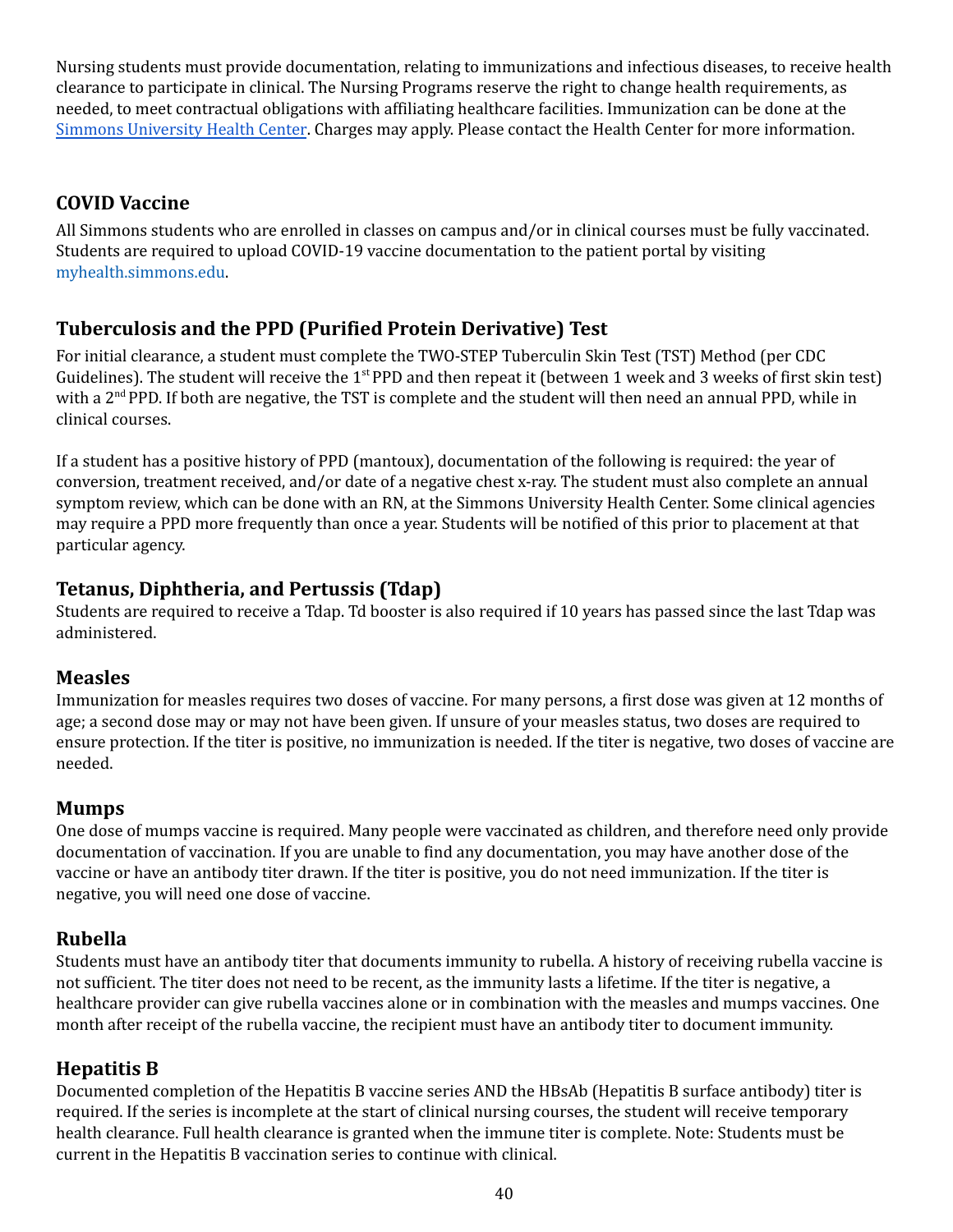Clinical Policy Regarding Hepatitis B Positive Students The purpose of this policy is to clarify clinical recommendations for students who have been diagnosed with Hepatitis B (HBV). Hepatitis B infections should not ordinarily exclude clinical experiences for nursing students whether at the undergraduate or graduate level. The Nursing Programs adhere to the Centers for Disease Control Recommendations for the Management of Hepatitis B Virus-Infected Health-Care Providers and Students. CDC recommendations can be found at <https://www.cdc.gov/mmwr/pdf/rr/rr6103.pdf>. The CDC Guidelines establish two categories of clinical procedures relevant for Hepatitis B virus infected (HBV) healthcare providers and students. Category I procedures include invasive procedures such as surgery or repair of traumatic injuries, vaginal deliveries, or other procedures that require the use of sharp instruments in a poorly visualized, tightly contained, anatomic site that carry the risk of provider-to-patient transmission of HBV through percutaneous injury to the health-care provider. Students in the health care professions and in the Nursing Program do not ordinarily perform those procedures.

 CDC Category 2 procedures include all other invasive and non-invasive procedures that pose no or low risk of percutaneous injury in a contained anatomic site. Chronic HBV infection should not exclude clinical care experiences for healthcare professionals or students. Standard Precautions should be rigorously adhered to in all clinical situations to protect both patients and providers. The Nursing Programs recommend that students with a HBV diagnosis contact the *Office of [Accessibility](https://www.simmons.edu/your-simmons/commitment-inclusivity/accessibility-services) [Services](https://www.simmons.edu/your-simmons/commitment-inclusivity/accessibility-services)* to review the CDC Recommendations and document health-related information. If students were to engage in Category I Procedures, they would be required to contact the Office of Accessibility Services before engaging in the Category I Procedure so that a higher level of review can be conducted.

 Some clinical agencies may have additional requirements for students who carry a diagnosis of HBV, such as assurance of an annual review of viral levels of HBV or student evaluation by the agency's Occupational Health Department. In the event of additional requirements for a specific agency, students would be notified and guided through the process by the Nursing Programs' faculty and the Director of Accessibility Services.

# <span id="page-41-0"></span>**Varicella**

 Students must show proof of two vaccinations or proof of a positive varicella titer. A history of disease is not acceptable.

# <span id="page-41-1"></span> **Seasonal Flu Vaccine**

 It is required that students receive the seasonal flu vaccine, for the safety of patients, coworkers, and fellow students. All students shall provide evidence of receiving the seasonal flu vaccine, at the commencement of each flu season. If a student is unable to receive the seasonal flu shot, they must sign a declination form that will be retained in the student's file.

 Please note that students who do not receive the seasonal flu vaccine, for any reason, including religious beliefs or medical contraindication, may be limiting opportunities for clinical placements. Because our affiliated agencies have the legal right to refuse unvaccinated students wishing to participate in patient care, Simmons University cannot guarantee that students will be able to fulfill the clinical requirements of the program. In some cases, students may be required to wear a surgical mask while providing direct patient care.

# <span id="page-41-2"></span> **Addendum 3: Technical Standards of Professional Nursing Practice for Simmons University Pre-Licensure Nursing Students**

 The mission of the Simmons University Nursing Programs is to educate and graduate students to be highly qualified, skilled, and compassionate nurses who will be future leaders in the profession.

 What follows below are technical standards that reflect the academic and clinical requirements that are integral to the practice of nursing. These standards are derived from the American [Association](https://www.aacnnursing.org/Portals/42/Publications/BaccEssentials08.pdf) of Colleges of Nursing [Baccalaureate](https://www.aacnnursing.org/Portals/42/Publications/BaccEssentials08.pdf) Essentials, [The](https://www.mass.edu/nahi/documents/NOFRNCompetencies_updated_March2016.pdf) Nurse of the Future Core [Competencies,](https://www.mass.edu/nahi/documents/NOFRNCompetencies_updated_March2016.pdf) The American Nurses [Association](https://www.nursingworld.org/coe-view-only) Code of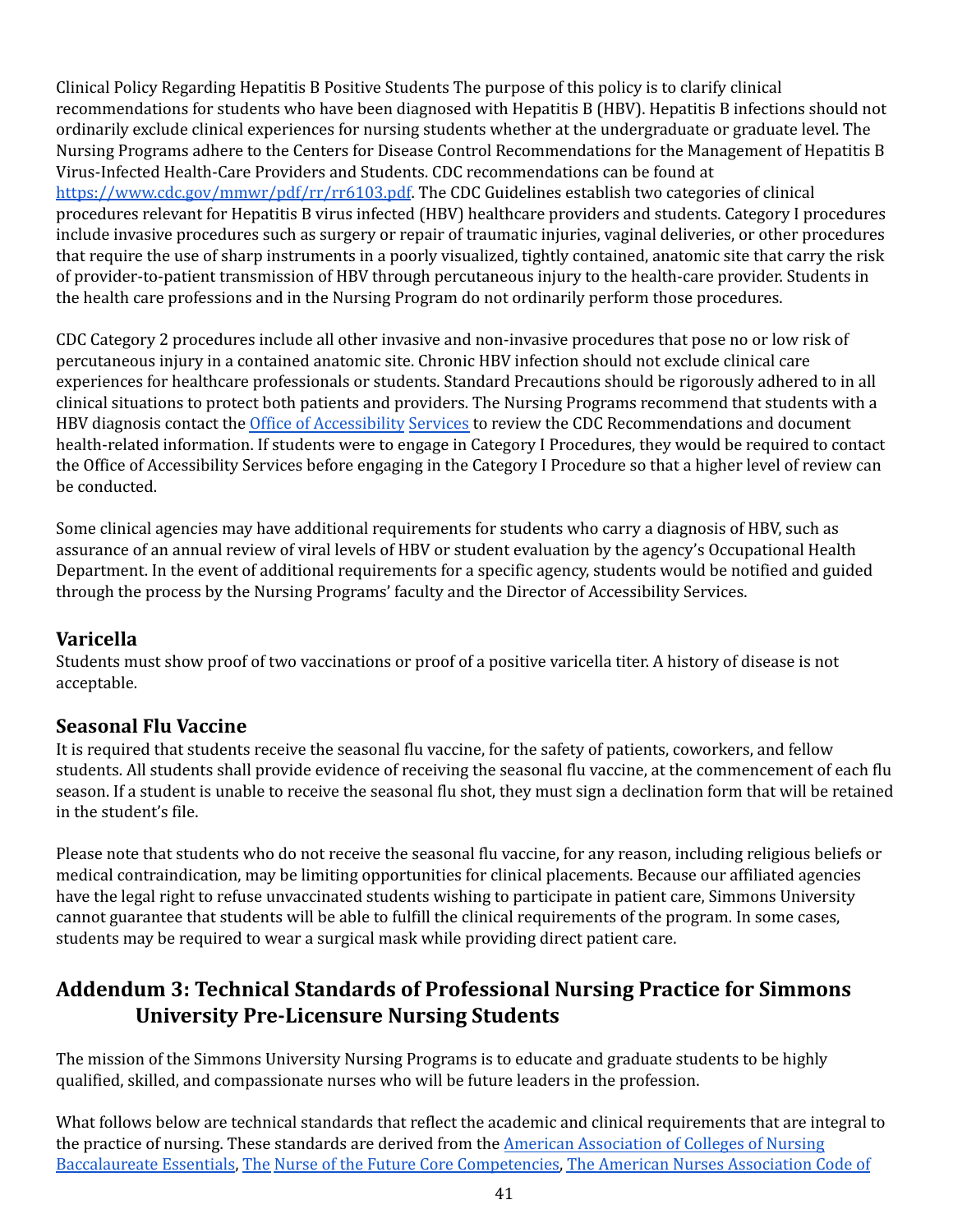[Ethics,](https://www.nursingworld.org/coe-view-only) as well as from best practices in technical standards from leading nursing schools and organizations across the United States (including New York University, The University of North Carolina at Chapel Hill, Drexel University and the Utah Organization for Nurse Leaders). These technical standards apply in all areas of student academic experiences, including classroom, laboratory, offices, clinical, and Simmons community environments.

# <span id="page-42-0"></span> **Technical Standards Definition**

 To progress through, and graduate from, the Simmons Nursing Programs, students must master core competencies in five separate areas. These technical standards reflect the core competencies that must be demonstrated to earn a Bachelor of Science in Nursing (BSN) degree at Simmons.

- 1. Cognitive: intellectual, conceptual, and quantitative abilities
- 2. Communication skills
- 3. Observational ability
- 4. Motor and perceptual abilities
- 5. Behavioral, interpersonal, and ethical comportment skills

# <span id="page-42-1"></span> **Technical Standards Summary**

 Under the supervision of a licensed nurse, student nurses are responsible for direct patient care for those individuals assigned to them during a scheduled shift. A shift varies in duration from 4 to 12 hours and may be during the day, night, or weekend. Student nurses are also responsible for communicating with families, caregivers, and other staff, be it written, verbal, electronic, or other media, in relation to their assignments. Duties may require responding effectively in emotionally, highly charged, and emergent situations. The physical demands of the role may require standing, walking, lifting, bending, twisting, squatting, carrying, pushing, pulling, reaching, writing, typing, pinching, gripping, manual dexterity, visual acuity, hearing, and touch.

 Students must demonstrate good judgment and complete all responsibilities related to coursework, and the clinical care of patients and families. They must be respectful in all communications with patients, families, faculty, staff, peers, and clinical staff, and be able to maintain professional relationships that are mature, sensitive, and effective under highly stressful, unpredictable, and rapidly changing circumstances. Students must have the ability to communicate and exchange clinical information effectively, accurately, and in a timely manner. Students must be good listeners; be open to feedback and both willing and able to incorporate faculty and staff recommendations in the care of patients. Students must be able to offer care and communicate effectively in diverse settings with all patient populations, must be able to demonstrate empathy and caring for others, and act with integrity in all situations.

# <span id="page-42-2"></span> **Reasonable Accommodations for Qualified Individuals with Accessibility Needs**

 The Simmons University Nursing Programs are committed to the full participation of all students in its programs and activities and providing educational opportunities to otherwise qualified students with accessibility needs and/or learning differences equitable to those provided to students who do not have any accessibility needs and/or learning differences. For the purposes of the Nursing Programs, a "qualified individual" with an accessibility need is one who meets the Nursing Programs' Technical Standards and academic and conduct requirements with or without reasonable accommodations.

The Americans with [Disabilities](https://www.ada.gov/pubs/adastatute08.htm) Act and Section 504 of the [Rehabilitation](https://www.dol.gov/agencies/oasam/civil-rights-center/statutes/section-504-rehabilitation-act-of-1973) Act of 1973 define a person with a disability as someone who: 1) has a physical or mental impairment that substantially limits one or more major life activities; or 2) has a record of such impairment; or 3)is regarded by others as having such an impairment. Students who are unsure whether a condition qualifies as an accessibility need are encouraged to meet with the Simmons University Office of [Accessibility](https://www.simmons.edu/your-simmons/commitment-inclusivity/accessibility-services) (OAS).

 Students with accessibility needs do not have to disclose their accessibility needs to the Nursing Programs. However, students who wish to request reasonable accommodations relating to their courses and/or clinical placements must register with the OAS. Upon receipt from a student of a request for a reasonable accommodation, the OAS will obtain information regarding the relevant accessibility need from the student and may conduct a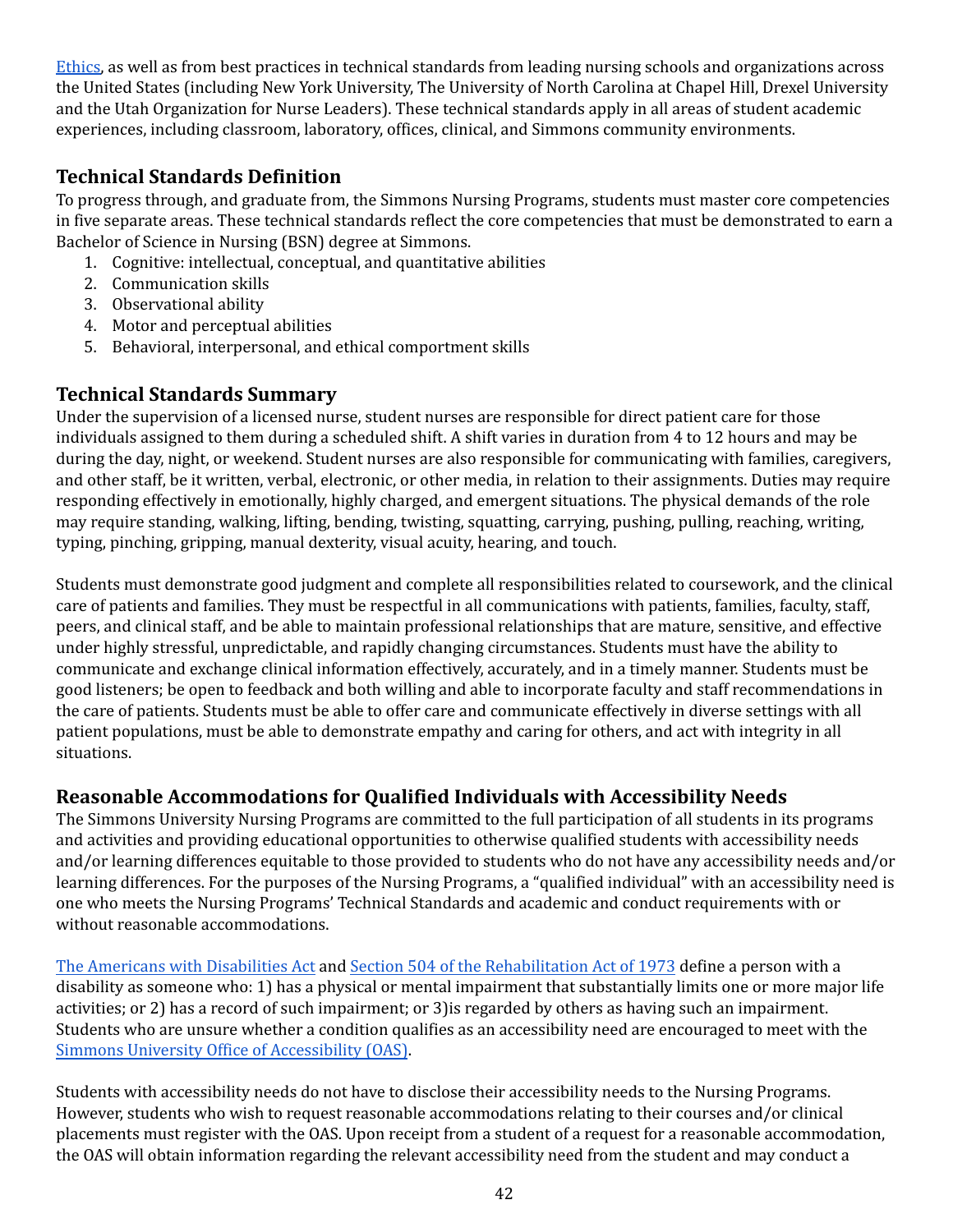meeting with the student to learn of the impact of the student's diagnosis/accessibility need on the educational environment. OAS will then conduct a review of the requested accommodations to confirm they are reasonable and appropriate to allow for equal access by the student to the respective program/course. Determinations relating to the appropriateness of any given accommodation request are made on a case-by-case basis.

 Accommodations are applied on a prospective basis - students are not entitled to have accommodations applied on a retroactive basis. Accordingly, students are encouraged to contact the OAS immediately upon deciding to request an accommodation, as well as, going forward, as appropriate.

 While Simmons is committed to working with students to accommodate their accessibility- related needs, Simmons reserves the right to deny any requested accommodation that would fundamentally alter the essential nature of any aspect of the Nursing Programs or place an undue burden on the Nursing Programs. Students can find more information about the OAS and requesting accommodations on the OAS's website: [https://www.simmons.edu/your-](https://www.simmons.edu/your-simmons/commitment-inclusivity/accessibility-services) [simmons/commitment-inclusivity/accessibility-services.](https://www.simmons.edu/your-simmons/commitment-inclusivity/accessibility-services)

# <span id="page-43-0"></span> **The First Core Competency: Cognitive Abilities**

 Students must be able to demonstrate the knowledge, skills, and attitudes necessary for the provision of high quality, safe nursing care in all healthcare settings. Examples of this competency include the ability to:

- 1. Follow policies and procedures of Simmons University and of the clinical agencies hosting the faculty and students for clinical learning
- 2. Comprehend and follow directions
- 3. Demonstrate ability to achieve course and program outcomes
- 4. Demonstrate ability to comprehend, integrate, and apply knowledge
- 5. Assess, analyze, and synthesize subjective and objective data to develop nursing diagnoses and comprehensive plans of care
- 6. Engage in effective problem solving and accurately prioritize patient needs
- 7. Utilize current evidence, clinical judgment, and patient preferences to systematically assess, analyze, implement, and evaluate healthcare interventions
- 8. Promote safe, quality care across the lifespan

# <span id="page-43-1"></span> **The Second Core Competency: Communication Skills**

 Students must be able to communicate effectively with a wide variety of people in a wide variety of circumstances. This competency requires that students:

- 1. Speak, read, and write clearly in English
- 2. Communicate effectively verbally, nonverbally, and in writing
- 3. Interact respectfully with faculty, staff, peers, healthcare professionals, patients, and families
- 4. Elicit information effectively from patients, families, and healthcare team members to evaluate the patient's condition and establish a plan of care for the patient
- 5. Transmit and communicate information clearly and accurately to patients and the healthcare team members
- 6. In the course of caring for patients, counsel, teach, and explain complex information effectively
- 7. Maintain accurate patient records
- 8. Complete all written and oral assignments effectively

# <span id="page-43-2"></span> **The Third Core Competency: Observational Abilities**

 Students must have the ability to make accurate visual and aural observations in the care of patients. Examples of observational abilities include:

- 1. Use and interpret information from digital, analog, and diagnostic tools (e.g., thermometers, sphygmomanometers, otoscopes, ophthalmoscopes, EKGs, IVs,various patient alarms).
- 2. Observe and interpret patients' verbal and nonverbal communications.
- 3. Observe and interpret bodily sounds (e.g., heart rate, breath sounds, bowel sounds) and visual indicators of bodily functioning (e.g., color of wounds, drainage, urine, feces, expectoration).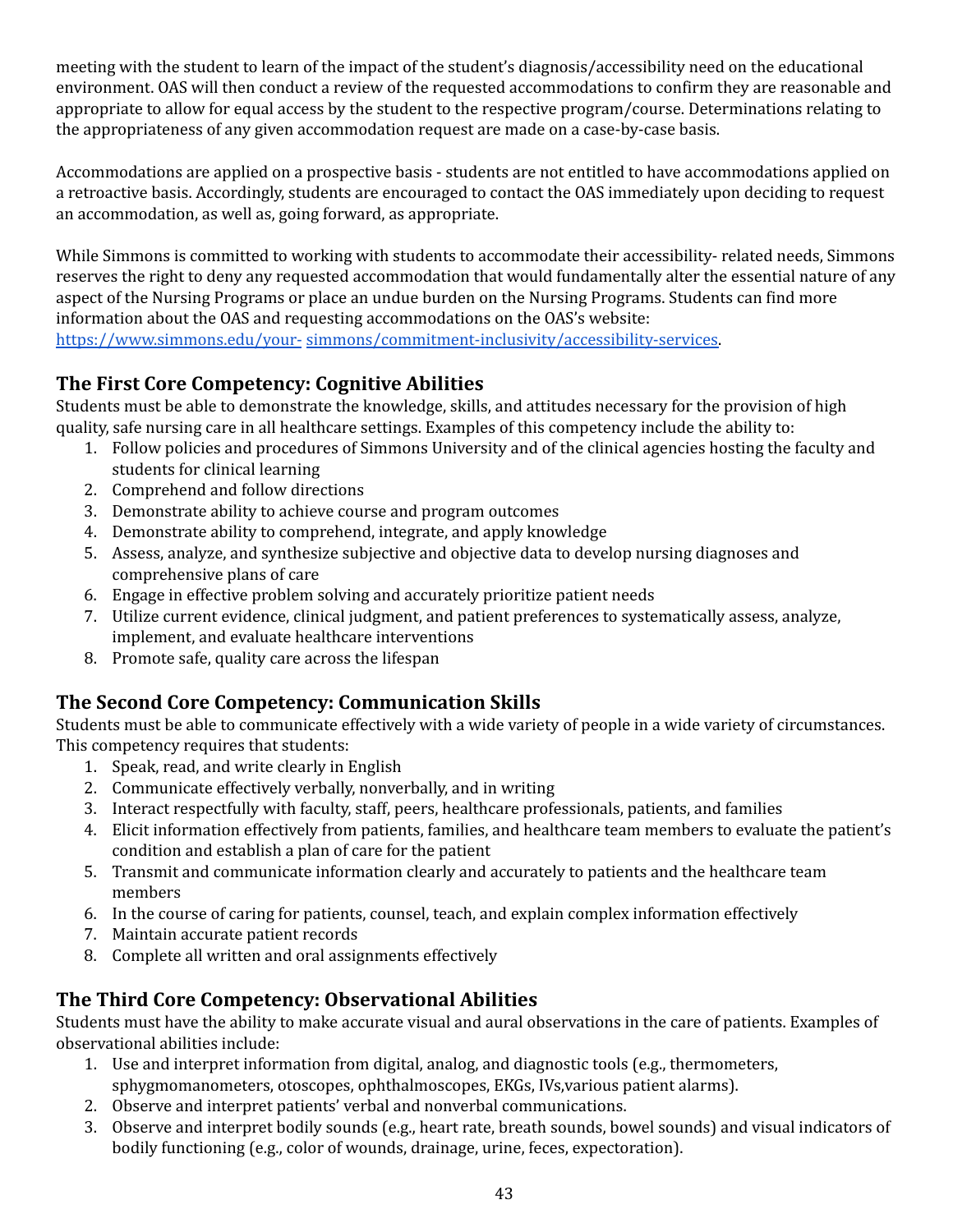4. Observe a patient during all aspects of assessment and care.

# <span id="page-44-0"></span> **The Fourth Core Competency: Physical, Motor, and Perceptual Requirements**

 Students must be able to perform or assist with nursing interventions to provide comprehensive nursing care. Motor competencies generally include the ability to:

- 1. Perform gross and fine motor movements to perform complete physical examinations utilizing the techniques of inspection, palpation, percussion, auscultation, as well as other diagnostic tools and equipment (e.g., sphygmomanometer, otoscope, stethoscope, ophthalmoscope, EKG, IVs).
- 2. Perform and/or assist appropriately with expected nursing procedures, treatments, and medication administration (e.g., drawing medications into syringes in precise measurements; giving a medication IV, IM, or subcutaneously using the appropriate syringe or apparatus; performing tracheotomy care and suctioning; inserting urinary catheters; creating sterile fields; sterile and clean dressing changes basic life support [BLS] cardiopulmonary resuscitation or advanced cardiopulmonary life support [ACLS]).
- 3. Move, transfer, and position patients or equipment safely under a variety of circumstances with or without a lift team or assistive devices during the delivery of nursing care or in emergency situations.
- 4. Navigate patients' rooms, workspaces, and treatment areas with appropriate precision and speed to carry out the nursing process during the delivery of general nursing care or in emergency situations.
- 5. Complete all required nursing care and documentation during the assigned period of clinical practice.

# <span id="page-44-1"></span> **The Fifth Core Competency: Behavioral, Interpersonal, and Ethical Comportment Skills**

 Students must demonstrate that they can relate with faculty, staff, peers, patients/families, and healthcare team members effectively, with honesty, integrity, and respect. Examples of these abilities include:

- 1. Demonstrating capacity for compassion and regard for the welfare of others
- 2. Forming mature, sensitive, caring, sensitive therapeutic relationships with patients and families
- 3. Forming professional relationships with faculty, staff, and peers
- 4. Maintaining composure and perform effectively in highly charged, rapidly changing, and urgent situations
- 5. Adhering to the ANA Code of Ethics, the ANA Standards for Professional Practice, and Simmons University Honor Code
- 6. Maintaining confidentiality
- 7. Being flexible in changing situations
- 8. Being open to constructive feedback and ability to modify behavior
- 9. Working collaboratively with faculty, staff, peers, patients, and families
- 10. Being open to examination of personal responses, perceptions, and attitudes
- 11. Engaging with individuals from all backgrounds and cultures with openness, communication of regard and caring, respect, warmth, and inclusion

# <span id="page-44-2"></span>**Additional Considerations**

 Students will be in contact with various chemical agents, while mixing or dispensing medications, and may be in contact with skin preparations, room cleaners, and sprays.

 Students may not participate in clinical learning experiences if they have taken prescription narcotic medication, less than eight hours prior to the start time of their clinical experience.

 Students must be well rested when caring for patients, and so may not work in the overnight hours (e.g., 11:00 pm to 7:00 am) on the night prior to a morning clinical experience.

 Students who have a significant illness, injury, hospitalization, or surgery during the time they are in clinical learning experiences must be cleared to return to clinical by their physician or healthcare provider, as well as relevant Simmons staff/faculty/administrator(s). Please contact the Manager of Clinical Education for information about the medical clearance requirements and process.

# <span id="page-44-3"></span> **Addendum 4: Preceptor Voucher Policies**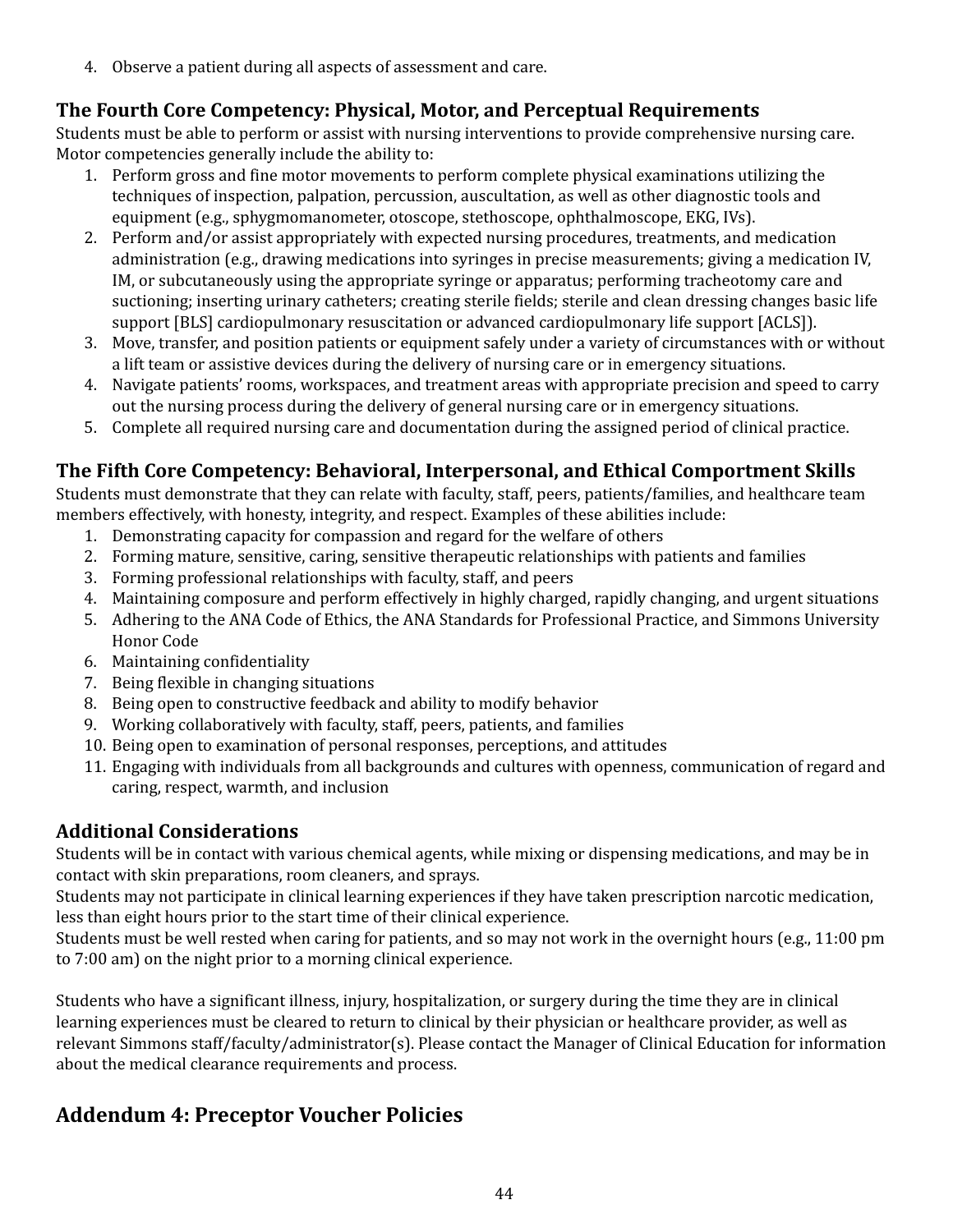# <span id="page-45-0"></span> **Professional Development Vouchers (Campus-Based Programs)**

 In return for the placement and supervision of students in clinical settings, the School of Nursing at Simmons University provides clinical preceptors with a Professional Development Voucher. Vouchers may be used for courses offered at the College of Natural, Behavioral, and Health Sciences at Simmons University on a space-available basis. Vouchers may be used for courses at other colleges at Simmons University. Approval by the chosen college will be required.

 Professional Development Vouchers will be issued by the School of Nursing in the name of the Agency/Institution where the clinical preceptor is employed at the time of the placement. Professional Development Vouchers are not transferable outside an Agency/ Institution. Vouchers may be used by any employee of the Agency/ Institution. Verification of employment may be requested. New vouchers will not be issued for lost vouchers.

 Students cannot redeem more than four credits worth of vouchers throughout their program. Non-matriculated students may not apply the vouchers towards their tuition. Eligible students must be matriculated in an on-ground program.

 Vouchers cannot be applied to tuition for Nursing@Simmons online FNP program or any other Simmons online programs.

\*Please see the Clinical Preceptor Scholarship Program.

#### <span id="page-45-1"></span>**Procedure for redeeming voucher(s)**

- 1. Have authorized representatives of Agency/Institution verify employment by signing voucher where designated.
- 2. Register with the Office of the Registrar for a course.
- 3. Submit completed voucher to Simmons University, School of Nursing for signature by Clinical Coordination office staff.
- 4. Proceed to the Office of Student Financial Services with the Professional Development Voucher(s) to make payment.

 Any questions concerning the use of Professional Development Vouchers may be directed to Simmons University School of Nursing for Clinical Coordination office by phoning 617-521-2529.

This voucher policy is subject to change.

## <span id="page-45-2"></span> **Clinical Preceptor Scholarship Program (Nursing@Simmons)**

 Professional Development Vouchers cannot be redeemed for any of the Nursing@Simmons online programs (including RNMSN, MSN and DNP). In lieu of the Professional Development Vouchers, Nursing@Simmons students will be eligible for a Preceptor Scholarship. This scholarship will be applied on a per credit basis over the course of the students program.

 Note that Preceptor Scholarships can not be combined with any other scholarship offer provided by Simmons University or its technology partner, 2U, Inc., or any other entity offering scholarships based on that entity's relationship with Simmons University and/or 2U, Inc., unless expressly permitted by another scholarship offer.

For more information about the Preceptor Scholarship, please reach out to the following contacts -

 New students (prior to first term) Nursing@Simmons Admissions 1-855-461-7466 [admissions@onlinenursing.simmons.edu](mailto:admissions@onlinenursing.simmons.edu)

Current students (actively enrolled in courses)